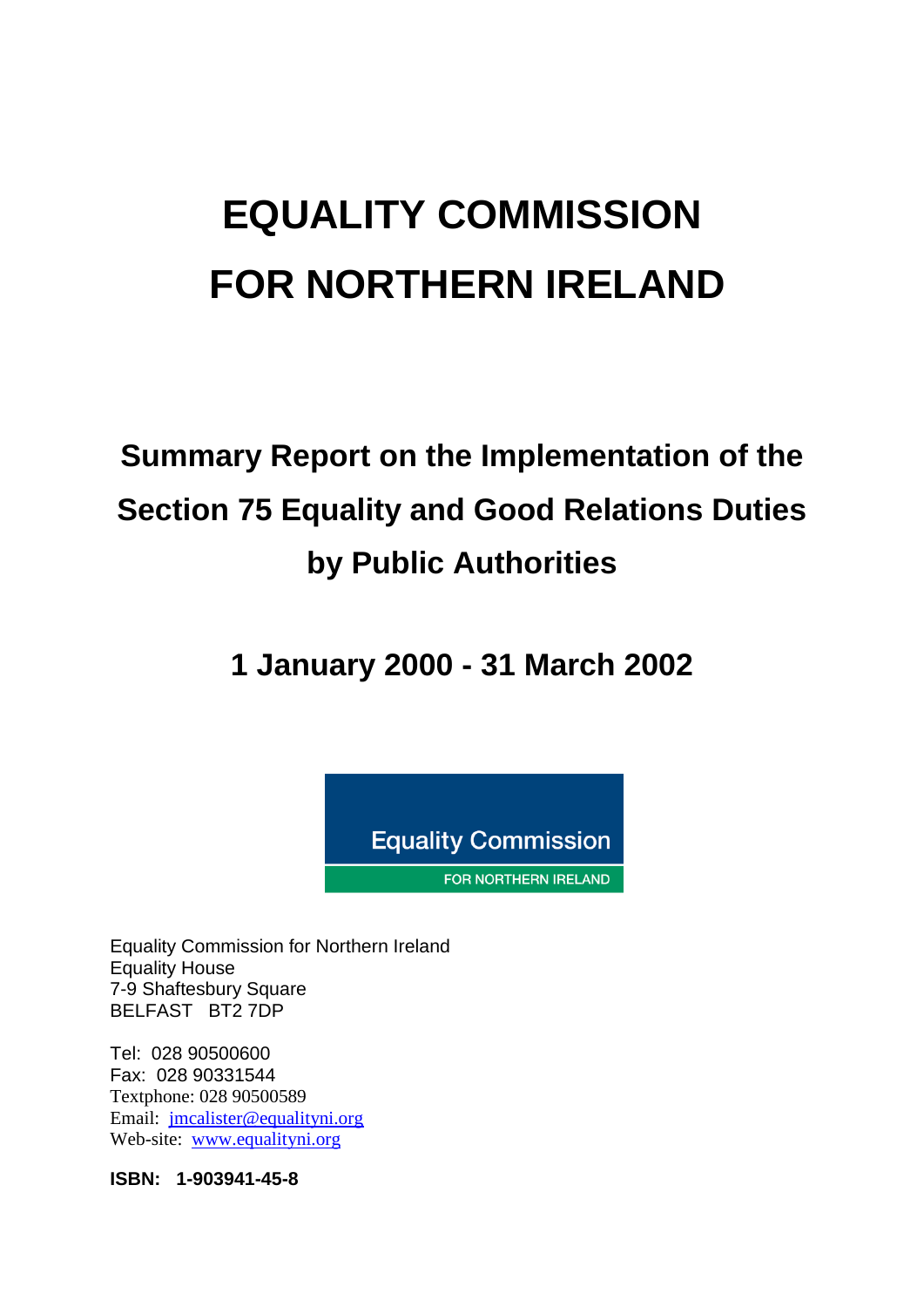| <b>Contents</b> |                                                                                            | Page |
|-----------------|--------------------------------------------------------------------------------------------|------|
|                 | <b>Preface</b>                                                                             | 1    |
|                 | <b>Foreword</b>                                                                            | 3    |
| $\mathbf 1$ .   | <b>Introduction</b>                                                                        | 4    |
| 2.              | <b>Background &amp; Progress Report Structure</b>                                          | 5    |
| 3.              | <b>Summary of Progress</b>                                                                 | 6    |
| 4.              | <b>Key Themes</b>                                                                          | 18   |
| 5.              | <b>Equality Commission Next Steps and Recommendations for Public</b><br><b>Authorities</b> | 23   |
| 6.              | <b>Conclusions</b>                                                                         | 28   |
|                 | <b>Appendices</b>                                                                          |      |
|                 | Appendix A: Section 75 Northern Ireland Act (1998)                                         | 29   |
|                 | Appendix B: List of Public Authorities designated for the purposes of<br><b>Section 75</b> | 30   |
|                 | Appendix C: Progress Report Template - 1 January 2000 - 31 March 2001                      | 37   |
|                 | Appendix D: Progress Report Template - 1 April 2001 - 31 March 2002                        | 38   |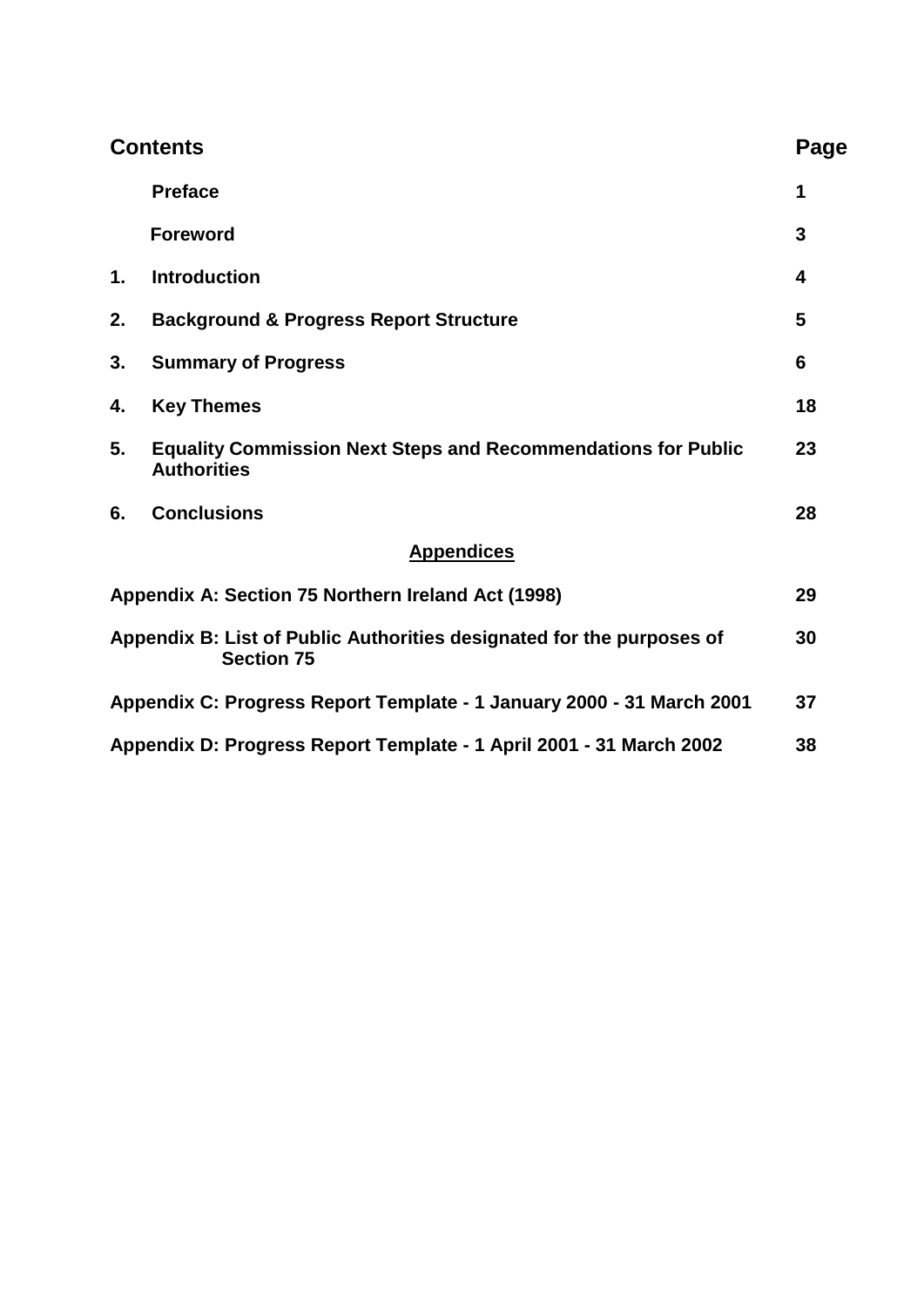## **Preface**

#### **A New Approach to Equality of Opportunity and Good Relations**

People in Northern Ireland have been given a new voice in public policy decision making. New legal obligations require public bodies "to have due regard" to the need to promote equality of opportunity and "to have regard" to the desirability of promoting good relations.

The duty is designed to ensure that equality considerations are made central to policy development by Government.

This new approach has the potential to make a real difference to the lives of people in Northern Ireland, since those affected by policy decisions must be consulted and their interests taken into account. This provides an opportunity for the community to participate in public policy-making, right from the start of the process.

#### **New legal duties**

This approach grew out of an earlier non-statutory initiative, and is intended to be more effective, more transparent and more accountable. In the Agreement reached between Governments and political parties in April 1998, the section dealing with Rights, Safeguards and Equality of Opportunity included a commitment to a statutory obligation on public authorities. This was then implemented through the Northern Ireland Act 1998.

Under Section 75 of this Act (Appendix A), public authorities are required to have due regard to the need to promote equality of opportunity –

- Between persons of different religious belief, political opinion, racial group, age, marital status or sexual orientation;
- Between men and women generally;
- Between persons with a disability and persons without; and
- Between persons with dependants and persons without**.**

A public authority is also required to have regard to the desirability of promoting good relations between persons of different religious belief, political opinion or racial group.

This approach is reflected in the Northern Ireland Executive's Programme for Government which sets out its vision of Northern Ireland as "a peaceful, fair, and inclusive community", requiring both the promotion of equality, and working to improve community relations.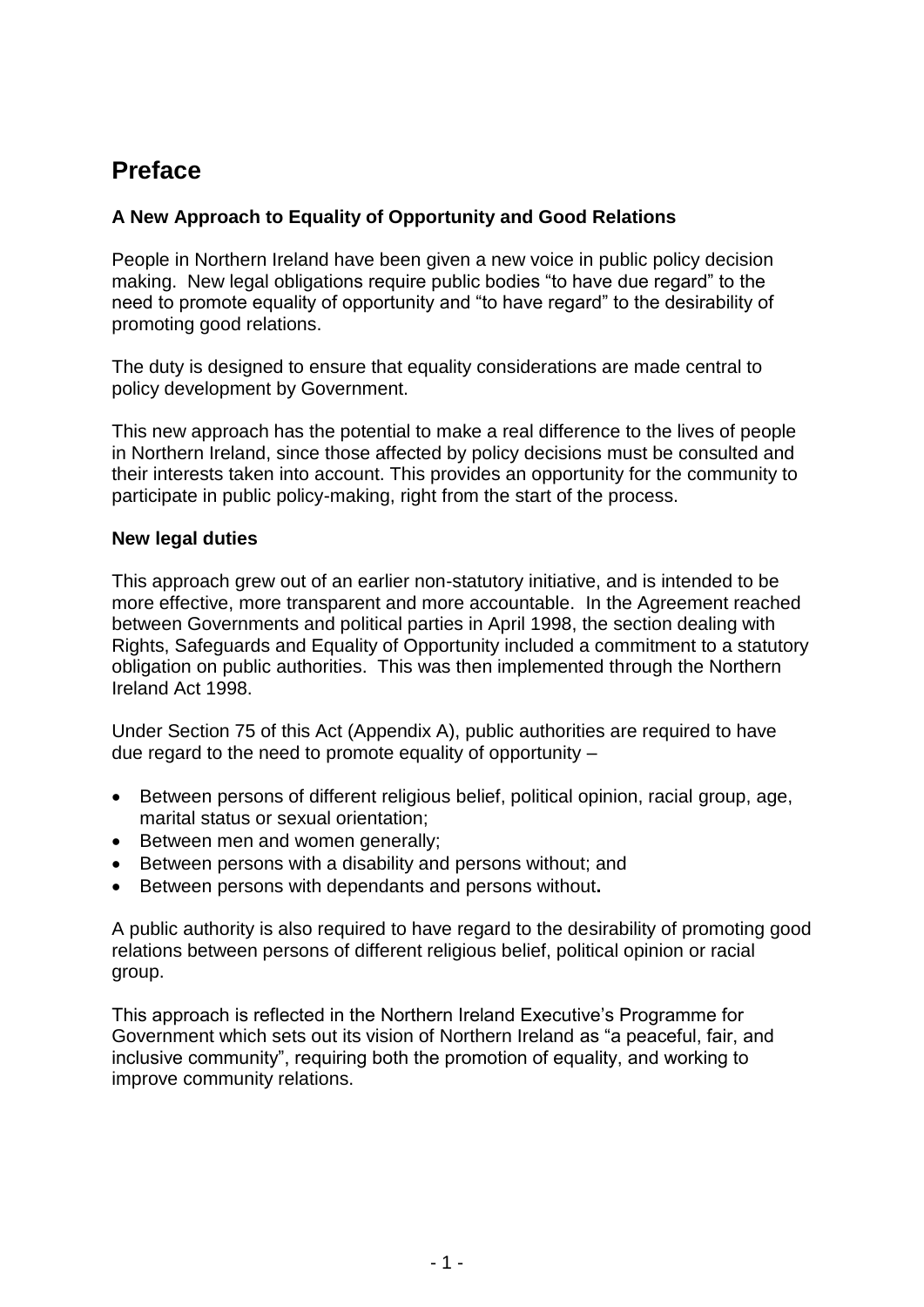#### **Equality Schemes**

Each public authority must have an equality scheme in place, as both a statement of its commitment to the statutory duties, and a plan for performance on the duties. Public authorities must assess the equality impact of their policies and publish the outcome of this.

#### **Consultation**

Consultation with those affected by public policy decisions is at the heart of the new law. Equality schemes spell out an authority's arrangements for consultation on the duties and on the likely impact of policies.

#### **Impact on Policy**

If a public authority's assessment of the impact of a policy shows a possible "adverse impact" on any group, it must consider how this impact might be reduced, and how an alternative policy might lessen any adverse impact the policy may have. The public authority must also show that it considered how any alternative policies might better achieve the promotion of equality of opportunity.

#### **How do the statutory duties affect people in Northern Ireland?**

This is a very significant development and provides an important opportunity for all those affected to influence public policy decision making. It makes the process more transparent and accountable. People now have the opportunity to make an input to the formulation of policies that impact on their interests. Consultation by public bodies has to be meaningful and be conducted before a decision is made, while it is still possible to influence the outcome. This leads to a new set of relationships between Government and people in our society. The aim is to have more informed and better decision-making.

The legislation came into affect on 1 January 2000, with the first equality schemes being approved by the Commission in February 2001. Each equality scheme contained a commitment by the public body to submit an annual report of its progress to the Commission, setting out the steps it has taken to promote equality of opportunity and good relations. The Commission has used this information to assist it in keeping the effectiveness of Section 75 under review, and to publicly report progress.

This report is based upon the annual progress reports submitted to the Commission to date, and summarises progress made by public authorities between 1 January 2000 and 31 March 2002. A more detailed report is available on the Commission's website at www.equalityni.org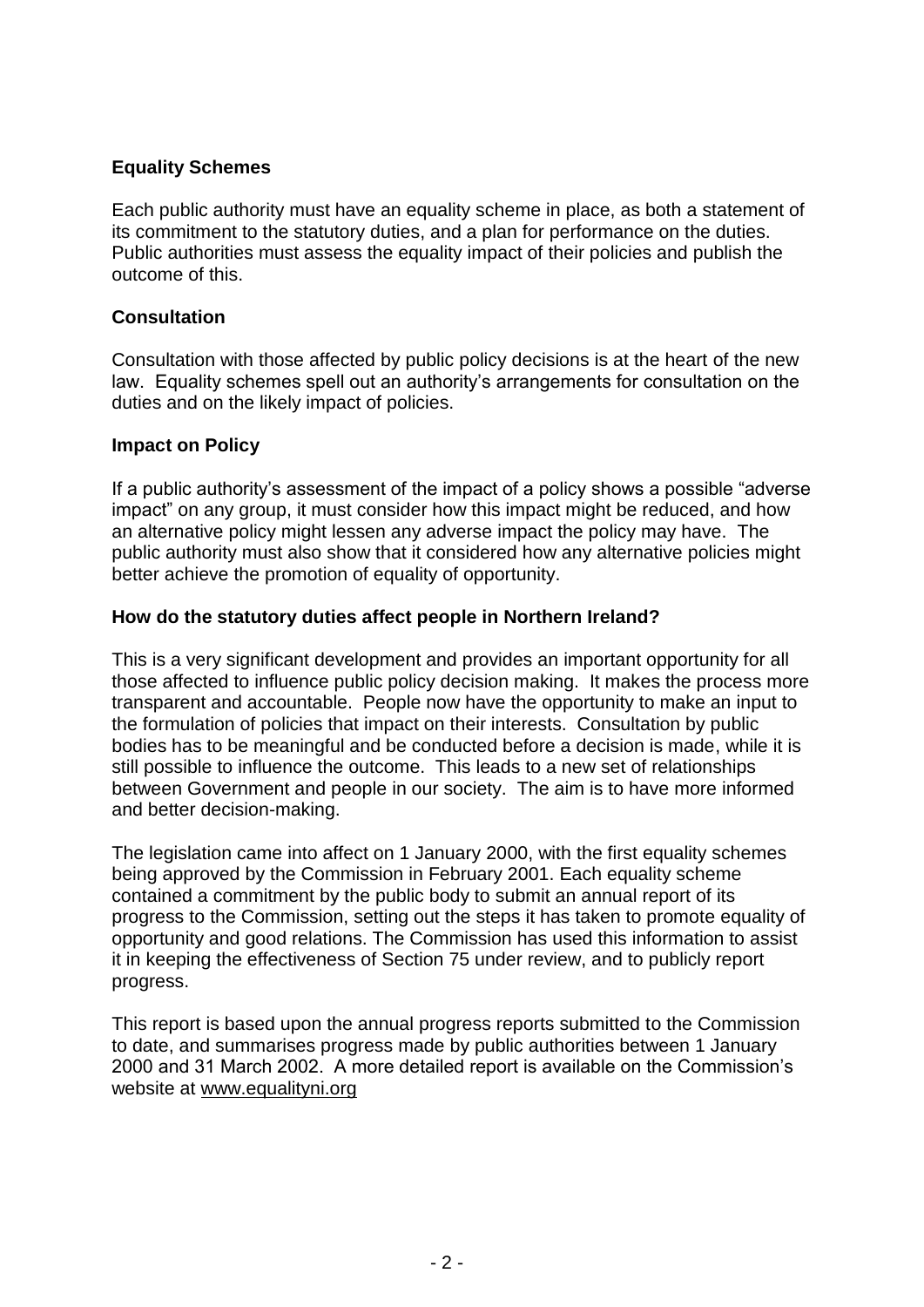## **Foreword**

The Equality Commission for Northern Ireland is proud to champion the elimination of unlawful discrimination and the promotion of equality of opportunity for everyone in Northern Ireland. Section 75 of the Northern Ireland Act 1998 places significant duties on public authorities, the purpose of which is to enable mainstreaming of equality of opportunity and good relations into their work. We would like to thank the various public authorities for their co-operation in reporting their progress on the implementation of the statutory duties. For everyone involved in the production of progress reports, this was a new undertaking and the Commission acknowledges the wealth of information presented in these reports and the continuing efforts made by public authorities to implement the statutory duties.

This summary report describes the progress reported by individual public authorities. More detailed progress is included in the full progress report which is available on the Commission's web-site. We have in these reports identified the work of individual public authorities on some occasions, in order to highlight good practice or lack of progress or to note where important statements have been made.

The Commission will use the information from the reports to help to examine its effectiveness in terms of supporting the implementation of the statutory duties, and to help to inform its future strategies and activities in its statutory duty work.

The lessons learned from the process of producing the reports will be used to further improve the 'progress reporting template' provided by the Commission to public authorities. The template for the period 1 April 2002 – 31 March 2003 will seek additional information on the progress being made on equality impact assessment and screening of new policies. It will also enable public authorities to identify outputs and outcomes from their work on the statutory duties, and the extent of their partnership work with groups from the Section 75 categories.

I look forward to working with public authorities to ensure the effective implementation of the statutory duties.

**Joan Harbison Chief Commissioner Equality Commission for Northern Ireland**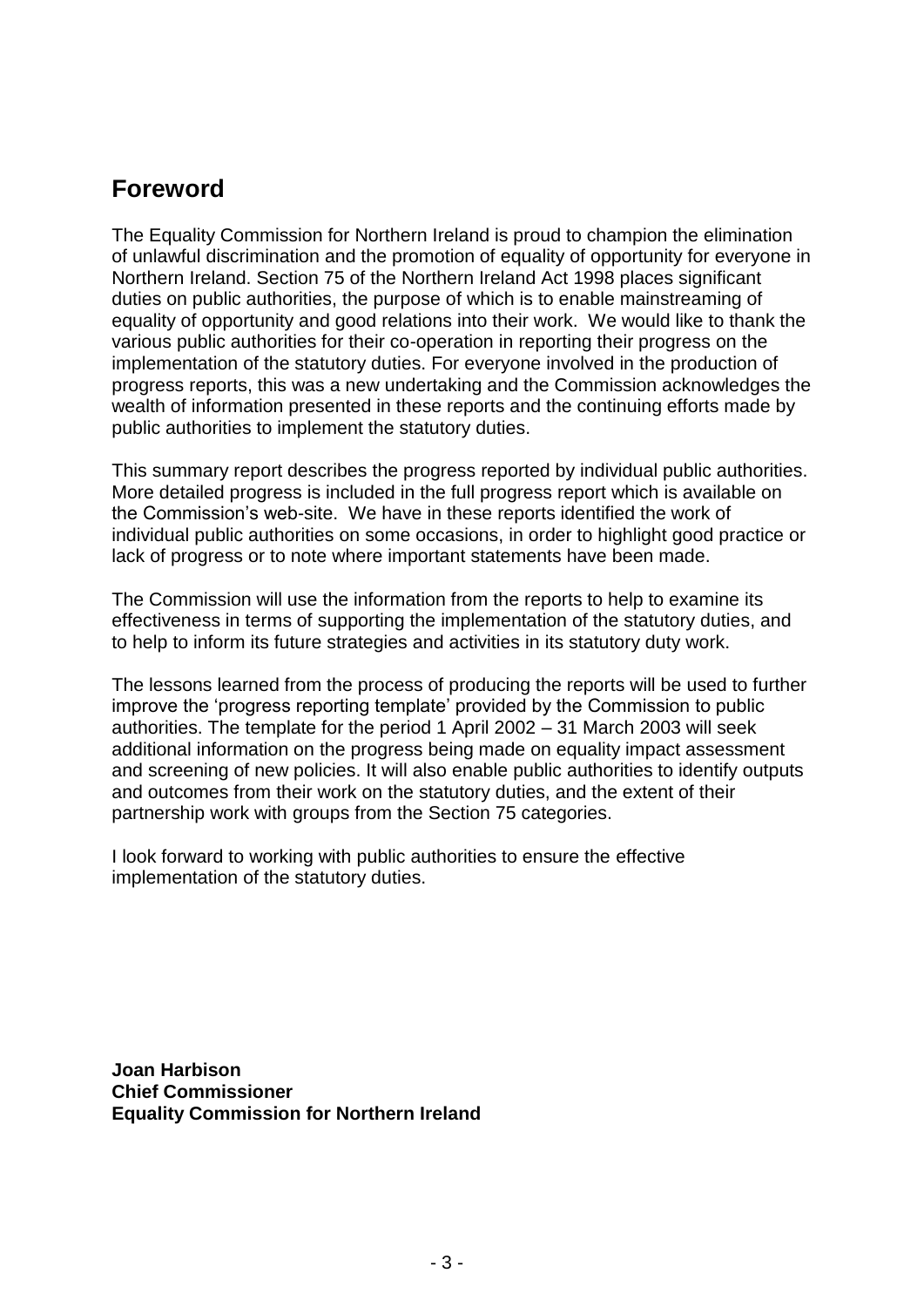## **1. Introduction**

- **1.1** During the period covered by this report public authorities have made progress on awareness raising, development of procedures and stated commitment to effecting change. The individual progress reports submitted by public authorities demonstrate much innovation and creativity, particularly where there have been joined up approaches to undertaking Section 75 work. The individual reports further highlight the problems faced by public authorities - particularly in relation to: ensuring ongoing commitment to implementation of the duties; delivery of the duties by different sizes and shapes of authorities; the issue of resourcing; how to ensure effective consultation; and the differing levels of commitment to the duties. Public authorities are not a homogenous group: there are those which are demonstrating a great deal of progress on implementation of the duties, and there are others whose progress has been much slower.
- **1.2** The progress being made by public authorities is, as far as this report is concerned, based only upon the information contained in the progress reports submitted by public authorities. This summary report and the full progress report represent a composite picture of the position at the end of March 2002. The Commission notes that public authorities may have undertaken other activities during the reporting period, to help to implement the duties, but if these have not been included in progress reports we are not able to comment on them. The Commission has not validated the accuracy of information included in the summary and full progress reports for the period.
- **1.3** The report appears some 12 months after the end of the reporting period covered. The Commission during December 2002 was still receiving progress reports from public authorities. It will be the Commission's intention to ensure that progress reports for the period 1 April 2002 – 31 March 2003 are submitted in advance of a final deadline date of 31 July 2003, so that the next overall progress report may be issued before the end of 2003.
- **1.4** The period January 2000 March 2001 was a crucial time for the Commission in terms of developing guidance and support systems to ensure the effective implementation of the statutory duties. Public authorities worked mainly on: developing understanding of Section 75 duties; raising awareness among their employees and service users; developing a compliant equality scheme; and starting work on screening of their policies.
- **1.5** Between April 2001 and March 2002, more public authorities were designated and equality schemes approved. This period also offered the opportunity to address a number of concepts and processes crucial to the roll-out of equality scheme work. The public authorities and the Commission focussed on Equality Impact Assessments (EQIAs); Section 75 complaints; developing communication; and an examination of progress being made. The lessons learned during the introduction and roll-out of equality schemes in both periods informed the Commission's work on the statutory duties from 2000 onwards.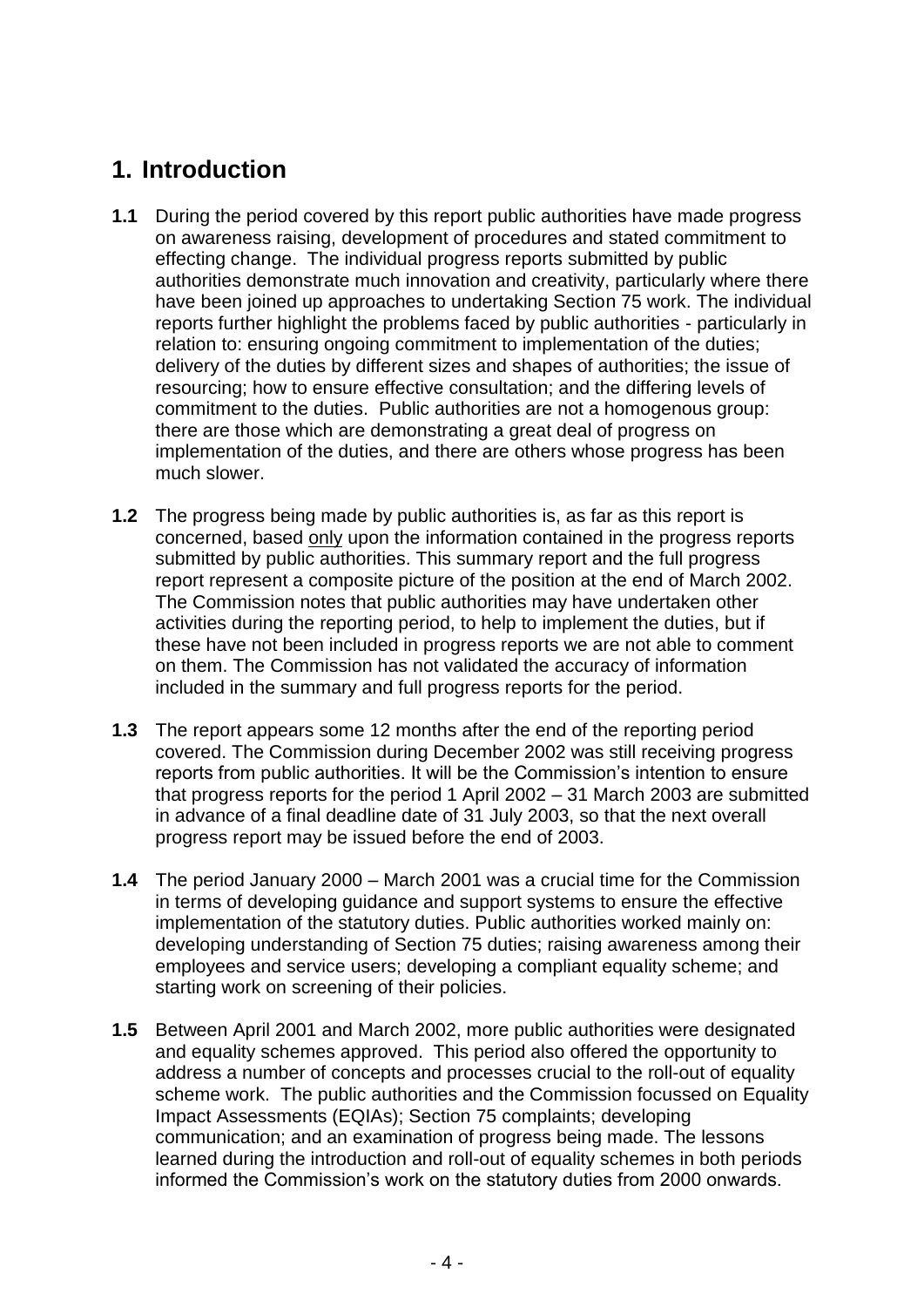## **2. Background and Progress Report Structure**

- **2.1** This report covers the period from 1 January 2000 to 31 March 2002. All 153 public authorities subject to Section 75 of the Northern Ireland Act (1998) submitted progress reports to the Commission.
- **2.2** All public authorities were written to on three occasions, about producing a progress report for the period ending 31 March 2002. Public authorities with approved equality schemes must report on progress to the Commission annually.
- **2.3** In June 2001 and February 2002 the Commission produced detailed guidance for public authorities on progress reporting. The Commission received advice and input on the format and content of guidance from a range of public authorities and affected groups. The progress reports received show that public authorities on the whole applied this guidance.
- **2.4** Most of the public authorities' first progress reports were submitted to the Commission by the end of August 2001. They were analysed, and the Commission's Statutory Duty Committee considered an internal report on progress in December 2001. Subsequently the Commission took soundings on the format of the progress report template for the 2001-2002 period and a modified version was sent to public authorities in February 2002. The majority of progress reports for the period ending 31 March 2002 were received by the end of September 2002, although a significant number of reports were received after this.
- **2.5** This summary report is divided into six sections*.* Section 3 is the summary of progress being made on implementation of the statutory duties. Sections 4 and 5 outline the key themes in the report plus recommended next steps. Section 6 lists conclusions concerning the effectiveness of the work by public authorities in implementing the Section 75 duties.
- **2.6** The Commission's full progress report is divided into 14 sections and includes more detailed information than included in this summary report, particularly on progress within each part of the public sector.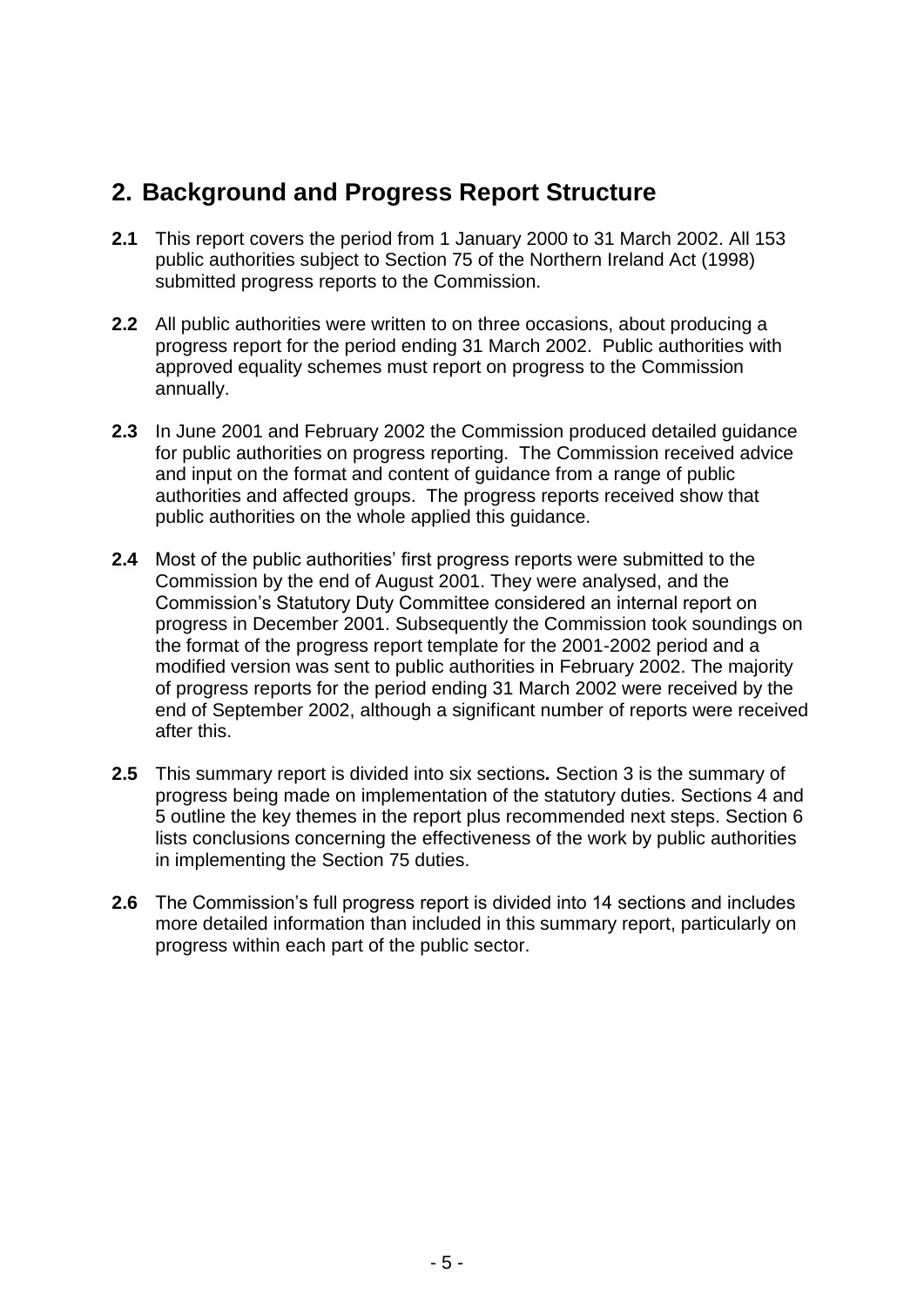## **3. Summary of Progress**

**3.1** Public authorities subject to Section 75 of the Northern Ireland Act 1998 (the Act) submitted progress reports to the Equality Commission for the periods 1 January 2000 – 31 March 2001 and 1 April 2001 – 31 March 2002 (details of all designated public authorities are attached as Appendix B). To help public authorities address all of the key issues relating to both periods, the Commission produced reporting templates (see Appendices C and D). These templates were piloted before revision and distribution to all designated public authorities. The aim of the templates was to ensure consistency and completeness of progress reporting, as well as helping the authorities to ensure that all key areas were addressed. The Commission's review and analysis of the progress reports indicates that public authorities are making progress on the implementation of the Section 75 duties. This full report outlines the steps taken by the Equality Commission, NI Government Departments, public authorities from the education, further and higher education, health and local government sectors as well as other Northern Ireland, cross border and UKwide public authorities, to promote the equality of opportunity and good relations duties.

#### **Equality Commission for Northern Ireland**

#### *Progress January 2000 – March 2001*

- The Commission developed internal arrangements to ensure progress on the implementation of the statutory duties, in terms of creating decision-making mechanisms and the provision of advice and support.
- The Commission's Statutory Duty Committee was formed early in 2000 to monitor the implementation of the duties. Most significantly it developed the Commission's procedures for approving equality schemes and granting exemptions. The Committee also agreed methodologies for provision of advice, support and training, and the establishment of communication channels. The Guide to the Statutory Duties was produced and widely circulated.
- Many of the early draft equality schemes were deficient, to varying degrees, in screening methodology, consultation and monitoring arrangements, and provided only limited evidence of top level commitment.
- The Commission approved the Department of Health Social Services and Public Safety's (DHSSPS) request to initiate a two-stage screening process within the Department and this model was subsequently included in the Commission's equality scheme best practice template.
- The Commission enhanced the capacity of the community and voluntary sector to assist the introduction of the statutory duties to public authorities through its Advisory Support Programme.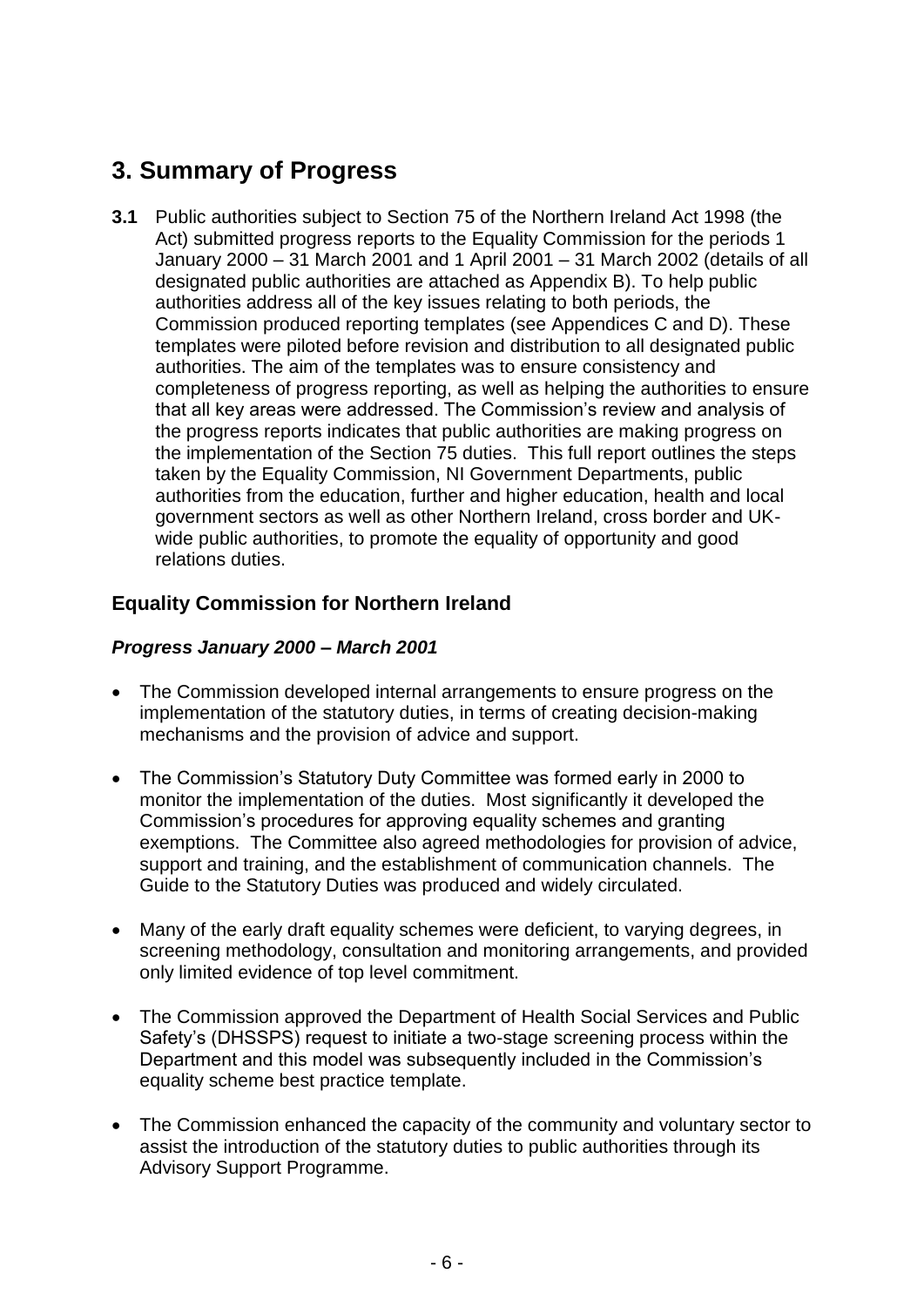- The Commission's staff participated in a wide range of awareness-raising events with public authorities and voluntary/community and trade union organisations, as well as attending advisory meetings with Ministers, Government Departments, the Northern Ireland Office, public sector network organisations and voluntary/community and trade union umbrella organisations.
- Detailed Commission guidance on the seven step 'Procedure for Conduct of Impact Assessment' was developed and the 'Practical Guidance on Equality Impact Assessment' was published and circulated during March and April 2001.
- By the end of March 2001 the Commission had approved 17 schemes, including the 11 Northern Ireland Government Departments. Most public authorities had also received a comprehensive assessment of their draft equality scheme from the Commission in the form of a 'desk audit' report.

#### *Progress April 2001 – March 2002*

- The Commission liaised with the Northern Ireland Office (NIO) Human Rights and Industrial Relations Division to ensure that two designation Orders were passed through Parliament. As a consequence a total of 171 authorities had been designated for Section 75 purposes by the end of March 2002. The NIO provided ongoing opinion on handling of deficient schemes and enforcement of the duties.
- Most public authority 'screening' reports were received by the end of July 2001 and in-house research was undertaken into these reports to assess compliance with the Guide to the Statutory Duties.
- The Commission held six EQIA training workshops for the voluntary and community sector, trade unions, Section 75 groups and public authorities.
- A training event was provided for designated UK public authorities whose functions extend to Northern Ireland, and further events were planned, particularly to provide training on screening and the EQIA process.
- The management of Section 75 complaints was addressed during the period, and an information leaflet and an in-house procedure were developed for dealing with requests for advice and information regarding complaints.
- On the good relations duty, in-house research papers were produced to help inform the Commission about ensuring the future effective implementation of this duty and the development of an implementation strategy**.**
- Work began on a review of the Commission's 'Guide to the Statutory Duties' and 'Practical Guidance on Equality Impact Assessment'.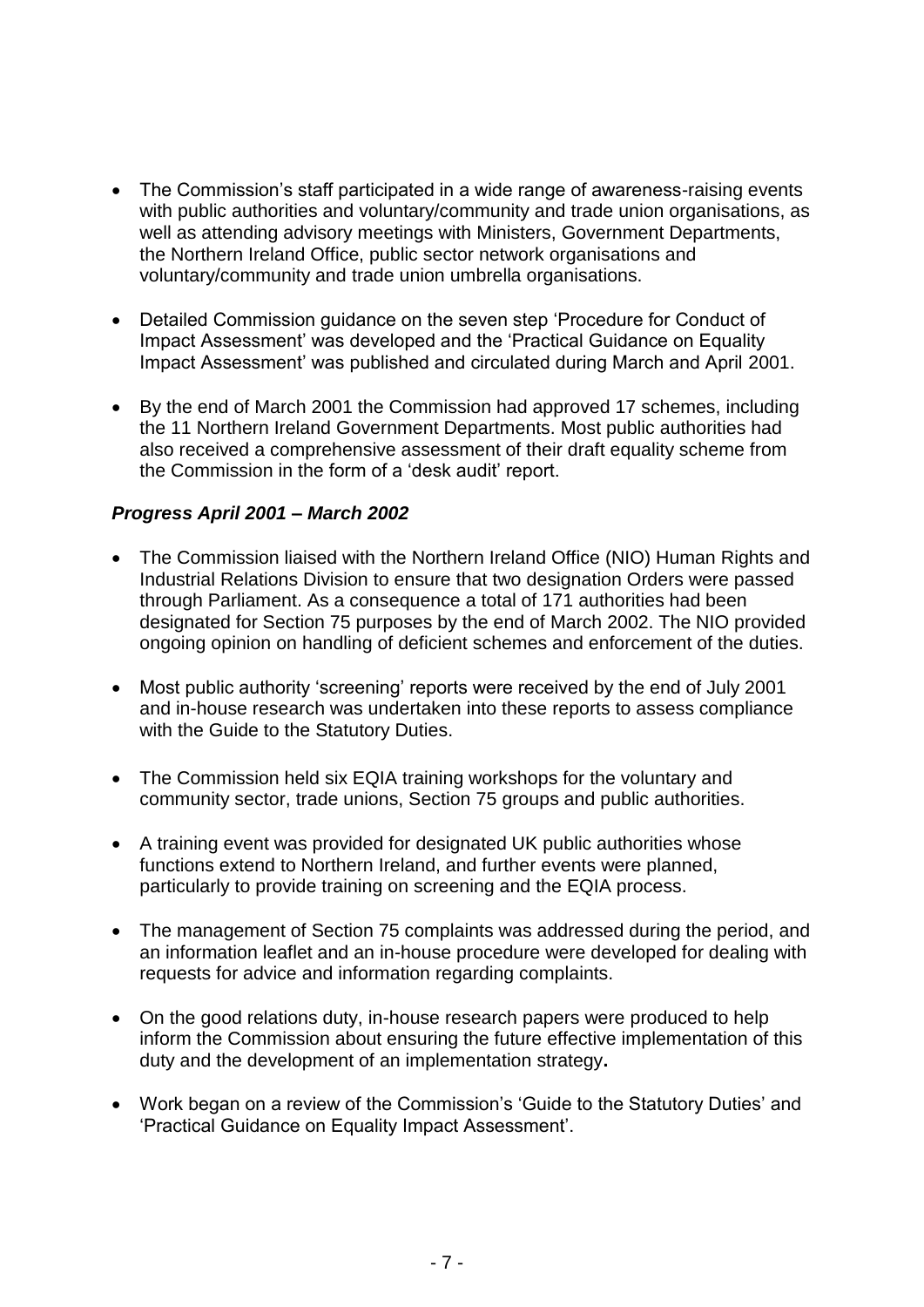- The Commission agreed its criteria for responding to EQIAs received, undertook an audit of all EQIAs undertaken by public authorities, provided EQIA training for in-house teams, and created an EQIA database.
- An in-house project team was set up to explore how the monitoring needs of public authorities could be met.
- Meetings were continued during the year with key stakeholders.
- The Commission agreed to produce a progress report for the period 1 January 2000 – 31 March 2002 (this report).
- By the end of March 2002 the Commission had approved 95% (113 of 119) of draft equality schemes of Northern Ireland authorities, and 63% (10 of 16) of the schemes of public authorities designated in July 2000.

#### **NI Central Government Departments**

#### *Progress during period January 2000 – March 2001*

- For the 11 NI Central Government Departments the main focus of activities during the period from 1 January 2000 to 31 March 2001 was consultation on policy screening and equality scheme development. The Office of the First Minister and Deputy First Minister (OFMDFM), as the sponsoring Department of the Commission, played a vital role in ensuring that there was effective support for implementation of the statutory duty requirements, through advice to Ministers and support for departments. For example, OFMDFM produced a draft model equality scheme to help central government departments, and met with umbrella groups from the voluntary and community sectors to discuss draft equality schemes and equality issues. Departments' draft equality schemes were approved by departmental boards and Ministers before submission to the Commission.
- The DHSSPS provided input to the screening activities of other authorities in the 'health family' (e.g. Health and Social Services Boards, Trusts and Agencies) and aligned its Section 75 work within one overall EQIA timetable for the public authorities within the 'health family'.
- In 2000-2001 all but two departments reported steps being taken to build equality and good relations objectives, performance indicators and targets into corporate and annual operating plans.
- All Central Government Departments, with the exception of the Department for Employment and Learning (DEL), had finalised timetables detailing policies to be subjected to EQIA.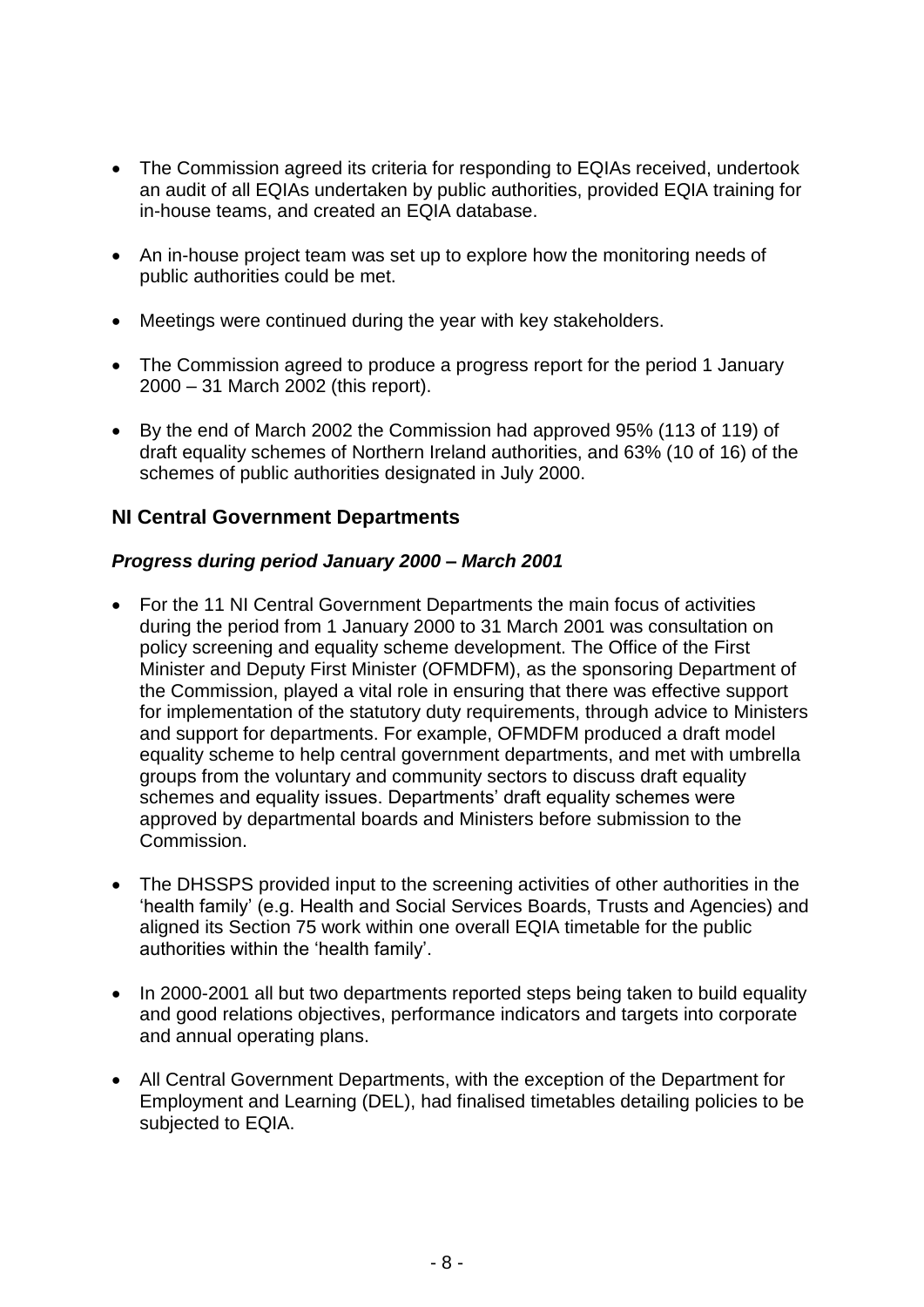- An inter-departmental sub-group was established to assess training issues across the Northern Ireland Civil Service (NICS). During 2000-2001 training and awareness programmes were developed, mainly for senior and middle management personnel, across the NICS.
- A new Statistical & Research Planning and Co-ordination Group was formed and departments took significant first steps to supplement available research and statistics by participating in the Northern Ireland Statistics and Research Agency's (NISRA) led audit of existing data sources.
- A variety of actions were undertaken to review current arrangements for the provision of information in accessible formats.

#### *Progress made April 2001- March 2002*

- The Executive committed itself to the 'full implementation of our statutory obligations on equality of opportunity' in the Programme for Government and departments planned to progress 77 EQIAs in 2001-2002. A total of 120 EQIAs were planned for 2002-2003, including 28 rolled over from 2001-2002.
- All departments reported steps being taken to build equality and good relations objectives, performance indicators and targets into corporate and annual operating plans. Progress reports to Ministers also included detail of progress against these plans.
- A review of community relations policy in Northern Ireland was undertaken by OFMDFM.
- A range of reasons were given by NI Central Government Departments for not subjecting some policies to an EQIA, or not proceeding with planned EQIAs. These included pressures on Ministers' time, which led to some slippage in departmental programmes of policy development and, in turn, slippage in EQIA programmes.
- Training was provided for specialist staff involved in consultation or EQIAs. Some involvement of affected groups in the design and delivery of training was reported**.**
- The development of monitoring systems remained a key aspect to be taken forward by all Government Departments. The OFMDFM Statistical and Research Planning and Co-ordinating Group evolved into the Equality and Social Needs Research and Information Group, with the Equality Commission and the Northern Ireland Council for Voluntary Action (NICVA) joining as members.
- Some reports noted a delay in the progressing of OFMDFM guidance on consultation methods.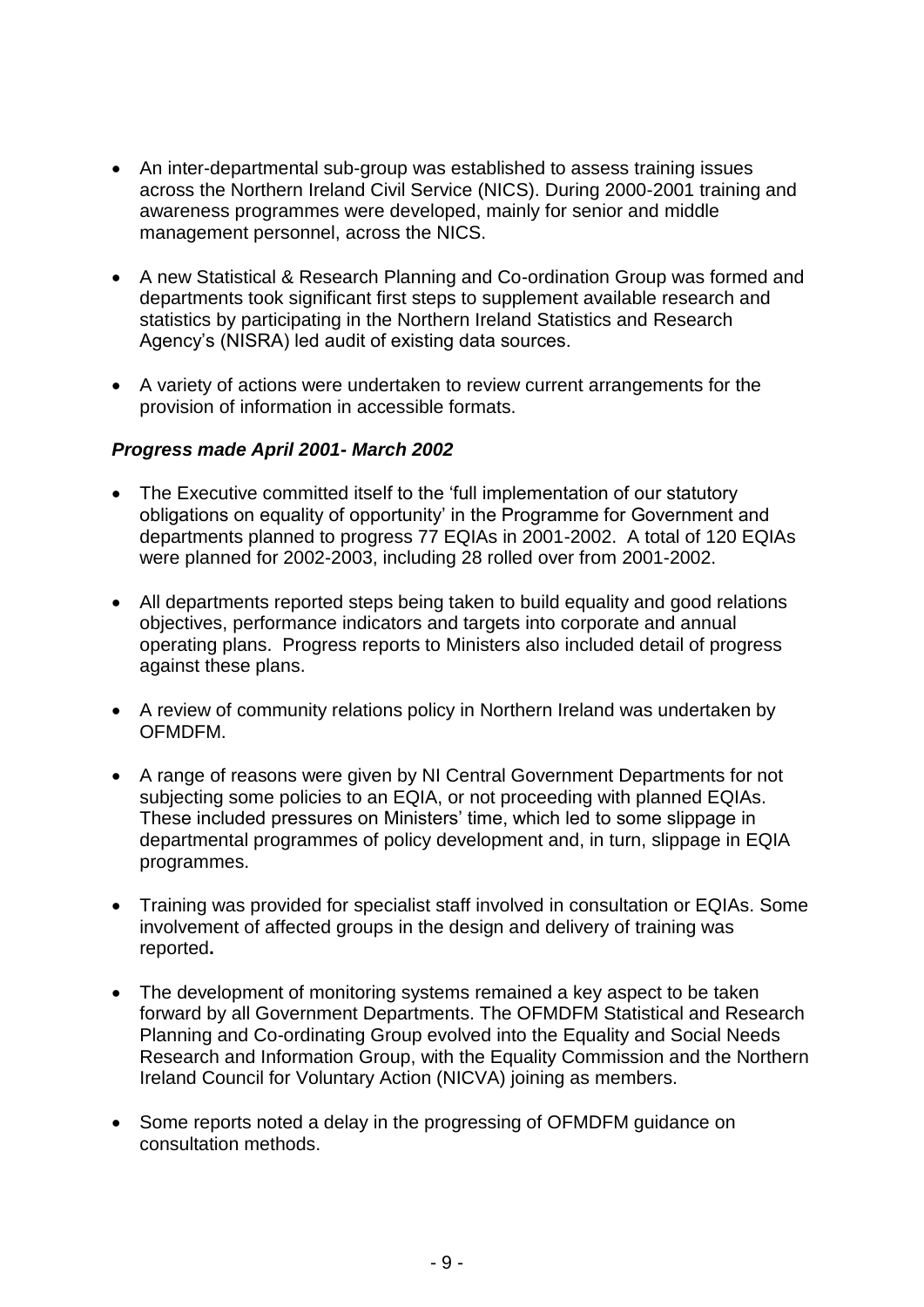- Most departments reported some initiatives to ensure customer surveys or databases were adapted to provide more information relating to the nine equality categories.
- During 2001-2002, 15 complaints about the implementation of schemes were reported, relating to a range of policy issues; for example, recruitment and shadow board appointments, compulsory retirement age and consultation commitments.

#### **Education Sector**

- Within the education sector all Equality Schemes were approved between March and June 2001.
- In January 2000 the Department of Education (DE) established a DE/Non Departmental Public Bodies (NDPB) Equality Liaison Committee for authorities within the education sector. This Committee meets quarterly to share information and discuss the education sector's progress on the implementation of the equality duties.
- Most education authorities have included objectives and targets relating to the duties in their strategic and operational plans.
- Most education authorities are taking forward initiatives aimed at promoting good relations.
- The Staff Commission and the Education and Library Boards published a joint screening report in December 2001. The Council for Catholic Maintained Schools (CCMS) has published its screening report and the Northern Ireland Council for Curriculum, Examinations & Assessment (CCEA) consulted on its screening exercise. The Youth Council stated that it intended to impact assess all of its policies and has consulted on this decision.
- The education authorities have agreed to co-operate in conducting EQIAs of wider policy areas, as necessary.
- The Staff Commission, the Education and Library Boards, CCMS and the Youth Council collaborated to provide a programme of Section 75 training for staff, Commissioners/Board members and Joint Negotiating Council members.
- The Staff Commission, Education and Library Boards and the Youth Council have put arrangements in place to facilitate requests for information in alternative formats.
- With regard to data collection, the Department, the Staff Commission and the Education and Library Boards have adopted a collaborative approach and established a working group to review the collection of monitoring data to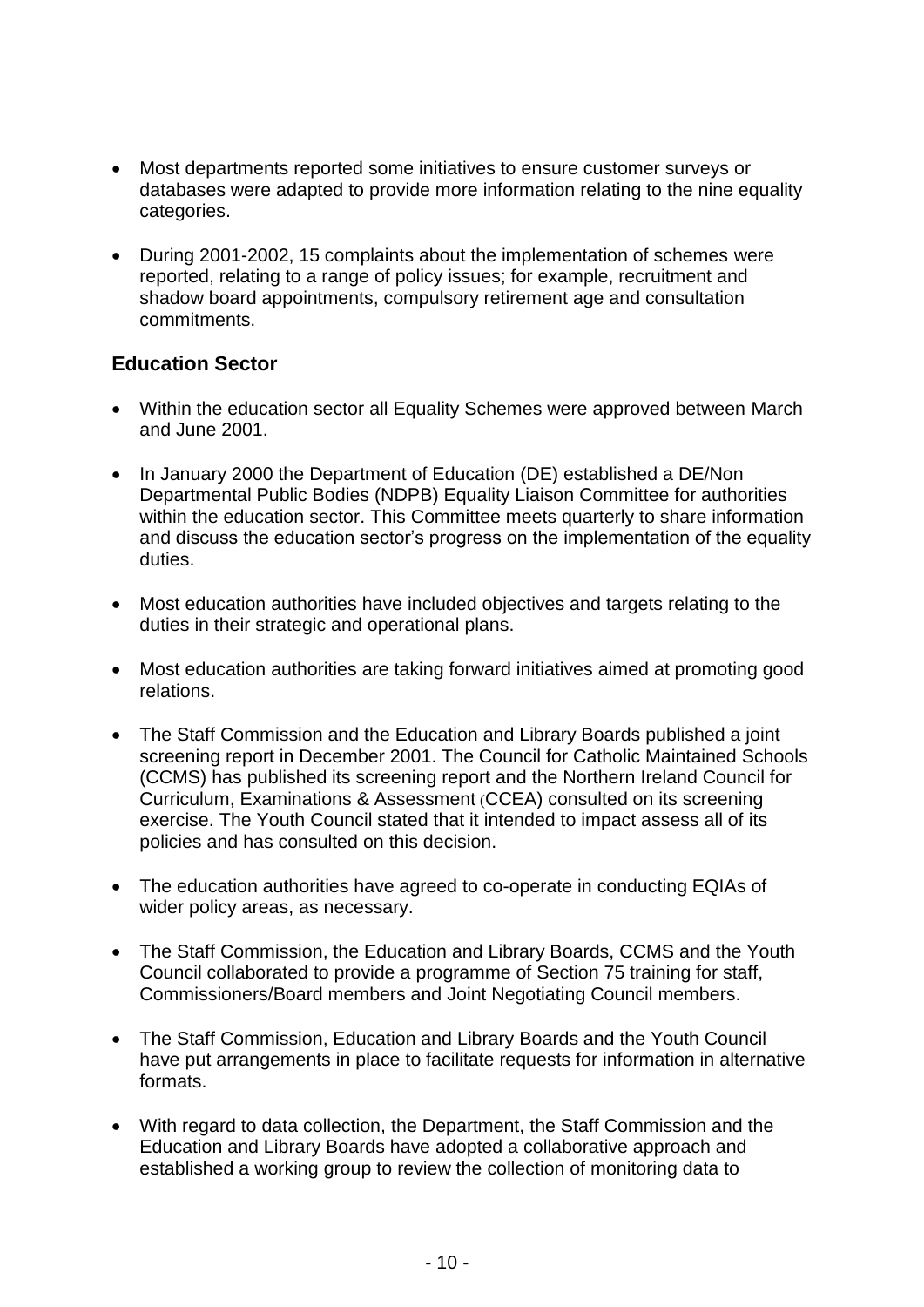facilitate the review/EQIA of employment policies. CCMS stated that its IT systems were being revised to collect a range of statistical data and CCEA has begun to identify areas where there is insufficient data/information to inform decision-making.

 All of the education authorities have developed a complaints procedure to deal with Section 75 complaints. Only two authorities, the Belfast Education and Library Board (BELB) and the Western Education and Library Board (WELB), have received complaints and these were dealt with under the complaints procedure. They were about closure of facilities and accessibility of Board services from people with a disability.

#### **Further and Higher Education sectors**

#### *Further Education*

- Within the further education sector all of the public authorities involved had their equality schemes approved by November 2002.
- Each College has a designated Equality Co-ordinator and an Equality Inter-Departmental Working Group. An Equality Co-ordinators' Forum has also been established, comprising the Equality Co-ordinators from the 16 Colleges.
- The Colleges stated that they intended to include equality measures in their corporate strategies and operating plans.
- The Colleges have taken steps to progress the good relations duty. They have drawn up a three-year programme aimed at mainstreaming the principles and practices of equity, diversity and interdependence.
- The Colleges have worked together on their screening process and their final screening report was issued in March 2002.
- The Governors and Management of the Colleges have received Section 75 training and the College Equality Co-ordinators have received training on equality issues from a number of affected groups. Consultants have been commissioned to develop an equality training strategy for all college staff and a new Equality Training Officer post is being created.
- With regard to communicating commitment to the equality duties, the Colleges indicated that they were represented on a number of external groups relating to equality, for example the Community Relations Training and Learning Consortium.
- The Association of Northern Ireland Colleges (ANIC), on behalf of the Colleges, has had discussions with the Department of Finance and Personnel (DFP) in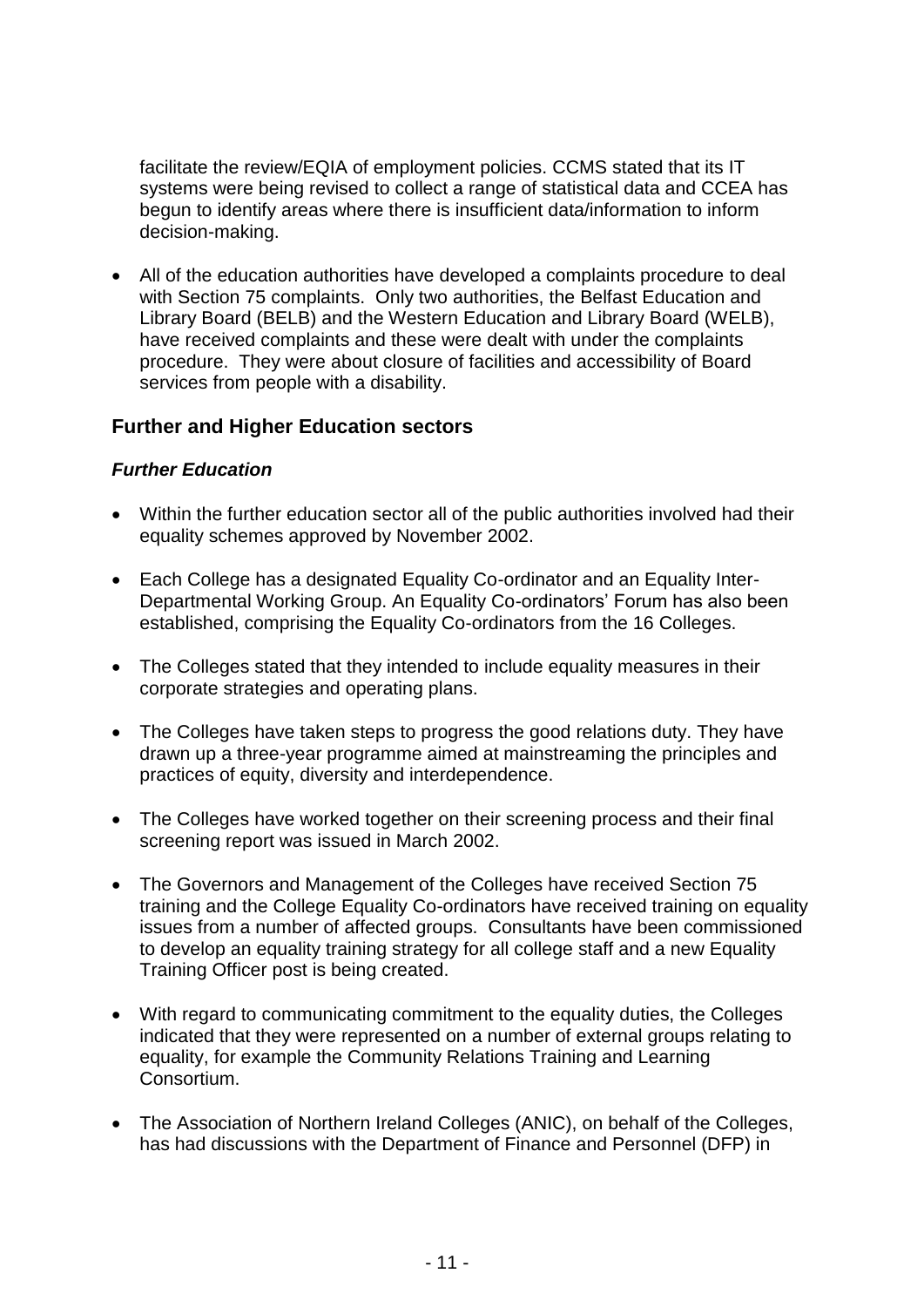relation to data collection and analysis and has produced a guidance document on the retrieval and interpretation of qualitative and quantitative information.

- Preliminary discussions have also taken place with some of the affected groups regarding the collection, collation and monitoring of data.
- The Colleges are holding meetings to discuss the provision of information in accessible formats.
- ANIC has drawn up a complaints procedure and has produced guidance on dealing with complaints under Section 75.

#### *Higher Education*

- The five authorities which make up the Higher Education sector in Northern Ireland – Queen's University, Belfast (QUB), University of Ulster (UU), Stranmillis University College, St. Mary's University College, and the Open University (OU) were designated in April 2001. The Equality Commission in July 2002 approved equality Schemes for QUB, UU, Stranmillis and St. Mary's. The Open University had not submitted a final signed scheme by the time of producing this report.
- The Department of Employment and Learning helped to fund the production of the universities' equality schemes.
- The five universities formed a consortium to assist with: the implementation of the statutory duties and production of equality schemes; provision of Section 75 training for senior managers, managers and supervisors; developing a consultation strategy; and conducting a joint screening exercise.
- With regard to the development of objectives, targets and performance indicators relating to the duties, three of the universities reported that Section 75 specific objectives have been incorporated into their human resources strategies.
- Both Queen's University and the University of Ulster reported that the consortium has been tasked with conducting an internal audit of good relations within each authority.
- The consortium has had ongoing discussions with DEL and NISRA in relation to the collection and analysis of relevant information.
- All of the universities have committed to the provision of information in accessible formats.

#### **Health Sector**

 The Health & Social Services sector comprises the Department of Health Social Services and Public Safety (DHSSPS), the four Health & Social Services Boards,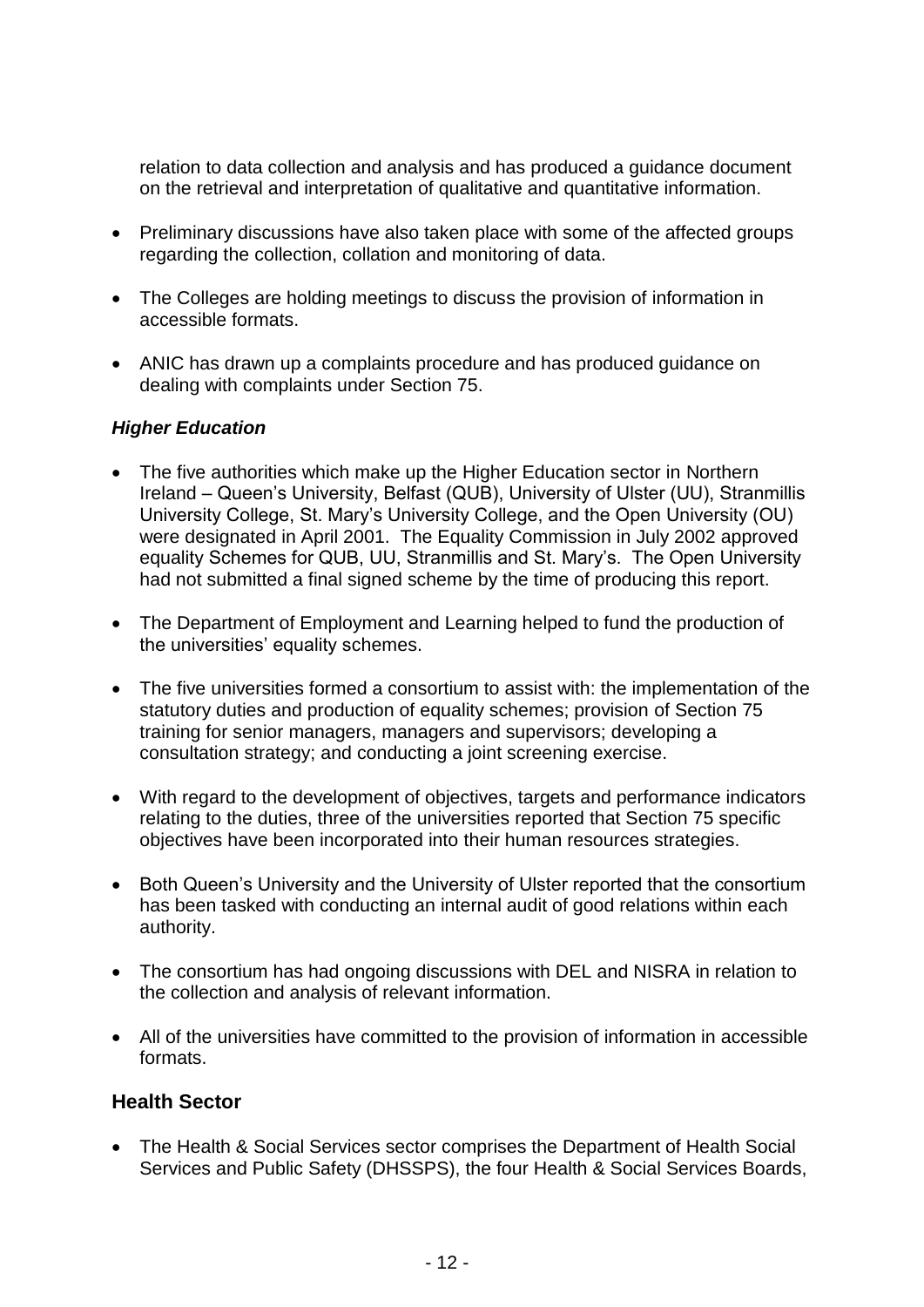the four Health & Social Services Councils and the 17 Trusts. In addition it includes the Fire Authority, Food Safety Promotion Board, Mental Health Commission, National Board for Nursing, Midwifery and Health Visiting (now the Northern Ireland Practice and Education Council for Nursing and Midwifery), Ambulance Service, the Blood Transfusion Service, Central Services Agency, Post Graduate Medical & Dental Research, Guardian Ad Litem Service, Health Promotion Agency and the Regional Medical Physics Agency.

- In February 2001 the Commission approved the first of the 37 Health & Social Services authorities' schemes, with the last scheme being approved in August 2001.
- Progress reports relating to 2000-2001 and 2001–2002 included practical results of collaborative working arrangements, e.g. in the Western Board area one overall report was submitted. Many health sector organisations have accessed Section 75 equality groups and recruited specialists to progress their equality scheme commitments.
- For the period 2000–2001 a number of reports indicated that steps have been taken to build the Section 75 statutory duties into staff plans and job descriptions, and this was more widespread in the subsequent reporting period. Progress has also been made on developing equality targets and performance indicators and integrating these into corporate and annual operating plans.
- Reported progress on the good relations duty was somewhat mixed, with many authorities reporting little activity before the outcome of a review of community relations being undertaken by OFMDFM. Some health authorities have reported more substantive progress on the good relations duty.
- Health sector authorities have progressed a collective regional screening exercise and EQIA timetable. In addition a number of health authorities outlined the progression of a programme of Good Practice Reviews, to complement the EQIA process.
- The Department has also played a lead role in information provision, data collection and analysis across the health sector. An Equality Information Steering Group was established in February 2001 comprising representatives from the Department, Boards, Trusts and Agencies, to undertake a detailed audit of equality information across the HPSS systems, and it is developing information provision plans to access better data, of both a quantitative and qualitative nature.
- A number of health authorities did not demonstrate how "local " EQIAs of their authority specific policies would be undertaken.
- Most training undertaken during 2000-2001 centered on programmes developed at the Beeches Centre, Belfast. More substantive progress was reported in 2001-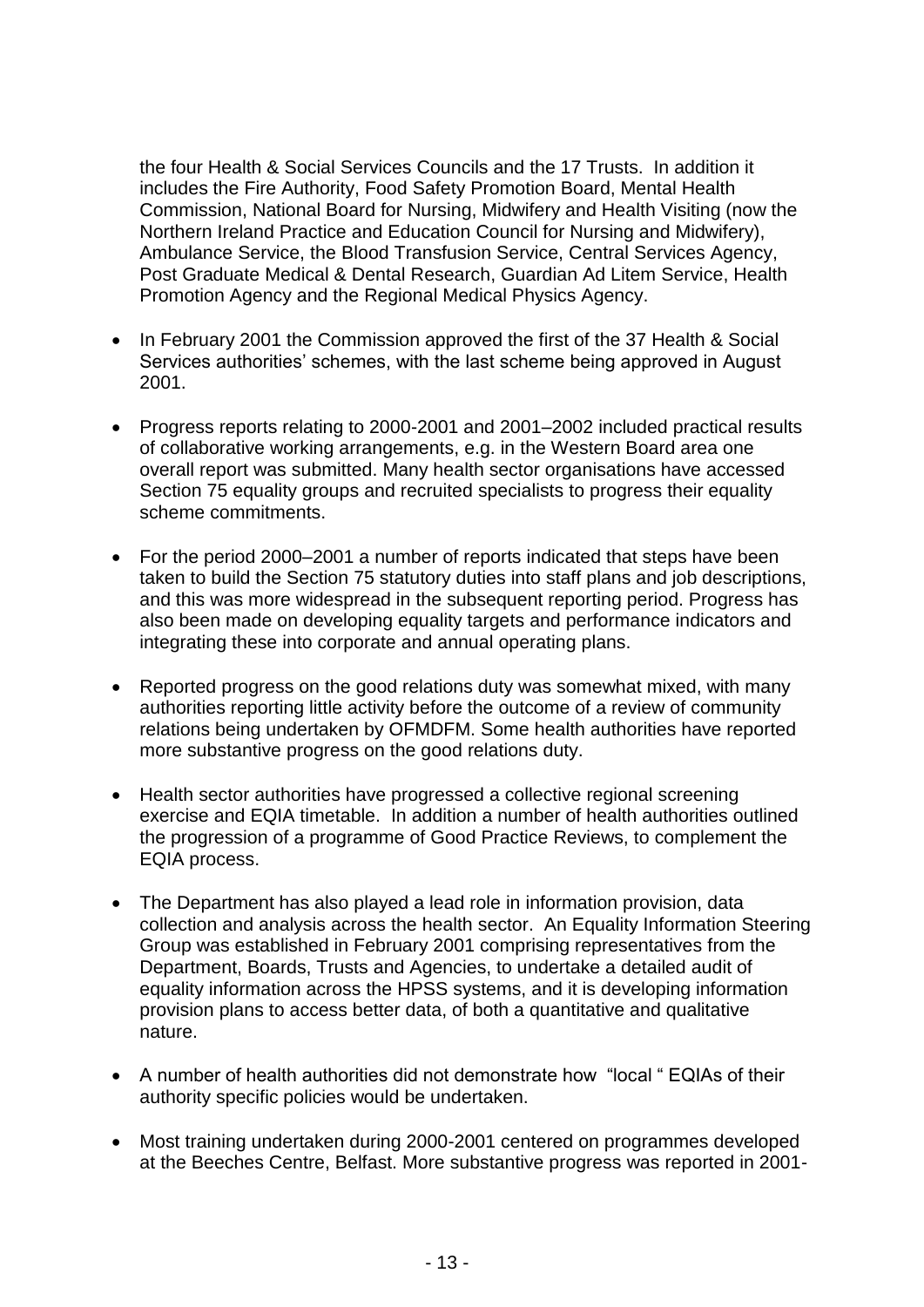2002, both at an awareness level and specialist training for managers involved in policy development.

- Health authorities reported receipt of some complaints during 2001-2002, for example, IVF infertility treatment. All of these were being progressed or resolved.
- In the main timetables are being adhered to though several authorities had questioned if the scale of planned activities could be sustained.

#### **Local Government**

- The Local Government sector comprises the 26 Local Councils, the Local Government Staff Commission (LGSC) and the Northern Ireland Local Government Officers Superannuation Committee (NILGOSC).
- Most authorities in this sector had used the model equality scheme developed by the LGSC, in the development of their own equality schemes. The first local government sector equality schemes, including those of Belfast and Moyle Councils, were approved by the Commission at the beginning of April 2001. The last local council scheme was approved in January 2002.
- In their first progress reports a few local councils had developed corporate aims and objectives relating to equality and good relations. In 2001-2002 there was evidence of much more development of mainstreaming by the majority of Councils, in terms of incorporating objectives and targets in corporate and operational plans.
- Just over half the authorities in this sector regularly report progress internally to senior management level on a quarterly basis, some review progress monthly.
- A number of local government authorities had made progress in developing or establishing relationships and partnerships with other public authorities. Twentyone authorities (including the LGSC) reported membership of the LGSC's Statutory Duty Network, and over a quarter of this sector also belonged to one of the public authority area networks.
- Progress had been made on implementing the good relations duty by a number of Councils in 2001-2002. Some authorities conducted, or were conducting, good relations audits, as a result of which good relations strategies were being developed. There were stated examples of good practice that could be used by the other local authorities.
- In 2000-2001 a sizeable minority of local authorities had not developed an EQIA timetable. None of the 28 authorities in the Local Government Sector had begun EQIAs before submitting their first annual review of progress. There was little evidence of authorities in this sector co-operating in terms of the screening of policies and the synchronisation of policies for EQIA. In 2001-2002, 14 (half) of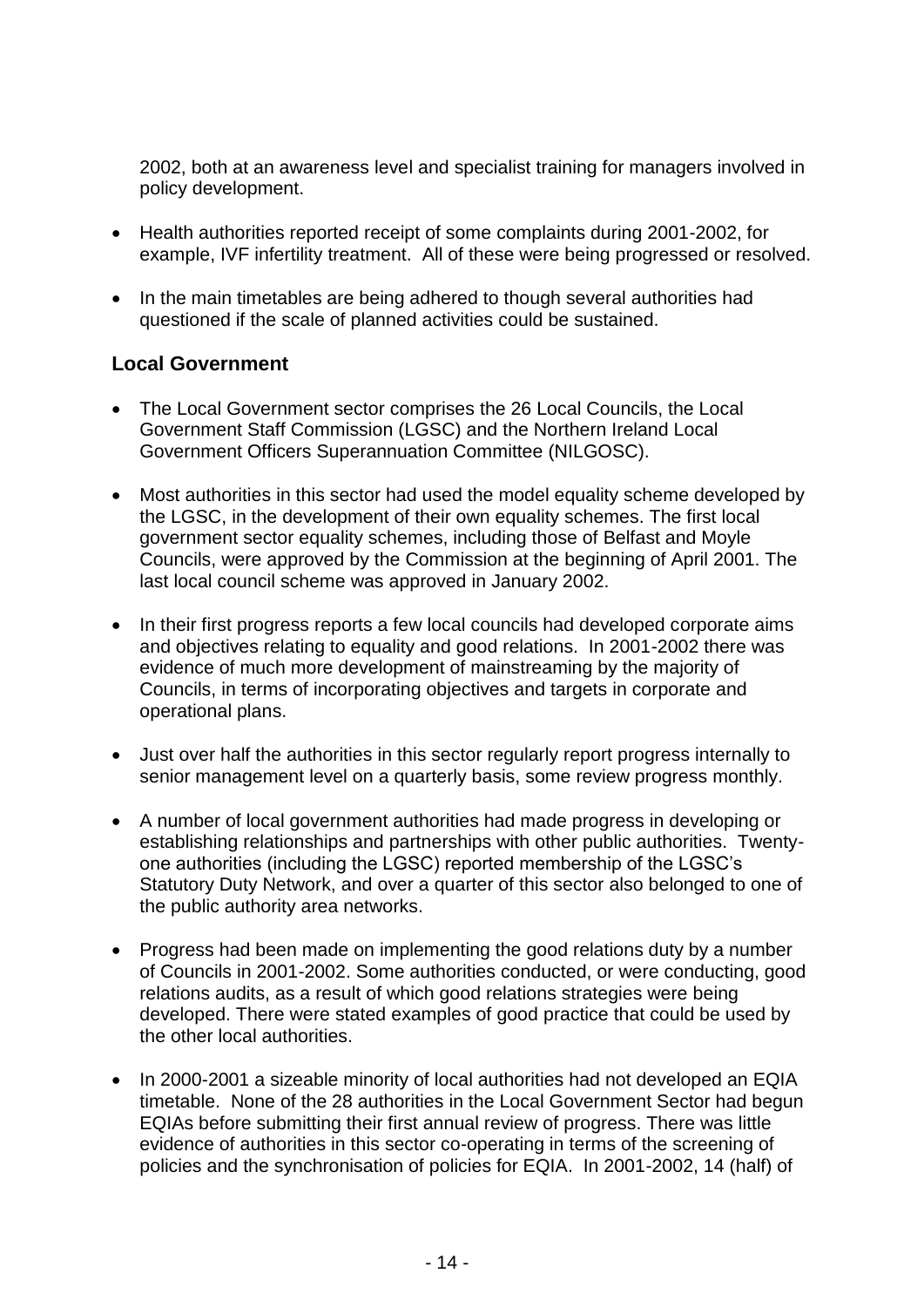the authorities in the sector had begun EQIAs, although none had been completed at the time of reporting.

- In both reporting periods, the activities of local authorities in planning and providing training relating to the duties were notable, in terms of the strategic approach being taken. Many authorities had provided general awareness training for senior employees and, in the case of councils, to their members.
- Little progress was reported on reviewing current arrangements for the provision of information in accessible formats.
- In the majority of the authorities in this sector a wide variety of mechanisms are being developed to collect information.
- There were six complaints in total to authorities in this sector. These covered a range of issues and were handled through equality scheme complaints procedures. Two related to policies that were being subjected to EQIA.
- Most implementation timetables had fallen behind. In a small number of cases, limited action has been taken to implement Section 75 due to a reported lack of resources within authorities, but others have slipped because the EQIA process has taken longer than was first anticipated.
- Some local government authorities did not report much progress in 2001-2002, although these account for less than a quarter of the sector. A number of authorities stated that greater co-operation on screening and EQIAs would have enhanced the process, as would more guidance on areas such as screening and monitoring.

#### **Other NI & Cross Border Public Authorities**

- This category covers the largest number and range of designated authorities in this report, a total of 42. Included are important regional non-departmental public authorities such as the Northern Ireland Housing Executive (NIHE).
- The first of the Other NI & Cross Border Public Authorities' equality schemes was approved by the Commission in June 2001 and by the end of March 2002 a total of 33 had been approved.
- NIHE highlighted during 2000-2001 the approval of the equality scheme, development and start of the training programme and the establishment of a consultative forum on equality.
- In its report the NIO stated, in relation to consultation, 'There is also the question of whether the process provides value for money in terms of cost and the limited scale of responses'. The NIO suggested that it would be sensible to: 'allow public authorities to target only the most relevant groups when launching a consultation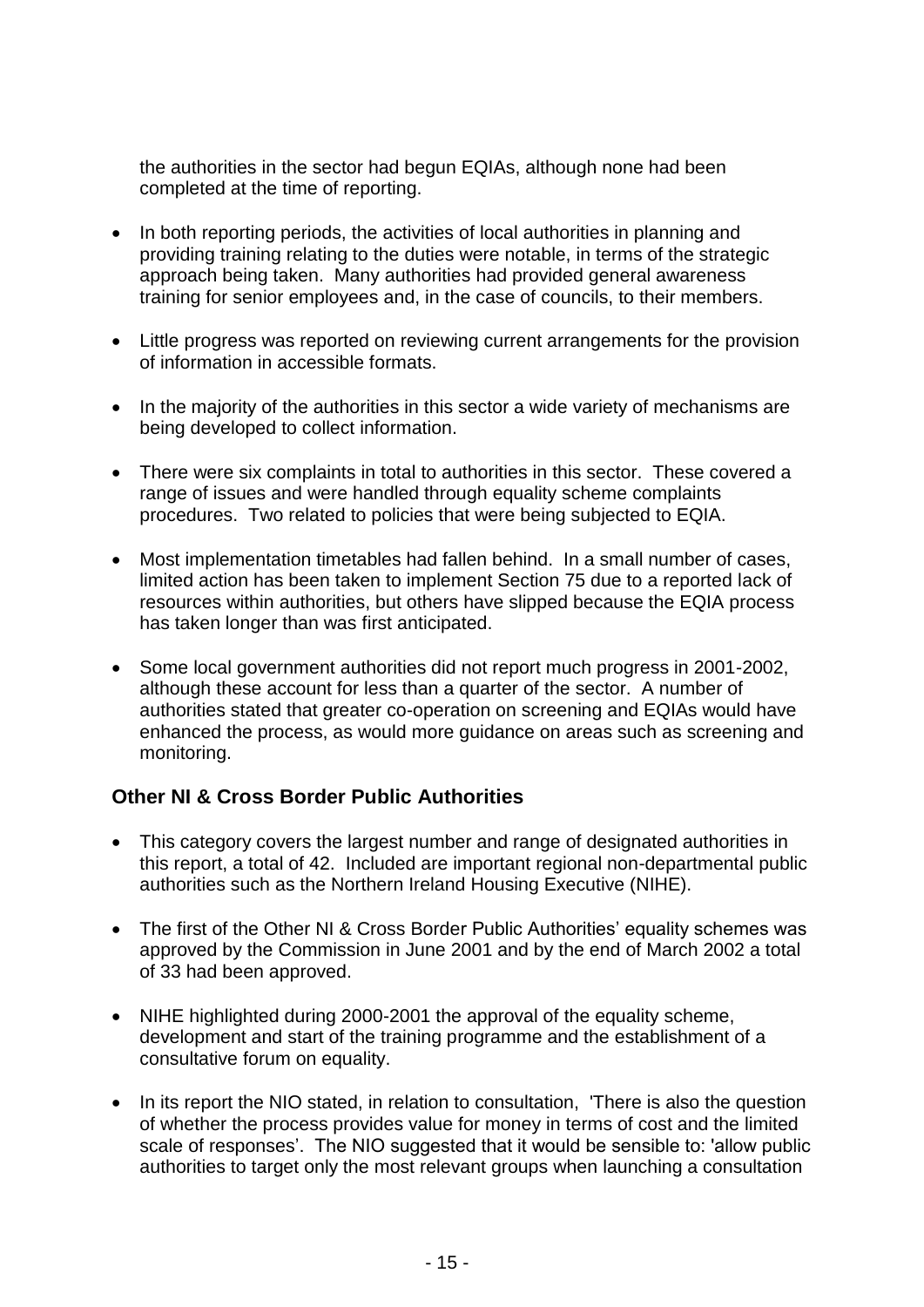exercise; complement this by wide publicity inviting applications for the consultation document; and by posting the consultation document on the public authority's website to invite comment'.

- The majority of these organisations reported that by the period 2001-2002, equality issues had become standard agenda items for both board and senior management meetings.
- There was a lack of information on activities to promote good relations within this sector. Some organisations cited the lack of guidance from the Commission as an impediment to progressing good relations.
- Progress in the provision of training has been inconsistent. Although, with a few exceptions, most authorities reported further development and delivery of staff training, very few organisations have availed themselves of input from Section 75 representative groups. Most organisations did report a structured developmental approach to the delivery of staff training.
- With respect to sensory impairments and language accessibility, most organisations have continued to work on the provision of accessible formats.
- Monitoring information and associated systems remains problematic. Concerns and identified impediments included the lack of guidance and the lack of agreed classification systems.
- No authority reported complaints for either the 2000-2001 or 2001-2002 period. Some authorities stated that a system to handle complaints had yet to be implemented.
- Both years' reports contained limited additional information.
- Ulster Supported Employment Ltd (USEL) has included a Corporate Objective relating to Section 75 in its Corporate Strategy. Enterprise Ulster, the Labour Relations Agency (LRA), and Construction Industry Training Board (CITB) and the NI Certification Officer have not done so.
- All USEL, Enterprise Ulster and CITB staff and Board members have received equality awareness training.
- Enterprise Ulster has liaised with the Statistics and Evaluation Branch at DEL to develop its computer data capture and analysis systems.
- USEL have held meetings with groups representing people with learning disabilities and young people to assess their information needs. The LRA has carried out a review of issues relating to access to information and has taken steps to improve access. CITB states that it will also do this.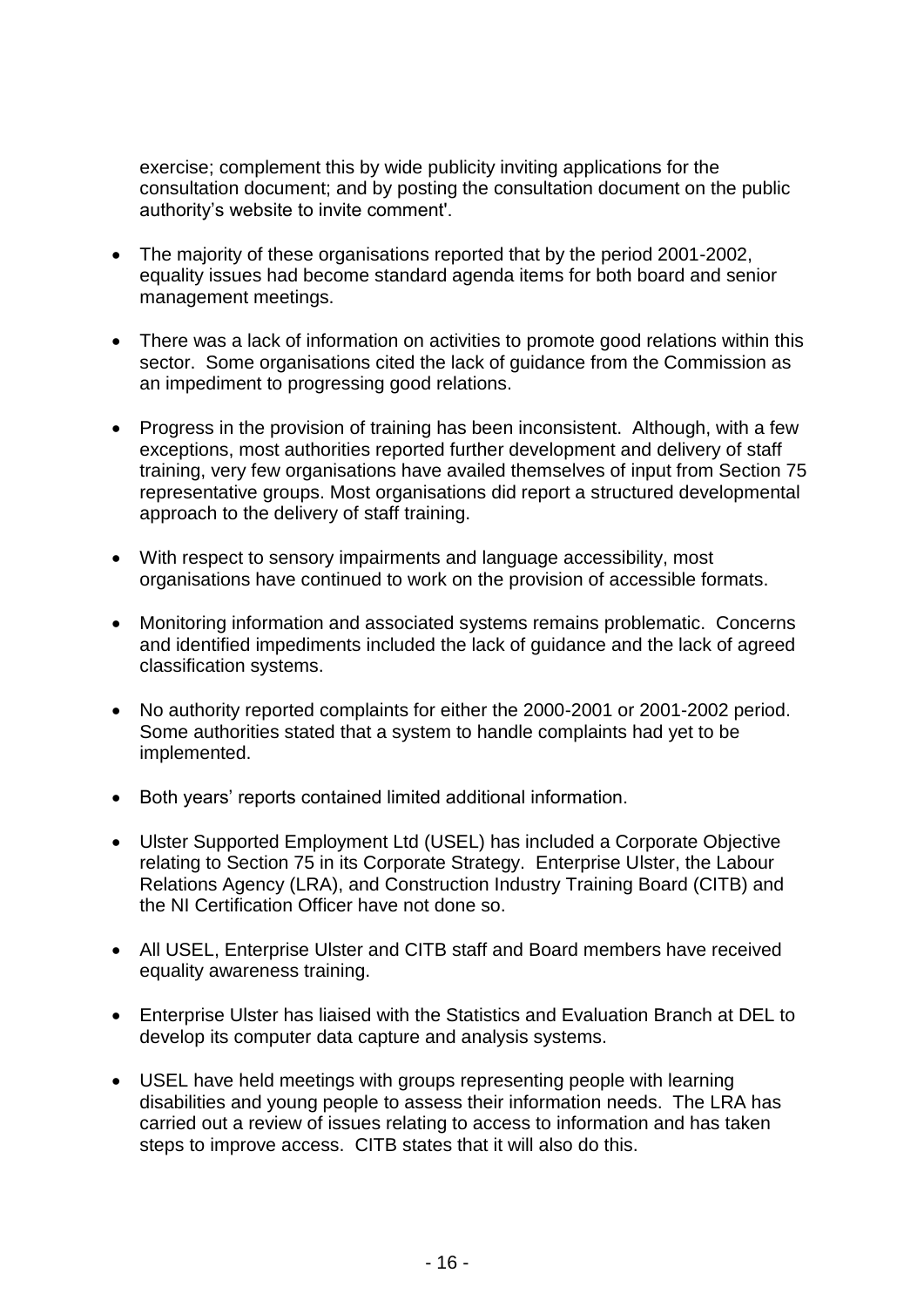#### **UK Authorities**

- The Secretary of State for Northern Ireland made two Section 75 designation Orders during the period of this report, in July 2000 and April 2001. These Orders included 23 UK wide public authorities, referred to as the "UK authorities".
- The experience of the UK authorities in developing equality schemes varies. Authorities with functions relating to Northern Ireland but with no actual offices in Northern Ireland indicated that this created difficulties in developing an equality scheme and screening policies. UK authorities' progress reports illustrated a number of creative consultation practices as well as major difficulties in this area. In overall terms UK authorities achieved a lower rate of response from affected groups and consultees.
- Steps have been taken to build equality and good relations objectives, performance indicators and targets into corporate and annual operating plans by many of the UK authorities. Significantly there are indications that some UK authorities have incorporated the Northern Ireland duties into national corporate strategic frameworks.
- Training associated with equality, including the Section 75 duties and the preparation of an equality scheme, is evident within the UK authorities' reports.
- Many UK authorities referred to developments on establishing systems to supplement available statistical and qualitative research being planned in this area within two years of schemes being approved. Strategic arrangements are being pursued by some UK authorities, sharing information in light of the concordat between UK Government and the devolved Northern Ireland administration.
- Limited information was provided regarding action taken to review current arrangements for the provision of information in accessible formats, though work to progress Freedom of Information Act requirements was highlighted as a means of taking this forward.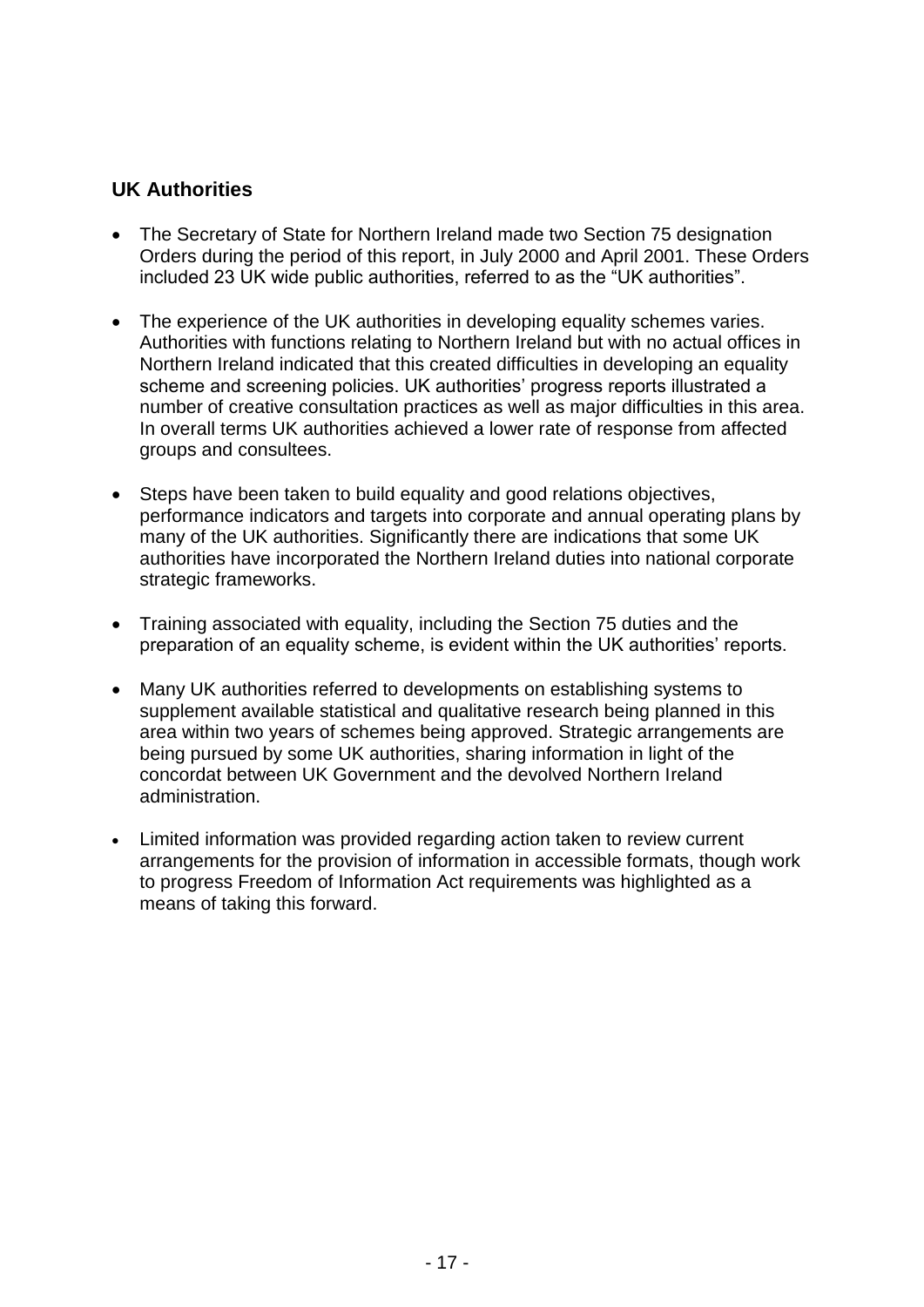## **4. Key Themes**

**4.1 Progress reporting:** Most progress reports gave a good level of detail on the extent of implementation of the statutory duties during the period. In overall terms the Commission notes that there is a need for willingness amongst public authorities to candidly report negative as well as positive aspects of equality scheme implementation and to say if they have achieved the tasks set out in their timetables.

#### **Example**

A few individual health authorities reported on EQIAs that they were planning to undertake locally, in addition to their involvement in the 'health family's' regional EQIA timetable. It would also have been useful if individual health authorities had provided more detail on their input and level of involvement in the regional EQIA processes.

**4.2 Use of Commission guidance**: The Equality Commission's Guide to the Statutory Duties has been widely used by public authorities in terms of producing schemes, screening, consultation, undertaking of EQIAs and other key work areas.

#### **Example**

The education sector used the Commission's published guidance as the basis for developing internal advice on impact assessment. Following the EQIA on Electronic Libraries the Staff Commission for Education and Library Boards developed an EQIA workbook to complement the Practical Guidance.

**4.3 Mainstreaming:** Public authorities are integrating Section 75 into corporate and business planning processes, and key activities of line management. This gives practical evidence of mainstreaming.

#### **Example**

In all Government Departments the implementation of equality schemes is a standard agenda item for senior management meetings. Management groupings cited included departmental management and planning groups (chaired by Permanent Secretaries), equality steering groups and, in the case of OFMDFM, scrutiny by Committee of the Centre.

**4.4 Resources:** Some covering letters accompanying progress reports acknowledged that Departments were not in a position to deliver many of the requirements of equality schemes. At least one Department acknowledged that it was not in a position to move forward as quickly as required. Another viewed Section 75 as 'an under resourced but inescapable priority'. Most public authorities had directed staff, or recruited new staff, to help to deliver the statutory duties. Many also committed significant resource to production/publishing of schemes, screening reports and EQIAs. Within many public authorities organisational responsibility for Section 75 has been allocated to corporate or human resources fields.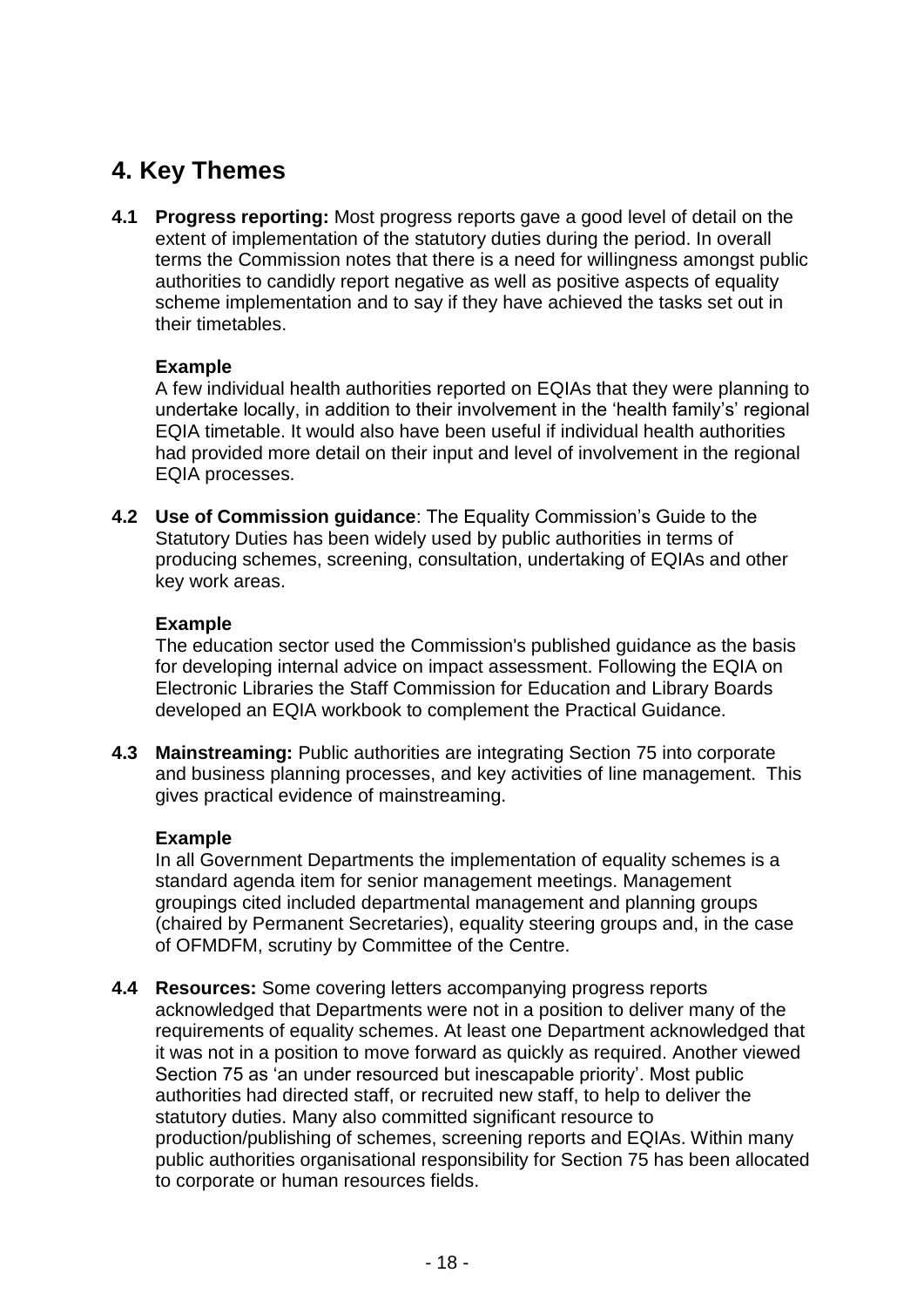#### **Example**

One of the education authorities indicated that it was concerned about the resource demands that the Section 75 duties were placing on smaller public sector authorities. It stated that significant human and financial resources have had to be invested in work relating to Section 75 at the expense of other functions. The Northern Ireland Office also questioned whether the current method of conducting consultations provides value for money in terms of cost and the limited scale of responses.

**4.5 Consultation:** This key area was referred to by many public authorities as one which was resource intensive. There was evidence of good practice in consultation, particularly in relation to working with affected groups and in using joined-up approaches. There was also evidence that to some public authorities, consultation involved mainly the mass mailing of consultation documents to all groups on the consultee list. Consultation fatigue was commented on in a number of reports. The Commission notes that its guidance on managing consultation, requires consultation to be both meaningful and inclusive. Public authorities are expected to use a range of strategies and mechanisms to do this. The Commission notes that consultation exercises involving mass mailing of consultation documents has contributed to the consultation overload, being experienced by consultee groups.

#### **Example**

One public body stated that, 'We would like to reiterate that the entire consultation process is exceptionally time consuming and often without reward and we would appreciate more guidance on collective working in this respect.'

- **4.6 Equality Impact Assessments:** A number of organisations' EQIA timetables were provided with progress reports. Decisions to 'screen in' or 'out' policies have been taken during screening exercises but development of new monitoring information systems and responding to Section 75 complaints may challenge some screening decisions. The process of undertaking EQIA has proved challenging for public authorities and there is evidence in reports of planned EQIA timetables being difficult to manage. Government Departments attributed some slippage to delays in the legislative timetable. The issue of 'screening in' new policies for EQIA has added to the overall EQIA timetables of public authorities and some timetables are now behind schedule.
- **4.7 Information management and monitoring:** Some steps were taken by central government to establish systems to supplement available statistical and qualitative research. The development of monitoring systems poses a great challenge not least because of its link to the EQIA process and future assessment of adverse impact. It is notable that in other areas of reporting performance, for example Charter Mark or Best Value, little consideration has been given to the possibility of performance measurement and reporting with respect to Section 75 duties. It is also worth noting that a number of authorities were awaiting data from the 2001 Census of Population.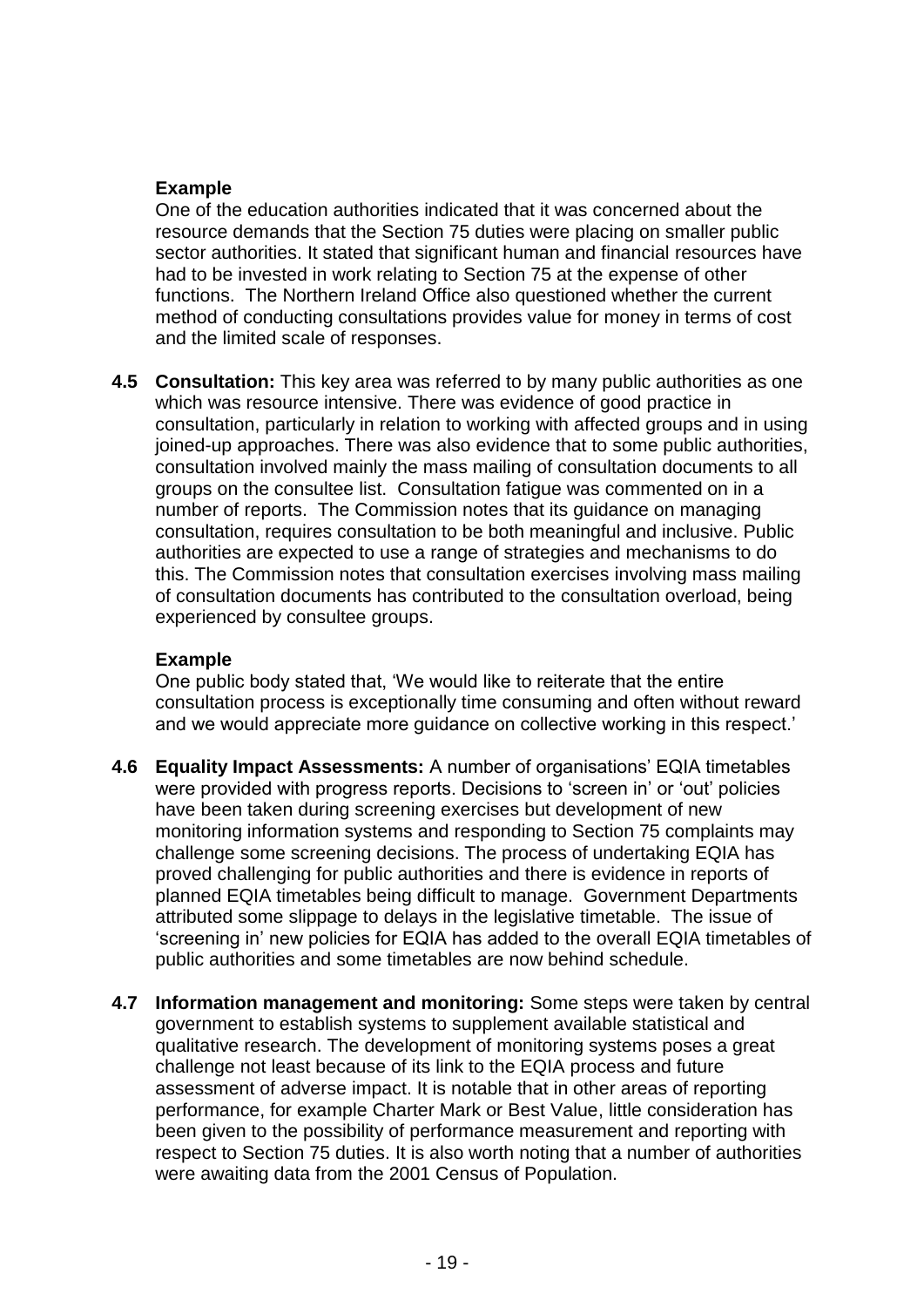#### **Example**

Many authorities mentioned the sensitivity of obtaining some information e.g. on sexual orientation and political opinion, combined with a perceived reluctance on the part of the general public to provide personal details.

- **4.8 Communication:** Many public authorities communicated with the Commission by phone, in writing, or in person, on a regular basis. Thus Commission staff are made aware of areas of progress or difficulty in relation to implementation of the duties. The ongoing review and future revision of the Commission's guidance documents should help to clarify requirements placed on public authorities. In addition the Commission is examining how it can best communicate with public authorities in the future. This will include: an overall progress report; feedback on individual progress reports received from public authorities; development and communication of guidance (e.g. monitoring and good relations); ongoing information on progress (e.g. quarterly news-sheet); face to face communication through planned meetings with groups of equality officers; and a Section 75 conference during 2003. Communication between public authorities and the affected groups is a developing area, with examples of joined up approaches to communication, to undertaking EQIAs and to direct engagement with those affected by the statutory duties. Most authorities reported the dissemination of the equality scheme and/or a summary to employees, distribution to consultees, and making it available in offices and on corporate web-sites. A very small number of reports noted that Chief Executives and other leaders explicitly expressed commitment to the Section 75 duties in public speeches and presentations when launching important corporate initiatives such as Corporate Plans and Annual Reports.
- **4.9 Good Relations:** Whilst there is evidence that most focus has been on the equality duty there is also evidence of progress on the good relations duty. A number of authorities reported that work on the good relations duty was awaiting the outcome from the OFMDFM led review of Community Relations policy. Some smaller authorities cited the lack of clarity and guidance on good relations as a major impediment to the strategic implementation of this duty. Unsurprisingly, positive engagement with good relations issues prior to the introduction of the statutory duties was a factor in making progress. This is especially the case in local government and education.

#### **Example**

Belfast City Council will set up a Good Relations Unit and plans to appoint two Good Relations Officers. In addition to work specifically on good relations, 14 other Councils report taking the good relations duty forward through their community relations strategies and plans. A three-year programme aimed at mainstreaming the principles and practices of equity, diversity and interdependence has been drawn up by ANIC and the further education colleges. It is also evident that among designated UK authorities, a number are progressing good relations within the context of wider equality and diversity initiatives, especially those mandated under recent race legislation. In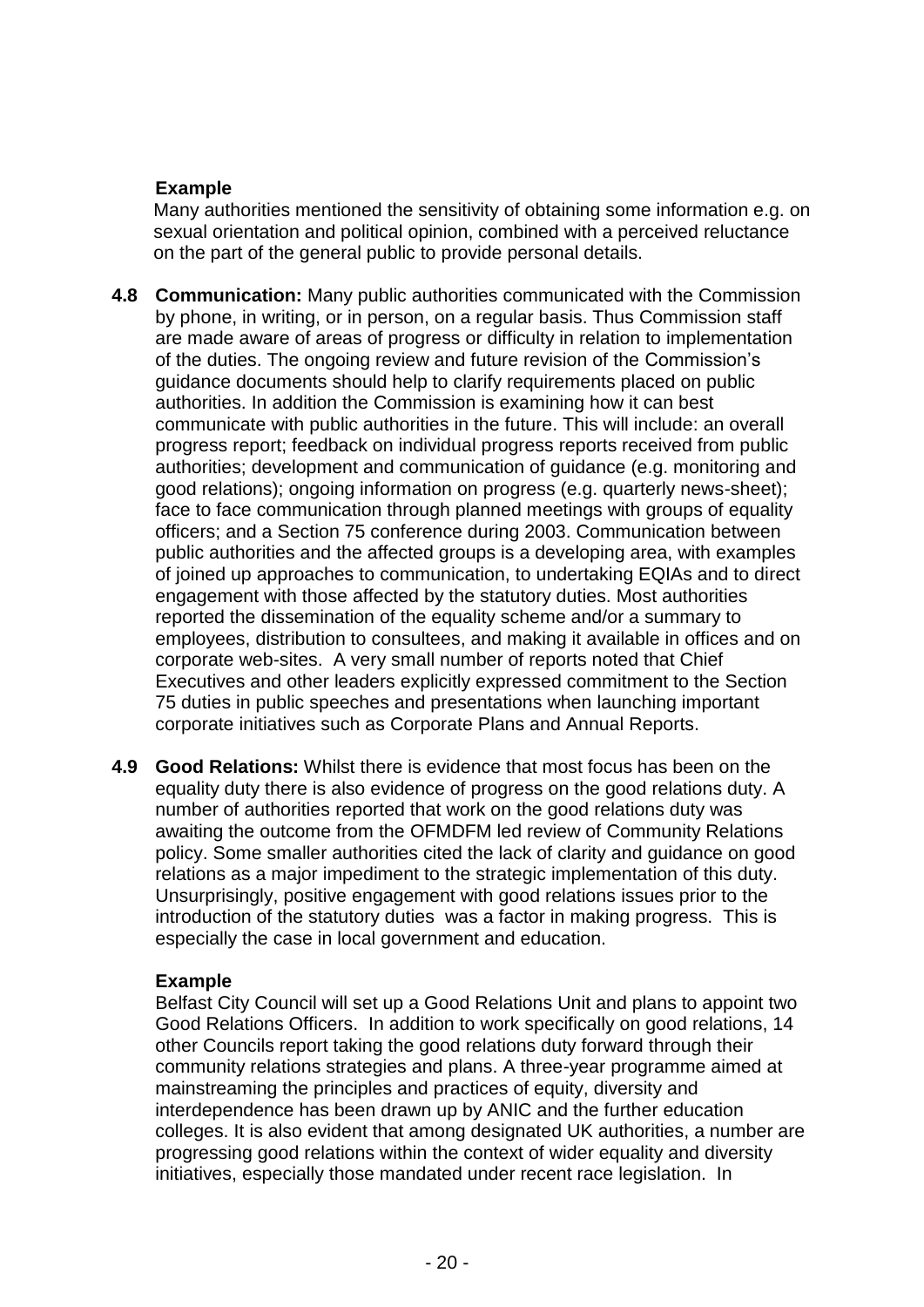particular, the activities of the Inland Revenue and Community Fund are exemplary.

The Commission has undertaken a separate audit of progress on good relations and identification of pathfinder initiatives and organisations will inform the development of the Commission's strategy to ensure future effective implementation of the duty.

**4.10 Training:** With few exceptions, most reports re-stated the commitment to the seven training objectives specified in their approved equality schemes. Most organisations reported a structured and developmental approach to staff training, many with a particular emphasis on board members and senior staff. Few organisations have included training input from Section 75 representative groups. Taken in their totality the reports indicate a wealth of training providers across the public sector, including : the Equality Commission, various networks, individual public authorities, private sector consultants and the voluntary, community and trade union sector. Many public authorities have put a great deal of thought into the content of proposed training and considered the specialist training which will be required by staff dealing with issues such as EQIAs, screening, monitoring and complaints. On evaluation of training, with few exceptions, little information was provided in progress reports. Likewise, there was little evidence of consideration given to the business case for Section 75 training. Consistent with the categorisation of groups under Section 75, this training will increase staff awareness of individual customer needs and give staff the skills base to meet those needs. An overall audit and evaluation of the training provided would be a worthwhile exercise, to identify best practice and share models.

#### **Example**

NIO reported that in 2001-2002 Disability Action had input into the design and delivery of its training programmes. The Northern Ireland Court Service articulated the business case for Section 75 related training and a programme of customer service training for all 'front-line' staff was planned.

- **4.11 Good practice:** Many examples of good practice are to be found across the public sector, particularly in relation to: sharing of resources; well planned and joined up approaches to implementation; development of consultation processes and relationships; developing ways to engage with those most marginalised in society; the development of alternative formats for written communication; development of information management/IT systems; effective complaint handling; and regular/ongoing monitoring of the implementation of the duties.
- **4.12 Poor practice:** Based on information in the progress reports the Commission has noted that some public authorities are not embracing their statutory responsibilities in a way that meets the spirit of Section 75. This is evidenced through a lack of resourcing and lack of progress on implementation. The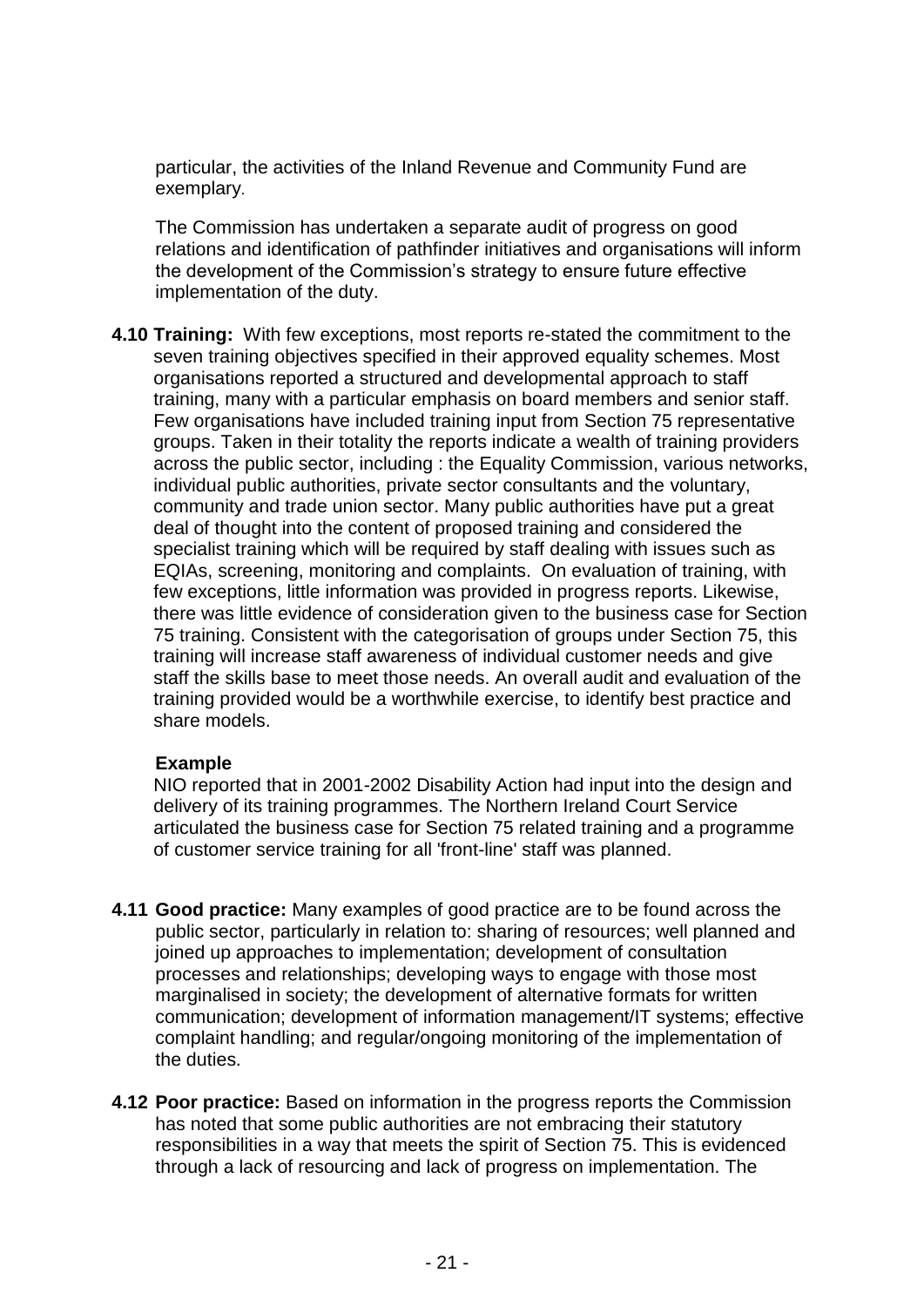Commission will continue to engage such public authorities to ensure effective future implementation of the statutory duties.

- **4.13 Partnership approaches involving Section 75 groups:** While some public authorities have involved Section 75 groups as more than consultees, there is a lack of evidence of a true partnership approach with such groups. Increased partnership working in this sector could offer: the potential to more closely engage directly with those affected by the statutory duties; the opportunity to use skills, expertise and understanding; the potential to utilise already developed communication channels, e.g. for consultation purposes and improvements in training design and delivery.
- **4.14 Innovation and creativity:** There has been a healthy divergence in how various sectors have taken forward the statutory duties. Collaborative approaches through partnerships are being noted by the Commission and good practice identified, as other parts of the public sector could benefit from the lessons learned.

#### **Example**

The education sector establishment of a DE/NDPB Liaison Group provides a forum to assist with the resolution of Section 75 issues. Also the collaborative approach used by ANIC to facilitate Section 75 work by the further education colleges is commendable, as is the consortium approach used by the universities. A number of partnership initiatives have developed within the local government sector. For example, twenty councils are members of the LGSC's Statutory Duty Network. Councils also report working in a number of 'area' networks. In the NDPBs which government departments are responsible for there is evidence of joined up thinking and collaborative work, especially with respect to training and EQIAs. UK authorities cite a number of collaborative initiatives. These authorities also comment very favourably on joint events sponsored by the Commission.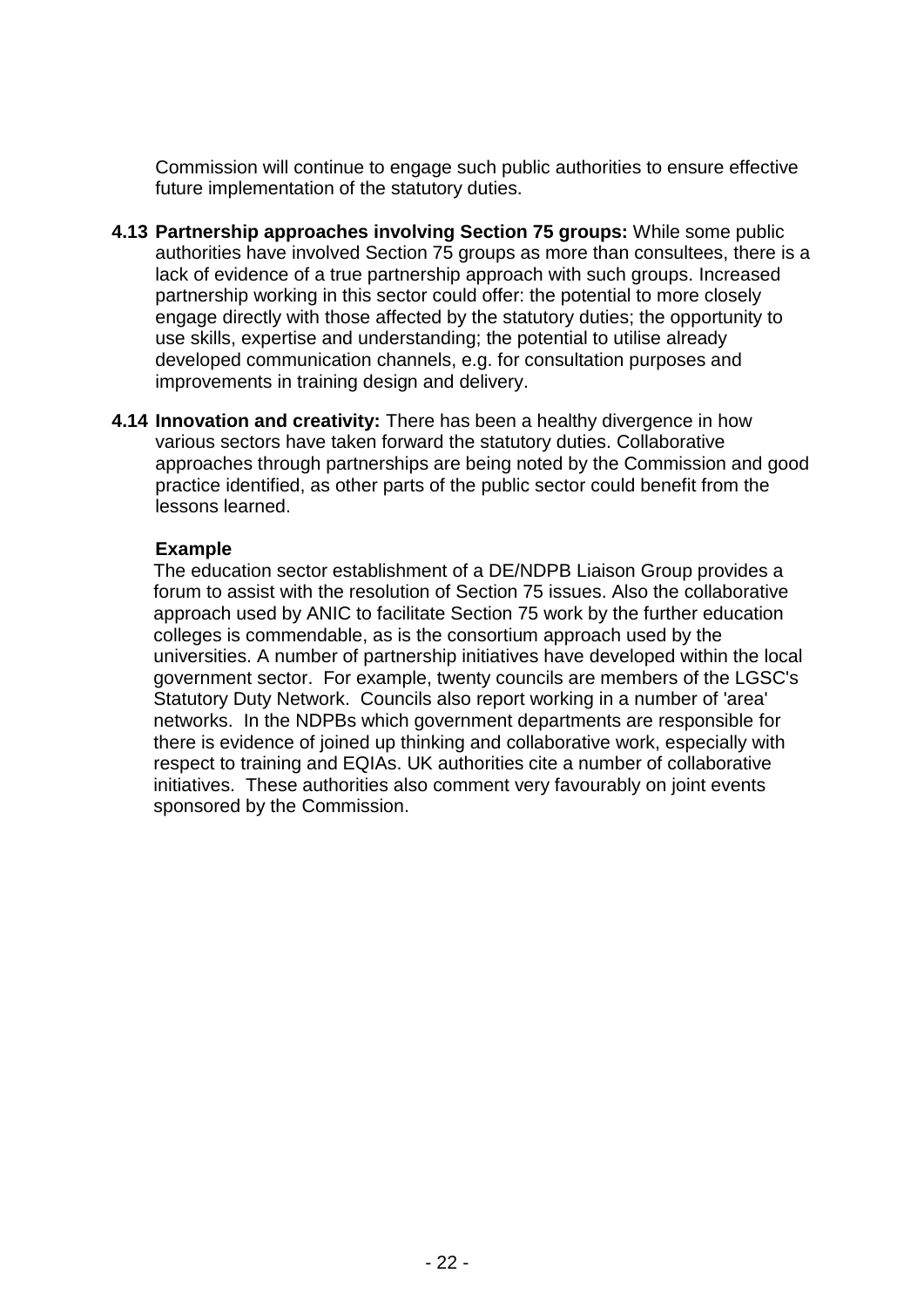#### **5. Equality Commission Next Steps and Recommendations for Public Authorities**

#### **Equality Commission Next Steps**

The next steps detailed below are based on a combination of current and future planned activity and on the findings from this summary report and the full progress report

#### *Progress reporting*

Revise Progress Reporting template for use by public authorities for period April 2002 – March 2003 this template to obtain more information regarding outputs and outcomes from Section 75 work.

Sample test progress reporting template with a number of public authorities and forward electronically and on paper to public authorities at end of March 2003.

#### *Use of Commission Guidance*

Commission to take account of information in the full progress report 2000 - 2002, in the current review of its guidance documentation.

#### *Mainstreaming*

Commission to continue to monitor the extent of mainstreaming of Section 75 duties into EQIAs and policy proposals, and to communicate with public authorities in relation to the effectiveness of their mainstreaming, by means of feedback on EQIAs and annual progress reports.

#### *Resources*

Commission to continue to focus on key strategic aspects of development and implementation of Section 75 duties, whilst ensuring the ongoing development of communication with public authorities and affected groups.

Commission to monitor resourcing of Section 75 by public authorities to confirm that necessary resourcing is allocated, and that benefits of economies of scale and joined up approaches are being fully exploited, e.g. joined up approaches to undertaking EQIA, and consultation exercises.

#### *Consultation*

Commission to ensure that it is consulted on all EQIAs, as a statutory consultee and as the authority with legislative remit to oversee the effectiveness of the duties.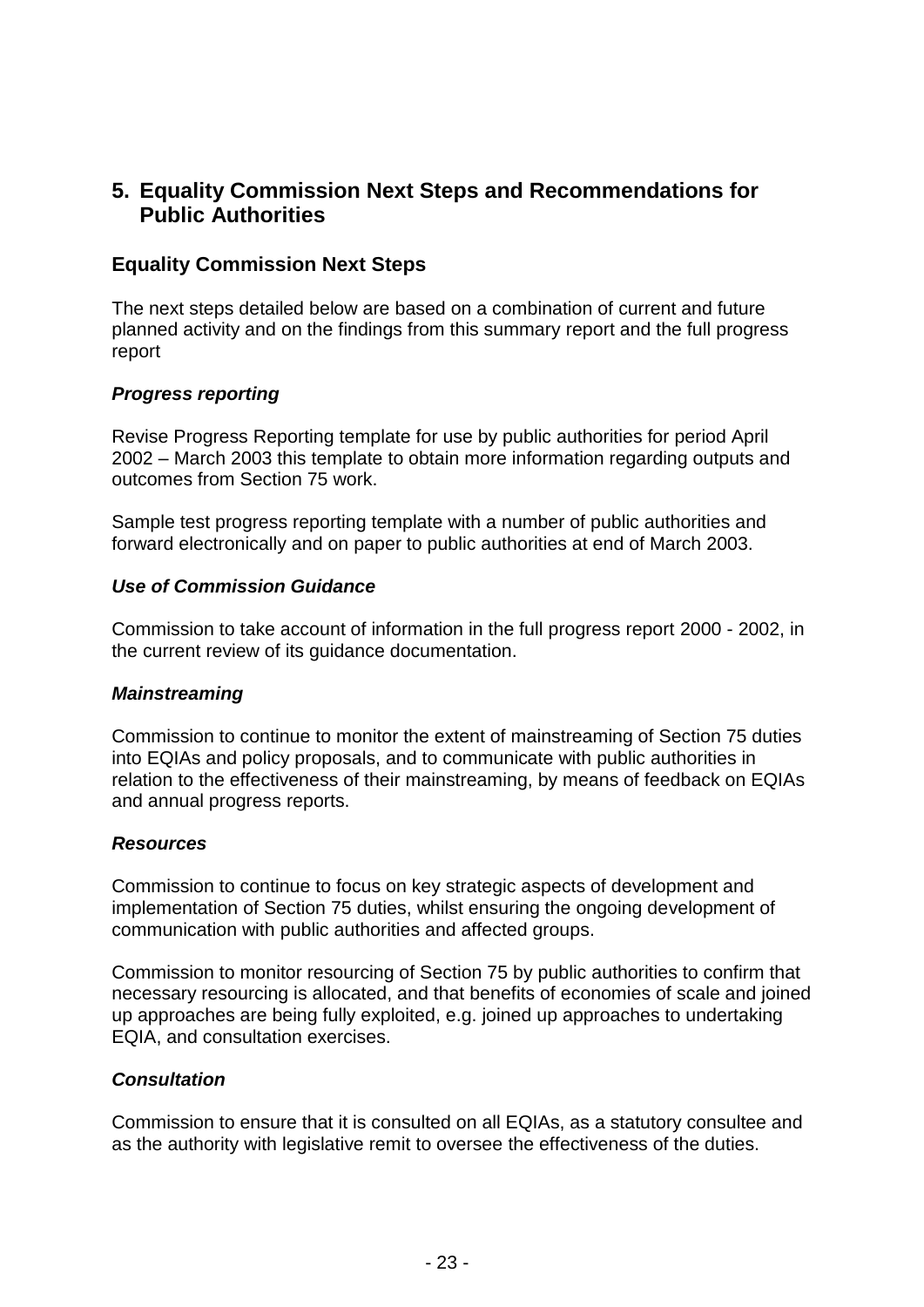Commission to continue to respond to a range of EQIAs and policy consultation documents, commenting in particular on the effectiveness of implementation of Section 75 duties.

Commission to include best practice examples of consultation processes in its revised guidance documentation.

#### *Equality Impact Assessments*

Commission to include best practice EQIAs in revised guidance documentation.

Commission to continue to monitor EQIA work undertaken by public authorities to ensure adherence to timetables and that the Practical Guidance on EQIA is being effectively used.

#### *Monitoring and Information Management*

Commission to continue to obtain information about overall Section 75 progress and progress on EQIA timetables/EQIAs, as well as other information relating to implementation of Section 75 by public authorities.

Commission to make available information on best practice, EQIA timetables, etc. on its website. Commission also to forward a quarterly newsletter to public authorities and affected groups, detailing progress on Section 75 implementation.

Commission to continue to liaise with OFMDFM in relation to information needs of public authorities and how these can be developed to assist implementation of Section 75.

#### *Communication*

Commission to further develop its communication strategy for public authorities and affected groups, to ensure the provision of timely and accurate information.

#### *Good Relations*

Commission to continue to develop its strategy to ensure effective implementation of the good relations duty.

Commission to develop baseline guidance on implementation of the good relations duty and make this available to public authorities, affected groups and the general public.

#### *Training*

Commission to build on its earlier training provision on Section 75 awareness and undertaking EQIA and to ensure involvement of groups representing the Section 75 constituencies.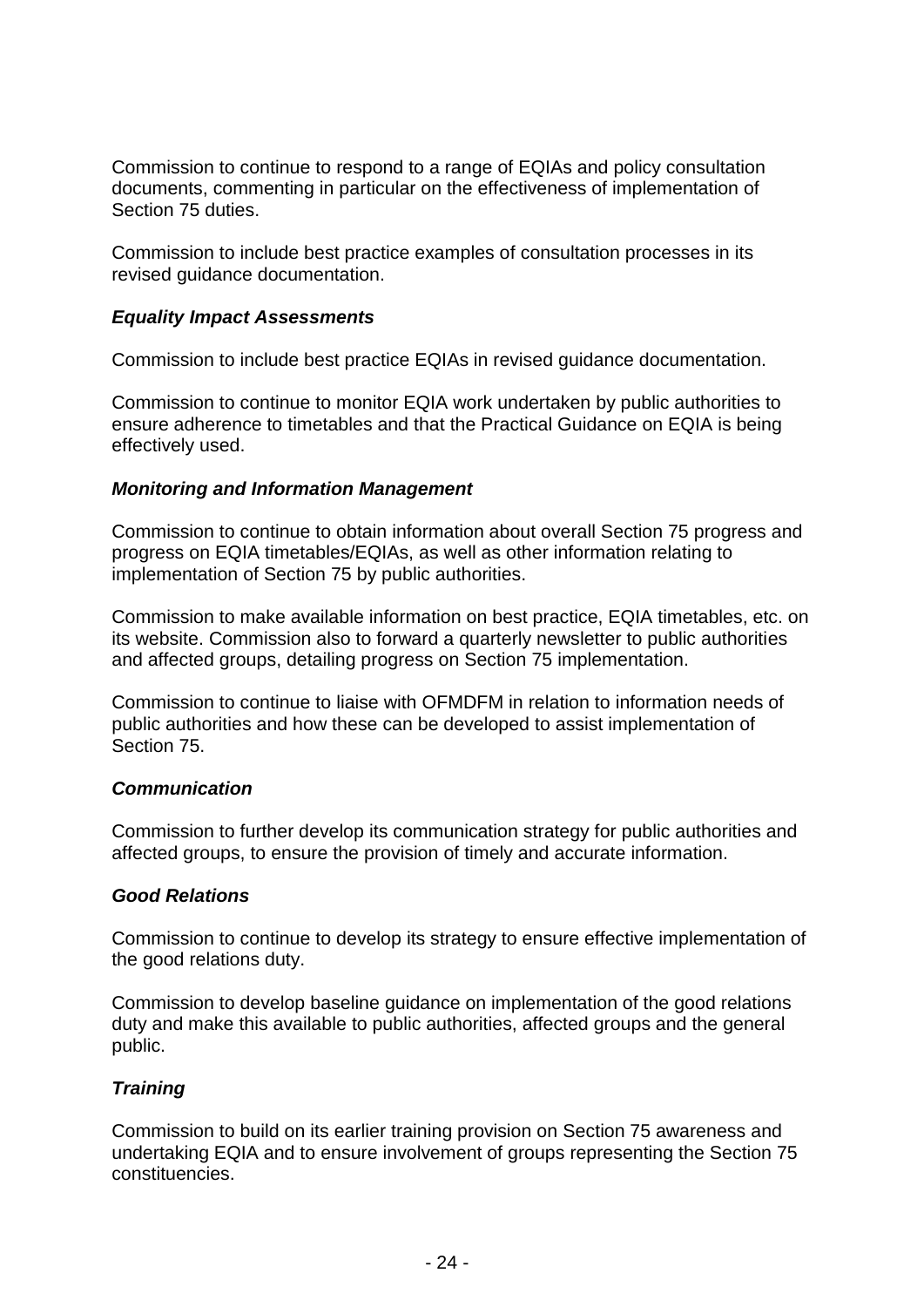Commission to work closely with UK public authorities in relation to ensuring a coherent and cohesive approach to meeting their Section 75 training needs.

#### *Good practice*

Commission to identify examples of good practice and make these available to public authorities in a number of ways, including in revised guidance documentation.

#### *Poor practice*

The Commission to note those authorities which have: not adhered to EQIA timetables; failed to undertake EQIA work in a way which meets the Commission's guidance; or generally fallen behind in terms of implementation of the Section 75 duties.

Commission to take necessary action on lack of implementation, in accordance with its remit.

Commission to ensure that all authorities meet their requirements under Section 75, through identification of under-performance, examination of problem issues, continuing to help and advise authorities and reporting on lack of compliance.

#### *Innovation and creativity*

Commission to note innovative/creative approaches by the Commission, public authorities and affected groups and to share such information.

Commission, in its business planning, to address the developmental nature of Section 75 work and to ensure the use of innovation and flexibility within its legislative remit.

#### **Public Authorities**

Many of the points listed below are requirements already placed on public authorities and progress may be being made already in relation to some of these areas during the period April 2002 – March 2003.

#### *Progress reporting*

Public authorities to submit completed progress reports electronically and on paper, to the Commission by the end of July 2003, in order that the next full progress report can be produced and made available in Autumn 2003.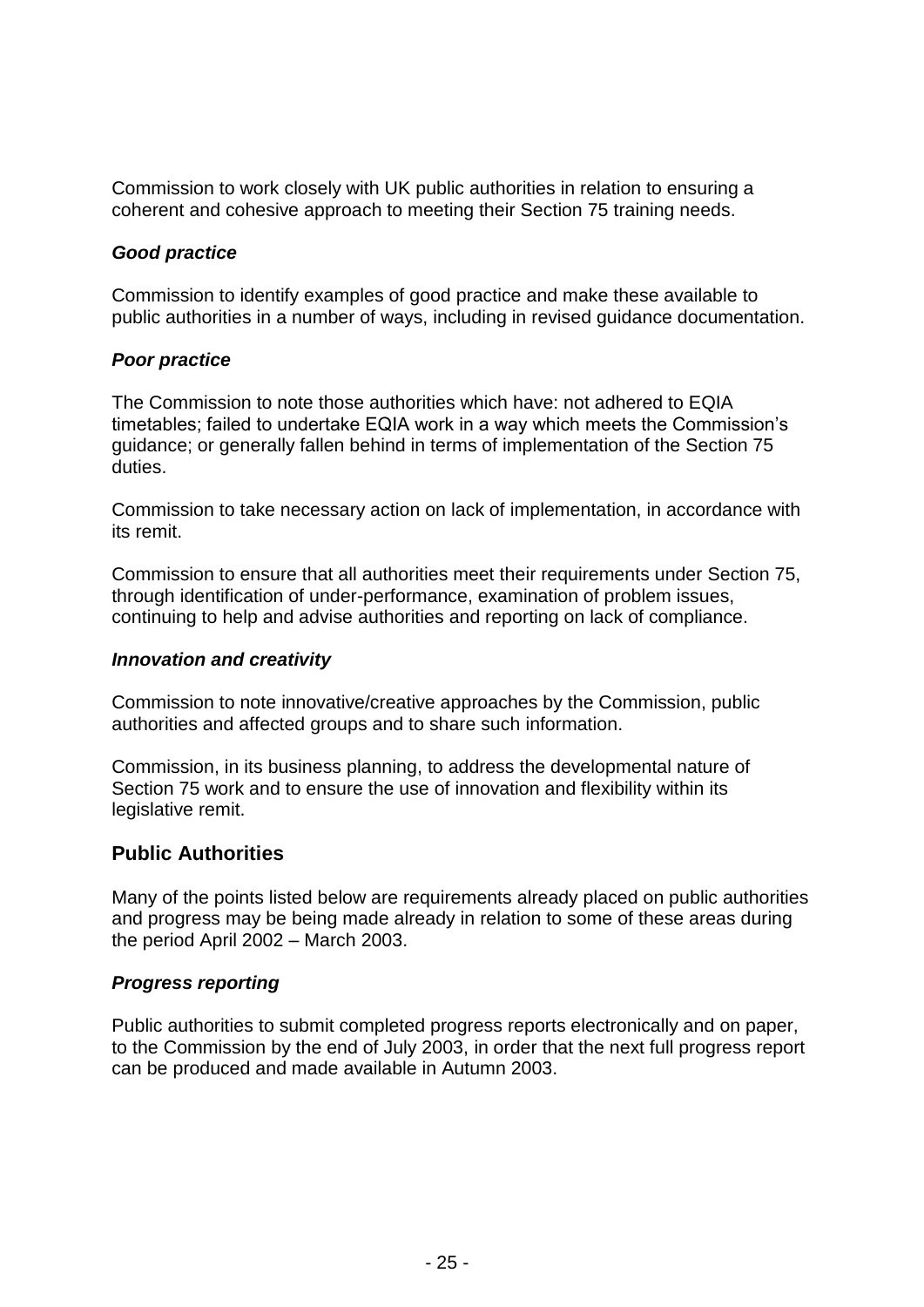#### *Use of Commission Guidance*

Public authorities to adhere to Commission guidance in undertaking their Section 75 work, particularly in relation to screening of new policies and adhering to EQIA timetables.

#### *Mainstreaming*

Public authorities to ensure that Section 75 duties are considered at all relevant stages of policy development and that the duties are effectively integrated into corporate and business planning processes.

#### *Resources*

Public authorities are required to allocate necessary resources to deliver their Equality Schemes and EQIA timetables, as per approved equality schemes and the Commission's Guide to the Statutory Duties

Public authorities should build on collaborative approaches already begun, in order to make best use of available resources and to share experiences and best practice examples.

Public authorities should continue to develop and build relationships with groups representative of the Section 75 constituencies. This work could utilise existing expertise and communication channels developed by such groups.

#### *Consultation*

Public authorities to build on best practice examples of consultation, particularly relating to joined-up approaches, use of a range of face to face consultation mechanisms and reducing dependence on mass mailing of documents to affected groups.

Public authorities to inform consultees on outcomes from screening of new/proposed policies.

#### *Equality Impact Assessments*

Public authorities to ensure that EQIAs are undertaken in accordance with EQIA timetables agreed.

Public authorities to involve the Commission in all EQIA consultation exercises, as required by the Guide to the Statutory Duties, and to forward copies of all EQIA reports to the Commission.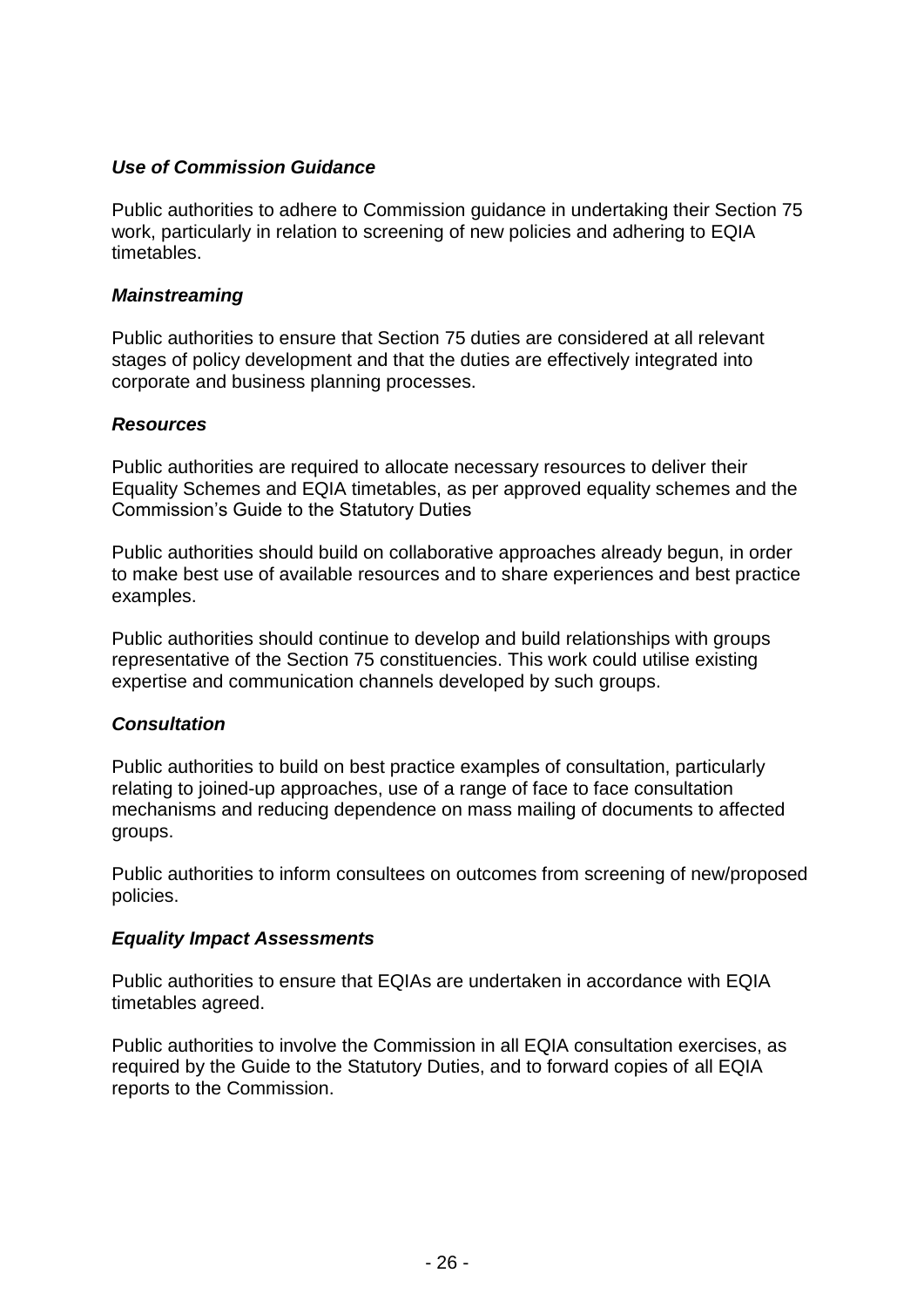#### *Monitoring and Information Management*

Public authorities to develop effective information management and monitoring systems, aligned to the ongoing work of OFMDFM and the Commission in this area.

#### *Communication*

Public authorities to ensure a response to the Commission in relation to requests for information e.g. progress reports; surveys; consultation on revised guidance documentation.

Public authorities to mainstream communication on their Section 75 work into their corporate communication processes - both internal and external.

#### *Good Relations*

Public authorities to continue to develop good relations policies and strategies and ensure effective implementation of same.

Public authorities to build upon work of pathfinder organisations in this area in order to identify best practice mechanisms and to develop their own approaches to implementation of the duty. The Commission will provide examples of best practice to public authorities, as part of its good relations strategy.

#### *Training*

Sectoral groups and/or public authorities should ensure audit and evaluation of the training provided and continue to identify and meet training needs in relation to Section 75. Best practice models and materials could be shared across the public sector.

#### *Good practice*

Public authorities to note good practice examples from other public sector authorities and organisations representative of affected groups: through EQIA exercises, reports from the Commission and public authorities, guidance from the Commission, research exercises etc..

#### *Poor practice*

All designated public authorities must embrace their statutory responsibilities in a way that meets the requirements of Section 75, the Guide to the Statutory Duties and commitments in approved equality schemes.

#### *Innovation and creativity*

Public authorities to identify the innovative and often, joined up approaches by other public authorities/sectors, utilising similar approaches where possible. This would particularly assist in best use of resources and avoidance of consultation fatigue.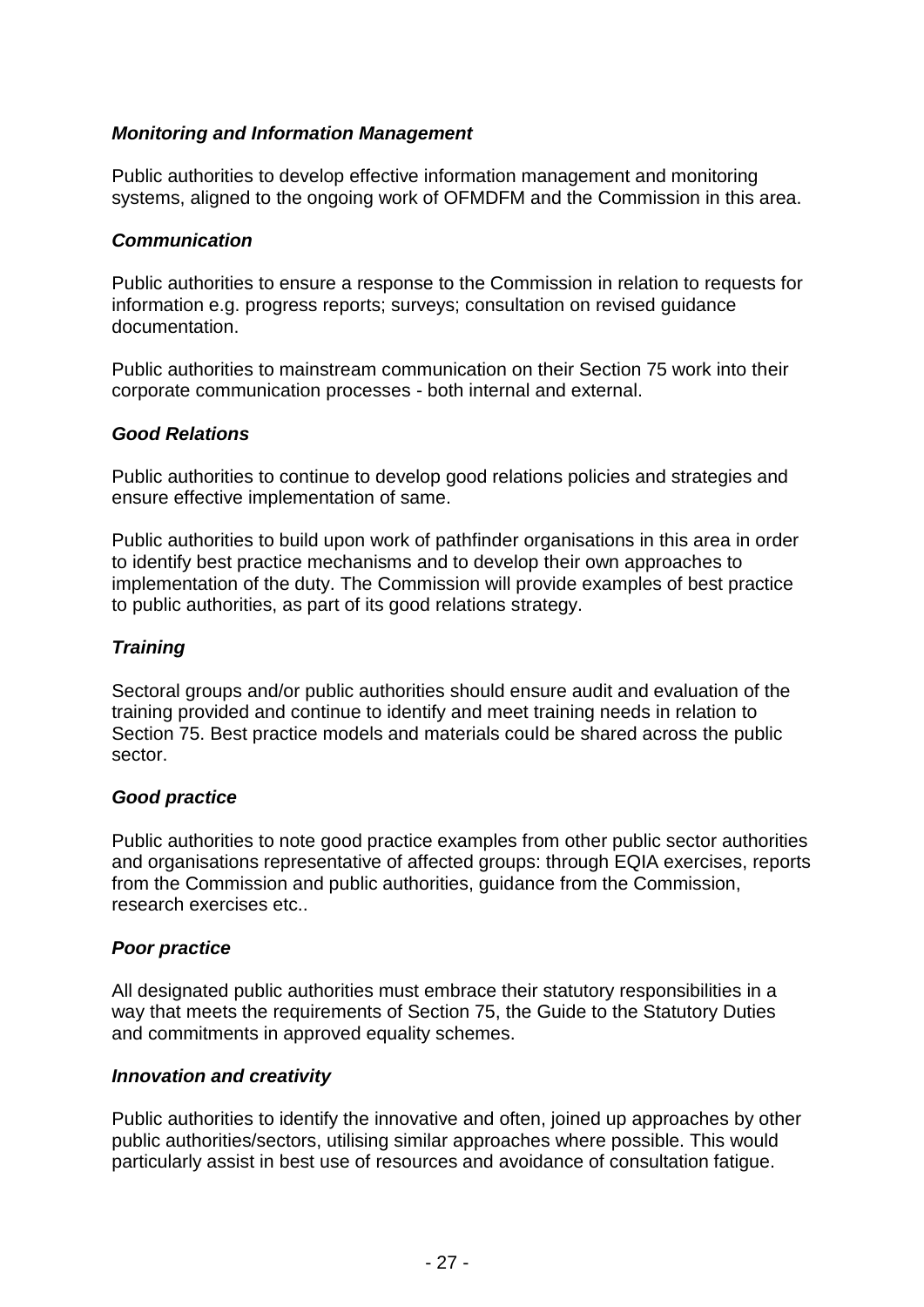#### **6. Conclusions**

This summary report provides some detail on the extent of the implementation of the Section 75 statutory duties by public authorities, for the period 1 January 2000 – 31 March 2002 inclusive. The report on progress being made by public authorities is based **only** on the information included in the progress reports completed by the public authorities and forwarded to the Commission.

In the main, public authorities are progressing implementation of Section 75 duties at different speeds, for a variety of reasons. Generally implementation of EQIA timetables has fallen behind across parts of the public sector. Nevertheless significant progress is being made by a number of authorities and there is evidence of the benefits of collaborative approaches to implementation, particularly in terms of EQIA and consultation processes. The Commission will seek to learn from and build on the successful approaches being adopted and also ensure that other public authorities are made aware of good practice examples from within the public sector.

The statutory duties placed upon public authorities must be delivered in accordance with approved schemes and public authorities must, after five years of scheme implementation, report to the Commission on the overall implementation of their schemes. The Commission will identify those public authorities that have been able to demonstrate an effective impact of their implementation of the statutory duties.

The lessons from this report will feed into the design of the next progress reporting template, to be produced by the Commission and forwarded to each public authority, for the period 1 April 2002 – 31 March 2003. In terms of reporting on progress for future periods, the Commission will seek to develop mechanisms for public authorities to report on changes arising, in terms of outputs and outcomes from the implementation of Section 75.

The Commission will also ask groups and individuals affected by the Section 75 statutory duties for their views on progress to date.

The Commission will continue to respond to public authority EQIA consultation documents, utilising the EQIA response template which it has developed. This response template will also be made available to public authorities and the organisations listed in Appendix 4 in the Guide to the Statutory Duties.

The Commission will also use its policy on Section 75 investigations to examine how public authorities are addressing the issue of Section 75 complaints.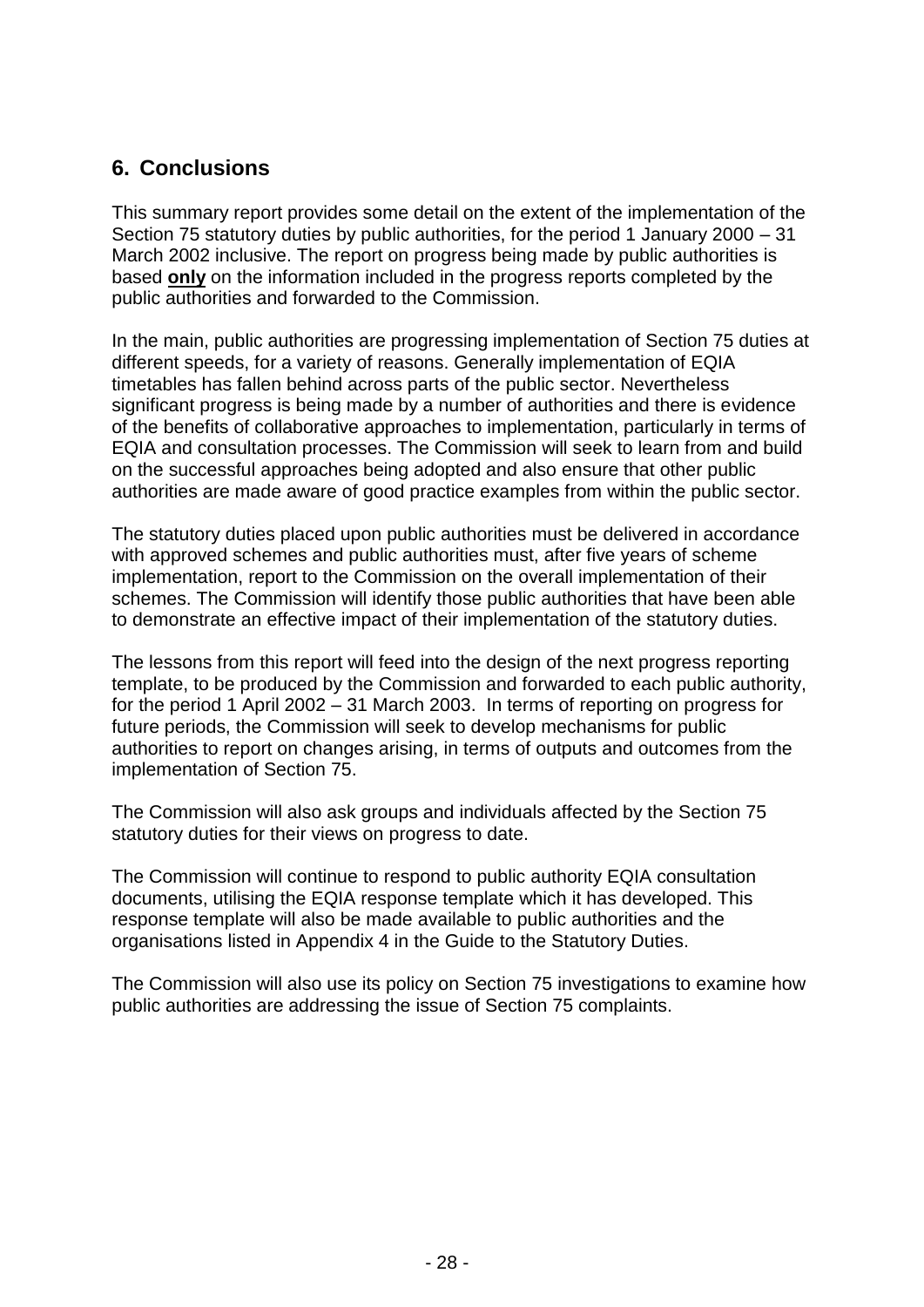## **Appendix A : Section 75 Northern Ireland Act (1998)**

Statutory duty on public authorities.

- **75.** (1) A public authority shall in carrying out its functions relating to Northern Ireland have due regard to the need to promote equality of opportunity- (a) between persons of different religious belief, political opinion, racial group, age, marital status or sexual orientation;
	- (b) between men and women generally;
	- (c) between persons with a disability and persons without; and
	- (d) between persons with dependants and persons without.
- (2) Without prejudice to its obligations under subsection (1), a public authority shall in carrying out its functions relating to Northern Ireland have regard to the desirability of promoting good relations between persons of different religious belief, political opinion or racial group.
- (3) In this section "public authority" means-
	- (a) any department, corporation or body listed in Schedule 2 to the Parliamentary Commissioner Act 1967 (departments, corporations and bodies subject to investigation) and designated for the purposes of this section by order made by the Secretary of State;
	- (b) any body (other than the Equality Commission) listed in Schedule 2 to the Commissioner for Complaints (Northern Ireland) Order 1996 (bodies subject to investigation);
	- (c) any department or other authority listed in Schedule 2 to the Ombudsman (Northern Ireland) Order 1996 (departments and other authorities subject to investigation):
	- (d) any other person designated for the purposes of this section by order made by the Secretary of State.
- (4) Schedule 9 (which makes provision for the enforcement of the duties under this section) shall have effect.
- (5) In this section-

"disability" has the same meaning as in the Disability Discrimination Act 1995; and

"racial group" has the same meaning as in the Race Relations (Northern Ireland) Order 1997.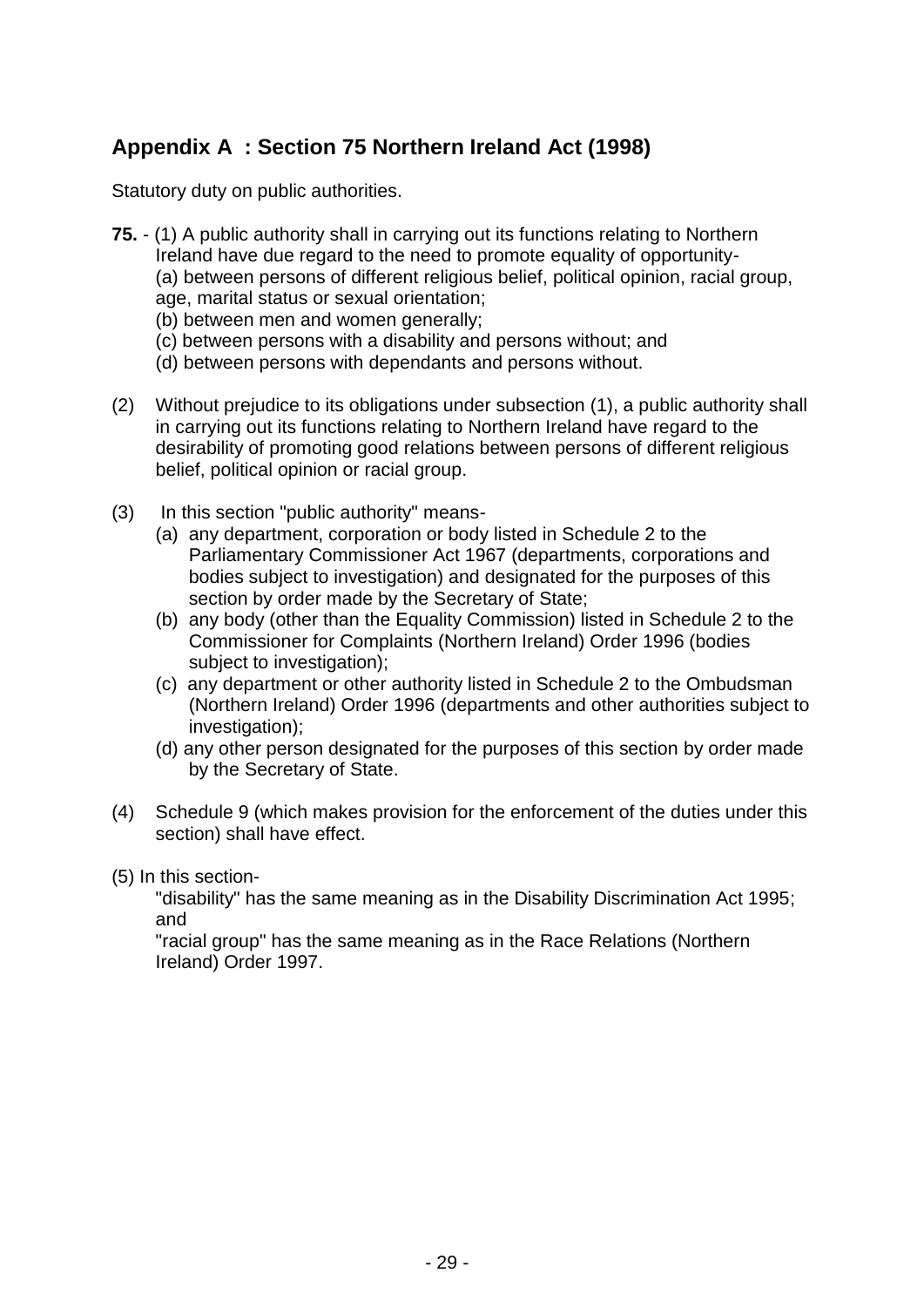### **Appendix B : List of Public Authorities designated for the purposes of Section 75**

| <b>Department of Agriculture &amp; Rural Development</b>                |                |
|-------------------------------------------------------------------------|----------------|
| Department of Agriculture & Rural Development                           | 1 January 2000 |
| Agricultural Research Institute for Northern Ireland                    | 1 January 2000 |
| Livestock & Meat Commission for Northern Ireland                        | 1 January 2000 |
| Loughs Agency                                                           | 1 January 2000 |
| Northern Ireland Fishery Harbour Authority                              | 1 January 2000 |
| <b>Rural Development Council</b>                                        | 1 January 2000 |
| Department of Culture, Arts & Leisure                                   |                |
| Department of Culture, Arts & Leisure                                   | 1 January 2000 |
| Arts Council for Northern Ireland                                       | 1 January 2000 |
| Board of Trustees of National Museums & Galleries                       | 1 January 2000 |
| <b>Fisheries Conservancy Board</b>                                      | 1 January 2000 |
| Northern Ireland Film Commission                                        | 5 April 2001   |
| Northern Ireland Museums Council                                        | 1 January 2000 |
| North-South Language Body                                               | 1 January 2000 |
| Sports Council for Northern Ireland                                     | 1 January 2000 |
| Waterways Ireland                                                       | 1 January 2000 |
| <b>Department of Education</b>                                          |                |
| <b>Department of Education</b>                                          | 1 January 2000 |
| <b>Belfast Education &amp; Library Board</b>                            | 1 January 2000 |
| <b>Council for Catholic Maintained Schools</b>                          | 1 January 2000 |
| North Eastern Education & Library Board                                 | 1 January 2000 |
| Northern Ireland Council for Curriculum, Examinations & Assessment      | 1 January 2000 |
| South Eastern Education & Library Board                                 | 1 January 2000 |
| Southern Education & Library Board                                      | 1 January 2000 |
| Staff Commission for Education & Library Boards                         | 1 January 2000 |
| <b>Western Education &amp; Library Board</b>                            | 1 January 2000 |
| <b>Youth Council for Northern Ireland</b>                               | 1 January 2000 |
| <b>Department for Employment and Learning</b>                           |                |
| Department for Employment and Learning                                  | 1 January 2000 |
| <b>Construction Industry Training Board</b>                             | 1 January 2000 |
| <b>Enterprise Ulster</b>                                                | 1 January 2000 |
| Governing body of the Armagh College of Further Education               | 5 April 2001   |
| Governing body of the Belfast Institute of Further and Higher Education | 5 April 2001   |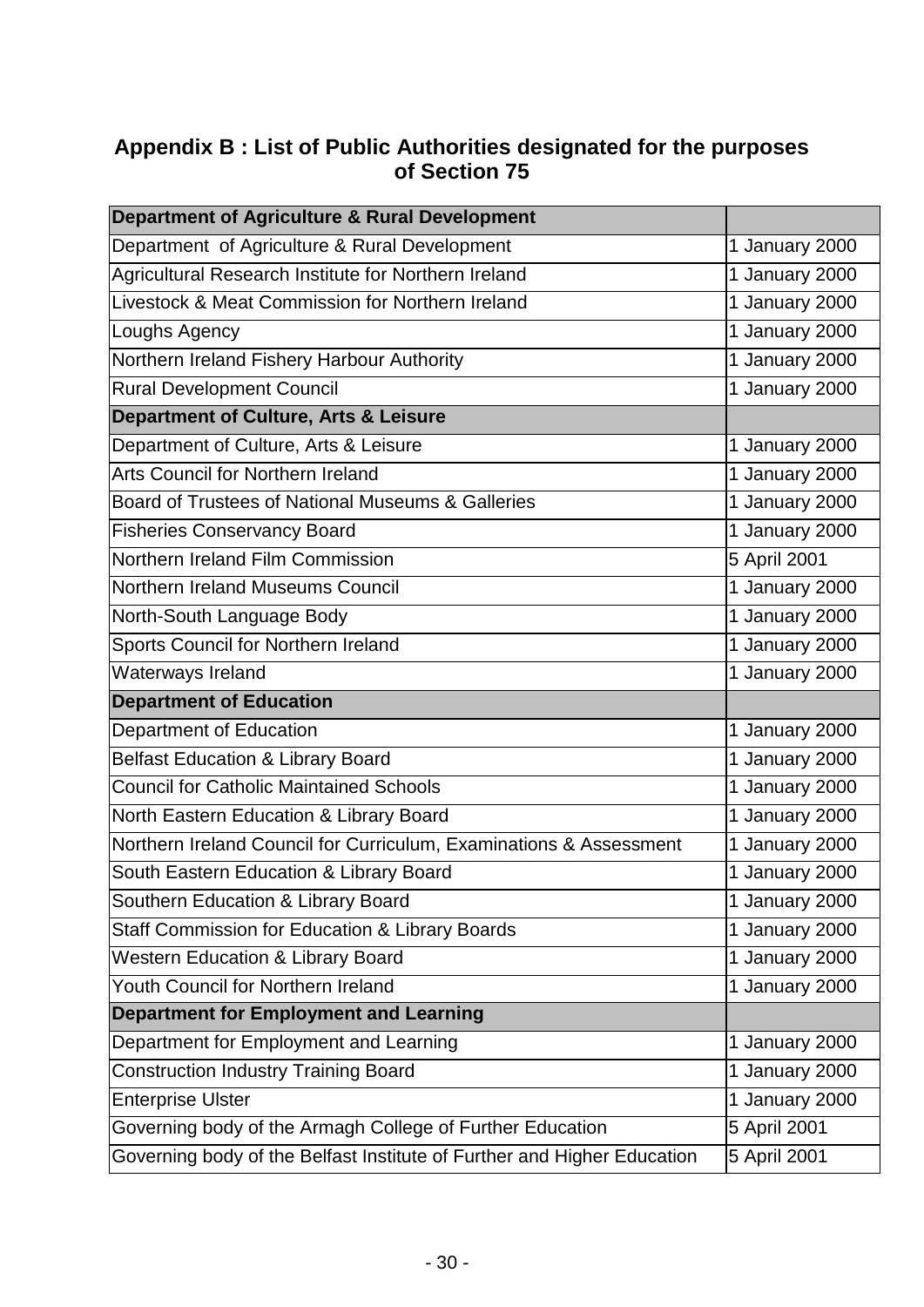| Governing body of the Castlereagh College of Further and Higher<br>Education                          | 5 April 2001   |
|-------------------------------------------------------------------------------------------------------|----------------|
| Governing body of the Causeway Institute of Further and Higher<br>Education                           | 5 April 2001   |
| Governing body of the East Antrim Institute of Further and Higher<br>Education                        | 5 April 2001   |
| Governing body of the East Down Institute of Further and Higher<br>Education                          | 5 April 2001   |
| Governing body of the East Tyrone Institute of Further and Higher<br>Education                        | 5 April 2001   |
| Governing body of the Fermanagh College of Further and Higher<br>Education                            | 5 April 2001   |
| Governing body of the Limavady College of Further and Higher Education                                | 5 April 2001   |
| Governing body of the Lisburn Institute of Further and Higher Education                               | 5 April 2001   |
| Governing body of the Newry & Kilkeel Institute of Further and Higher<br>Education                    | 5 April 2001   |
| Governing body of the North Down and Ards Institute of Further and<br><b>Higher Education</b>         | 5 April 2001   |
| Governing body of the North East Institute of Further and Higher<br>Education                         | 5 April 2001   |
| Governing body of the North West Institute of Further and Higher<br>Education                         | 5 April 2001   |
| Governing body of the Northern Ireland Hotel and Catering College                                     | 5 April 2001   |
| Governing body of the Omagh College                                                                   | 5 April 2001   |
| Governing body of the Queen's University of Belfast                                                   | 5 April 2001   |
| Governing body of the St Mary's University College,<br>a College of the Queen's University of Belfast | 5 April 2001   |
| Governing body of the Stranmillis College,<br>a College of the Queen's University of Belfast          | 5 April 2001   |
| Governing body of the University of Ulster                                                            | 5 April 2001   |
| Governing body of the Upper Bann Institute of Further and Higher<br>Education                         | 5 April 2001   |
| <b>Labour Relations Agency</b>                                                                        | 1 January 2000 |
| Office of the Certification Officer for Northern Ireland                                              | 1 January 2000 |
| <b>Ulster Supported Employment Limited</b>                                                            | 1 January 2000 |
| Department of Enterprise, Trade & Investment                                                          |                |
| Department of Enterprise, Trade & Investment                                                          | 1 January 2000 |
| <b>General Consumer Council for Northern Ireland</b>                                                  | 1 January 2000 |
| Health & Safety Executive for Northern Ireland                                                        | 1 January 2000 |
| InterTradeIreland Trade and Business Development Body<br>(Trade and Business Development Body)        | 1 January 2000 |
| <b>Invest NI</b>                                                                                      | 8 April 2002   |
| Northern Ireland Tourist Board                                                                        | 1 January 2000 |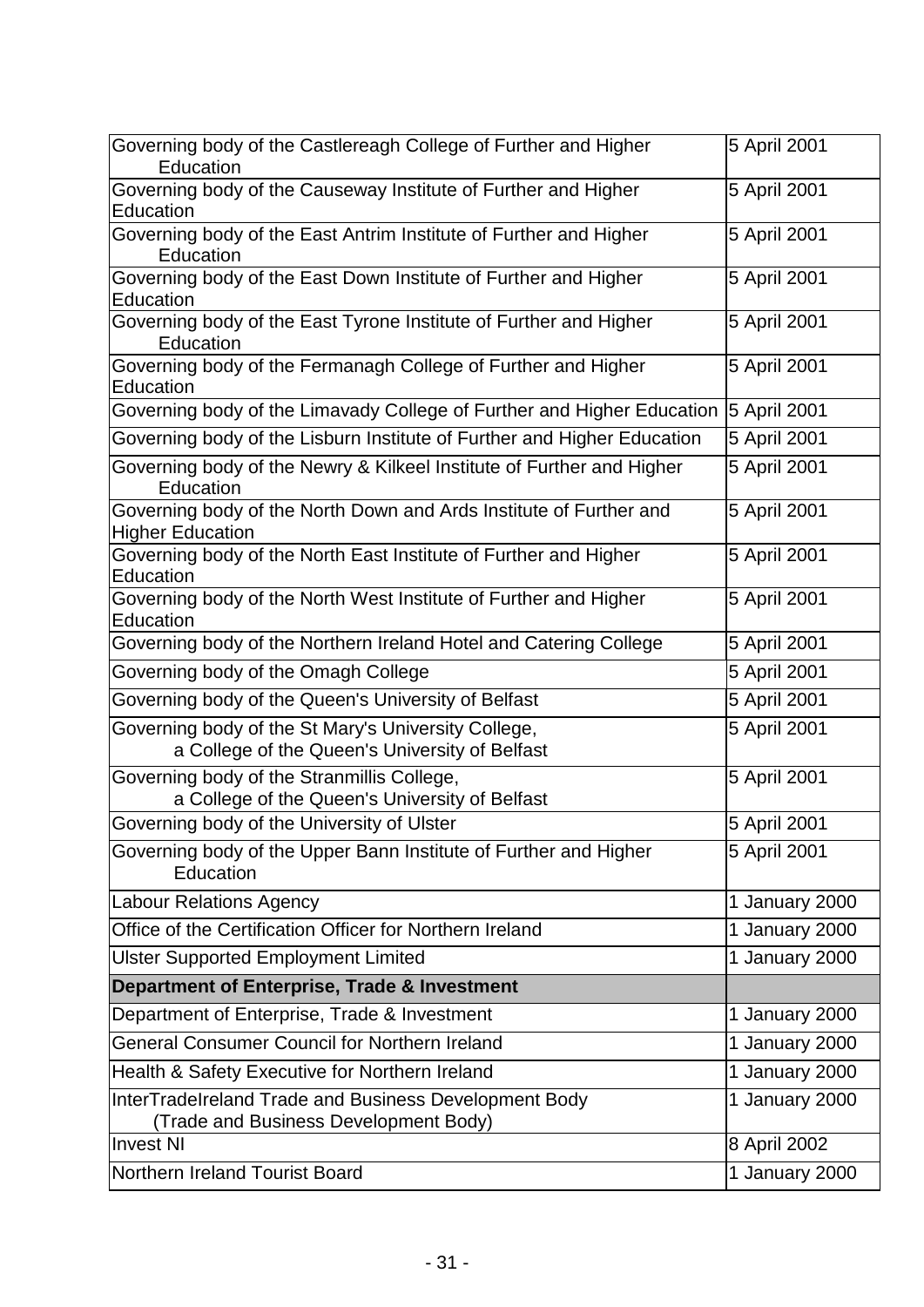| Office of Director General of Electricity Supply for Northern Ireland    | 1 January 2000 |
|--------------------------------------------------------------------------|----------------|
| Office of Director General of Gas for Northern Ireland                   | 1 January 2000 |
| <b>Department of the Environment</b>                                     |                |
| Department of the Environment                                            | 1 January 2000 |
| Antrim Borough Council                                                   | 1 January 2000 |
| Ards Borough Council                                                     | 1 January 2000 |
| Armagh City & District Council                                           | 1 January 2000 |
| <b>Ballymena Borough Council</b>                                         | 1 January 2000 |
| <b>Ballymoney Borough Council</b>                                        | 1 January 2000 |
| <b>Banbridge District Council</b>                                        | 1 January 2000 |
| <b>Belfast City Council</b>                                              | 1 January 2000 |
| Carrickfergus Borough Council                                            | 1 January 2000 |
| Castlereagh Borough Council                                              | 1 January 2000 |
| <b>Coleraine Borough Council</b>                                         | 1 January 2000 |
| <b>Cookstown District Council</b>                                        | 1 January 2000 |
| Craigavon Borough Council                                                | 1 January 2000 |
| Derry City Council                                                       | 1 January 2000 |
| <b>Down District Council</b>                                             | 1 January 2000 |
| Dungannon & South Tyrone Borough Council (Dungannon District<br>Council) | 1 January 2000 |
| <b>Fermanagh District Council</b>                                        | 1 January 2000 |
| Larne Borough Council                                                    | 1 January 2000 |
| <b>Limavady Borough Council</b>                                          | 1 January 2000 |
| Lisburn Borough Council                                                  | 1 January 2000 |
| Local Government Officers Superannuation Committee                       | 1 January 2000 |
| Local Government Staff Commission for Northern Ireland                   | 1 January 2000 |
| <b>Magherafelt District Council</b>                                      | 1 January 2000 |
| Moyle District Council                                                   | 1 January 2000 |
| Newry & Mourne District Council                                          | 1 January 2000 |
| Newtownabbey Borough Council                                             | 1 January 2000 |
| North Down Borough Council                                               | 1 January 2000 |
| <b>Omagh District Council</b>                                            | 1 January 2000 |
| <b>Strabane District Council</b>                                         | 1 January 2000 |
| <b>Department of Finance &amp; Personnel</b>                             |                |
| Department of Finance & Personnel                                        | 1 January 2000 |
| <b>Special EU Programmes Body</b>                                        | 1 January 2000 |
| Department of Health, Social Services & Public Safety                    |                |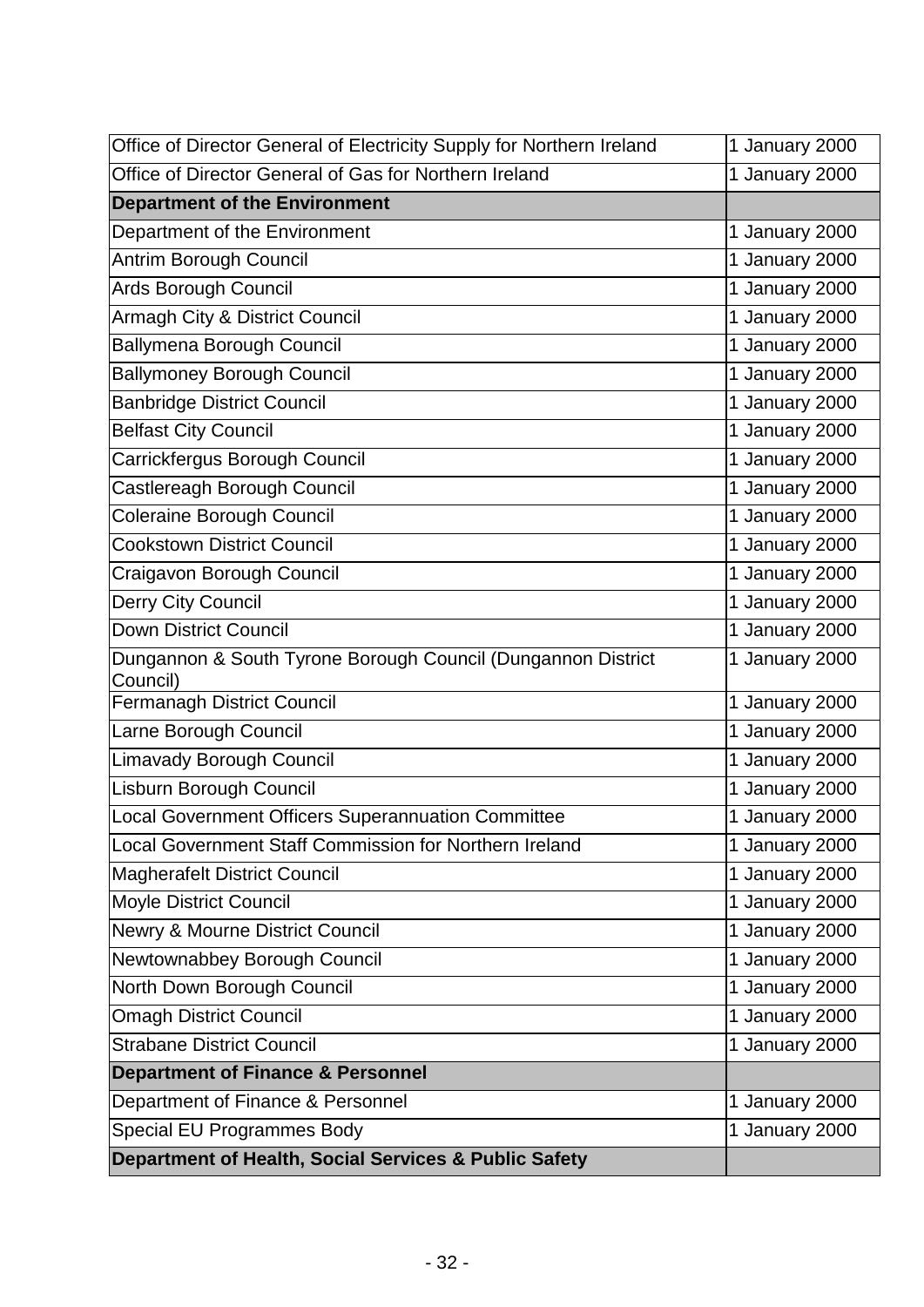| Department of Health, Social Services & Public Safety                                     | 1 January 2000 |
|-------------------------------------------------------------------------------------------|----------------|
| <b>Altnagelvin Hospitals HSS Trust</b>                                                    | 1 January 2000 |
| Armagh & Dungannon HSS Trust                                                              | 1 January 2000 |
| <b>Belfast City Hospital HSS Trust</b>                                                    | 1 January 2000 |
| Causeway HSS Trust                                                                        | 1 January 2000 |
| Craigavon & Banbridge Community HSS Trust                                                 | 1 January 2000 |
| Craigavon Area Hospital Group HSS Trust                                                   | 1 January 2000 |
| Down Lisburn HSS Trust                                                                    | 1 January 2000 |
| Eastern Health & Social Services Board                                                    | 1 January 2000 |
| Eastern Health & Social Services Council                                                  | 1 January 2000 |
| Fire Authority for Northern Ireland                                                       | 1 January 2000 |
| <b>Food Safety Promotion Board</b>                                                        | 1 January 2000 |
| Foyle HSS Trust                                                                           | 1 January 2000 |
| <b>Green Park HSS Trust</b>                                                               | 1 January 2000 |
| <b>Homefirst Community HSS Trust</b>                                                      | 1 January 2000 |
| Mater Infirmorum Hospital HSS Trust                                                       | 1 January 2000 |
| Mental Health Commission for Northern Ireland                                             | 1 January 2000 |
| Northern Ireland Practice And Education Council For Nursing And<br>Midwifery <sup>1</sup> | 7 October 2002 |
| Newry & Mourne HSS Trust                                                                  | 1 January 2000 |
| North & West Belfast HSS Trust                                                            | 1 January 2000 |
| Northern Health & Social Services Board                                                   | 1 January 2000 |
| Northern Health & Social Services Council                                                 | 1 January 2000 |
| Northern Ireland Ambulance Service HSS Trust                                              | 1 January 2000 |
| Northern Ireland Blood Transfusion Service Agency                                         | 1 January 2000 |
| Northern Ireland Central Services Agency for Health & Social Services                     | 1 January 2000 |
| Northern Ireland Council for Post Graduate Medical & Dental Research                      | 1 January 2000 |
| Northern Ireland Guardian Ad. Litem Service Agency                                        | 1 January 2000 |
| Northern Ireland Health Promotion Agency                                                  | 1 January 2000 |
| Northern Ireland Regional Medical Physics Agency                                          | 1 January 2000 |
| Northern Ireland Social Care Council <sup>2</sup>                                         | 18 December    |

 $1$  Northern Ireland Practice and Education Council for Nursing and Midwifery was established with effect from 7 October 2002 under the powers of Section 2 (1) of the Health and Social Services Act (NI) 2002 and replaces the National Board for Nursing, Midwifery and Health Visiting for Northern Ireland

1

Paragraph 17 amends the Commissioner for Complaints (NI) Order 1996, Schedule 2 (bodies subject to investigation).

<sup>&</sup>lt;sup>2</sup> Northern Ireland Social Care Council - was established in October 2001 under the Health and Personal Social Services Act (NI) 2001. Chapter 3, Schedule 1,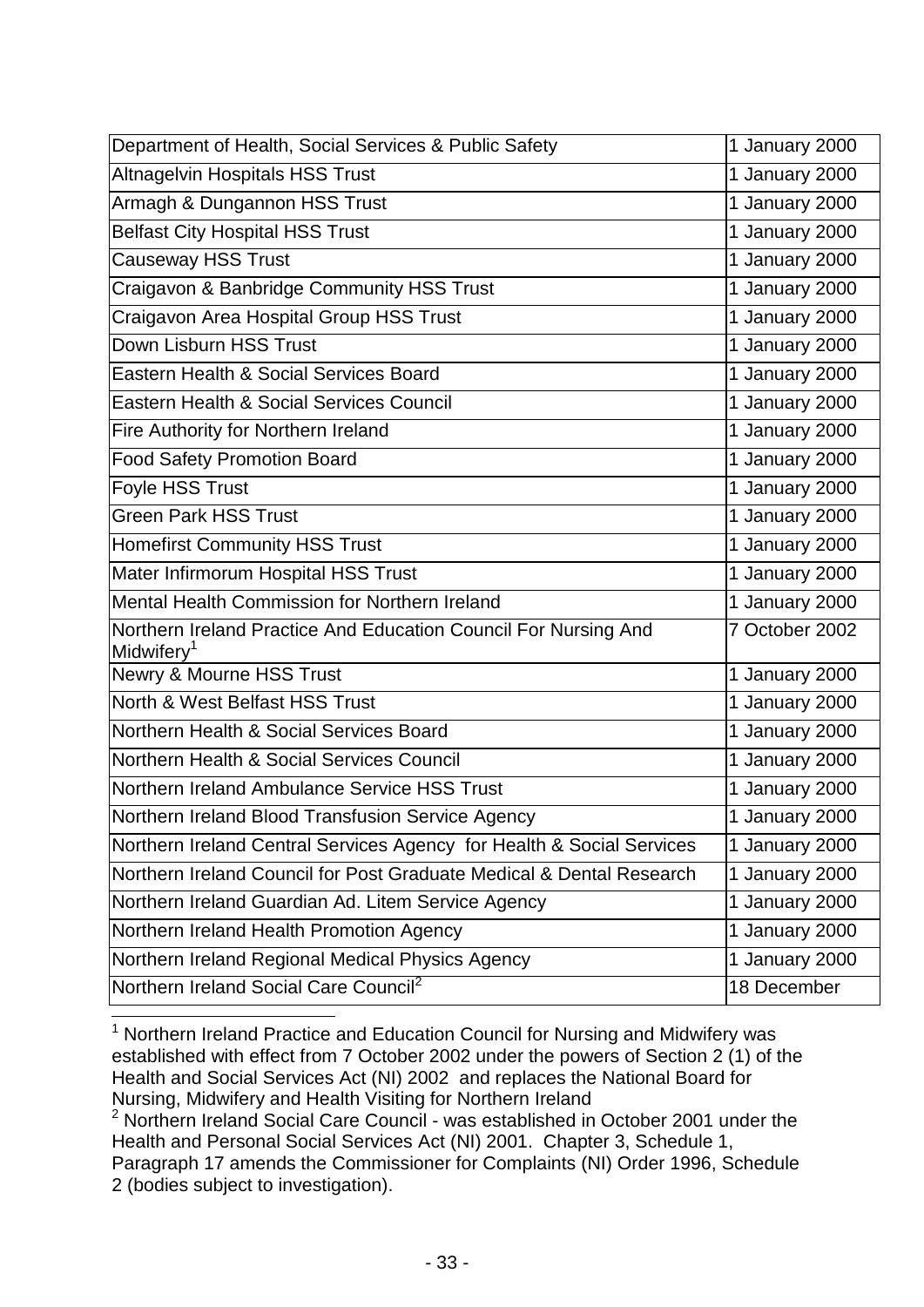|                                                        | 2001            |
|--------------------------------------------------------|-----------------|
| Royal Group of Hospitals & Dental Hospitals            | 1 January 2000  |
| South & East Belfast HSS Trust                         | 1 January 2000  |
| Southern Health & Social Services Board                | 1 January 2000  |
| Southern Health & social Services Council              | 1 January 2000  |
| <b>Sperrin Lakeland HSS Trust</b>                      | 1 January 2000  |
| <b>Ulster Community &amp; Hospitals HSS Trust</b>      | 1 January 2000  |
| <b>United Hospitals HSS Trust</b>                      | 1 January 2000  |
| Western Health & Social Services Board                 | 1 January 2000  |
| <b>Western Health &amp; Social Services Council</b>    | 1 January 2000  |
| <b>Department for Regional Development</b>             |                 |
| Department for Regional Development                    | 1 January 2000  |
| <b>Belfast Harbour Commissioners</b>                   | 1 January 2000  |
| <b>Carlingford Lough Commissioners</b>                 | 1 January 2000  |
| <b>Coleraine Harbour Commissioners</b>                 | 1 January 2000  |
| Londonderry Port & Harbour Commissioners               | 1 January 2000  |
| <b>Warrenpoint Harbour Authority</b>                   | 1 January 2000  |
| <b>Department for Social Development</b>               |                 |
| <b>Department for Social Development</b>               | 1 January 2000  |
| <b>Laganside Corporation</b>                           | 1 January 2000  |
| Northern Ireland Housing Executive                     | 1 January 2000  |
| Office of the First Minister & Deputy First Minister   |                 |
| Office of the First Minister & Deputy First Minister   | 1 January 2000  |
| Northern Ireland Community Relations Council           | 1 January 2000  |
| <b>Northern Ireland Office</b>                         |                 |
| Northern Ireland Office                                | 7 July 2000     |
| Chief Electoral Officer for Northern Ireland           | 5 April 2001    |
| Civil Service Commissioners for Northern Ireland       | 1 January 2000  |
| Independent Assessor of Military Complaints Procedures | 5 April 2001    |
| Northern Ireland Human Rights Commission               | 7 July 2000     |
| Northern Ireland Policing Board <sup>3</sup>           | 3 December 2001 |
| Police Ombudsman for Northern Ireland                  | 3 December 2001 |

 $3$  Police (Northern Ireland) Act 2000 (Schedule 6)amends the Northern Ireland Act 1998 as follows

-

In Section 75(3) after paragraph (c) insert -"(cc) the Northern Ireland Policing Board, the Chief Constable of the Police Service of Northern Ireland, and the Police Ombudsman for Northern Ireland"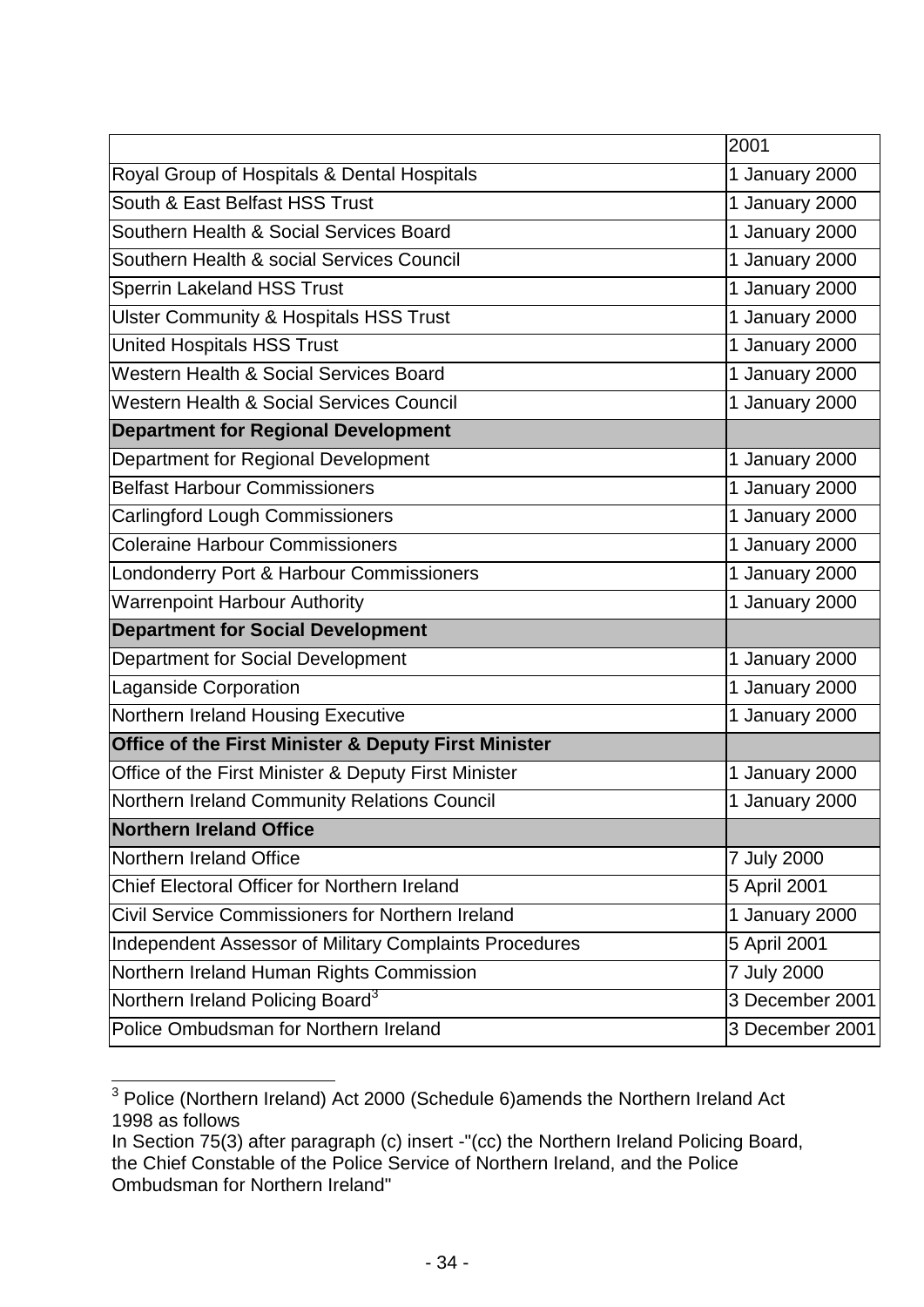| <b>Police Service of Northern Ireland</b>                       | 3 December 2001 |
|-----------------------------------------------------------------|-----------------|
| Probation Board for Northern Ireland                            | 7 July 2000     |
| <b>Northern Ireland Assembly Commission</b>                     |                 |
| Northern Ireland Assembly Commission                            | 15 January 2003 |
| <b>Northern Ireland Audit Office</b>                            |                 |
| Northern Ireland Audit Office                                   | 15 January 2003 |
| <b>Northern Ireland Court Service</b>                           |                 |
| <b>Northern Ireland Court Service</b>                           | 7 July 2000     |
| Legal Aid Department of the Law Society of Northern Ireland     | 5 April 2001    |
| Department for Culture, Media & Sport (UK)                      |                 |
| Department for Culture, Media & Sport (UK)                      | 7 July 2000     |
| <b>British Library Board</b>                                    | 7 July 2000     |
| <b>Community Fund (National Lottery Charities Board)</b>        | 7 July 2000     |
| National Endowment for Science, Technology and the Arts         | 5 April 2001    |
| <b>New Opportunities Fund</b>                                   | 7 July 2000     |
| Trustees of the National Heritage Memorial                      | 7 July 2000     |
| <b>Department of Education and Employment (UK)</b>              |                 |
| Governing body of the Open University                           | 5 April 2001    |
| <b>Qualifications and Curriculum Authority</b>                  | 5 April 2001    |
| <b>Department for Environment Food and Rural Affairs</b>        |                 |
| <b>Food from Britain</b>                                        | 5 April 2001    |
| Home Grown Cereals Authority                                    | 5 April 2001    |
| United Kingdom Register of Organic Food Standards <sup>4</sup>  | 5 April 2001    |
| Wine Standards Board of the Vintners' Company                   | 5 April 2001    |
| <b>Wool Marketing Board</b>                                     | 5 April 2001    |
| <b>Department of Health (UK)</b>                                |                 |
| National Biological Standards Board                             | 15 January 2003 |
| <b>UK Transplant</b>                                            | 5 April 2001    |
| United Kingdom Xenotransplantation Interim Regulatory Authority | 5 April 2001    |
| Unrelated Live Transplant Regulatory Authority                  | 5 April 2001    |
| Department of Trade & Industry (UK)                             |                 |

<sup>-</sup> $4$  UK Register of Organic Food Standards was 'wound up in accordance with the recommendation of the Quinquennial Review' of its work, and confirmed in the Action plan to develop organic food and farming in England (action point 1. The plan can be viewed at www.defra.gov.uk/farm/organic). From April 1 UKROFS is to be replaced by a new advisory body without executive functions. The current executive functions of UKROFS, such as the approval of organic certifying bodies will be taken over by DEFRA.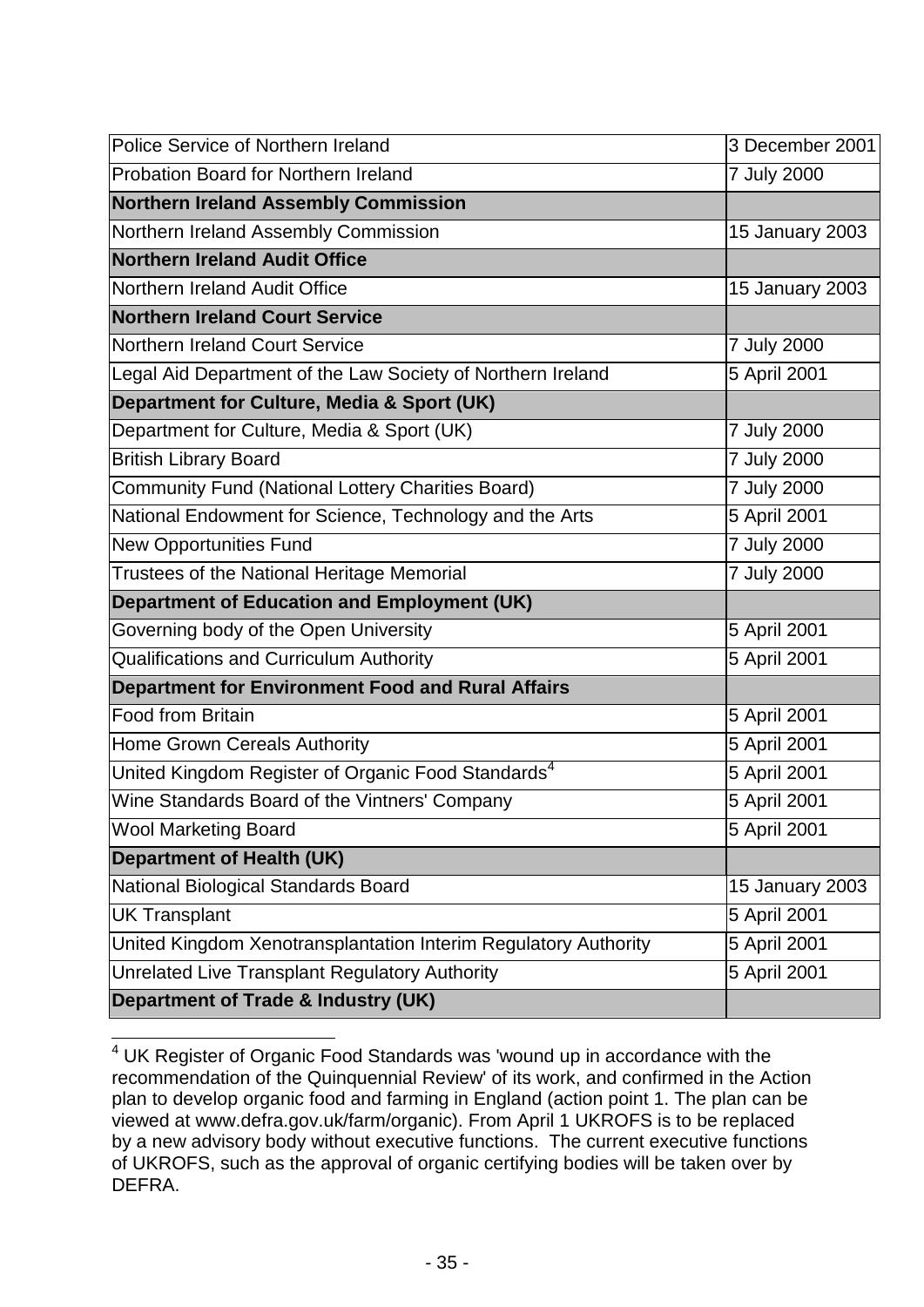| Department of Trade & Industry                       | 7 July 2000     |
|------------------------------------------------------|-----------------|
| <b>Exports Credits Guarantee Department</b>          | 7 July 2000     |
| <b>Postal Services Commission</b>                    | 15 January 2003 |
| Consumer Council for Postal Services                 | 15 January 2003 |
| Office of the Director General of Telecommunications | 7 July 2000     |
| <b>Foreign &amp; Commonwealth Office (UK)</b>        |                 |
| <b>British Council</b>                               | 7 July 2000     |
| <b>HM Customs &amp; Excise</b>                       |                 |
| <b>HM Customs &amp; Excise</b>                       | 7 July 2000     |
| Home Office (UK)                                     |                 |
| Information Commissioner's Office                    | 7 July 2000     |
| <b>Inland Revenue</b>                                |                 |
| Inland Revenue                                       | 7 July 2000     |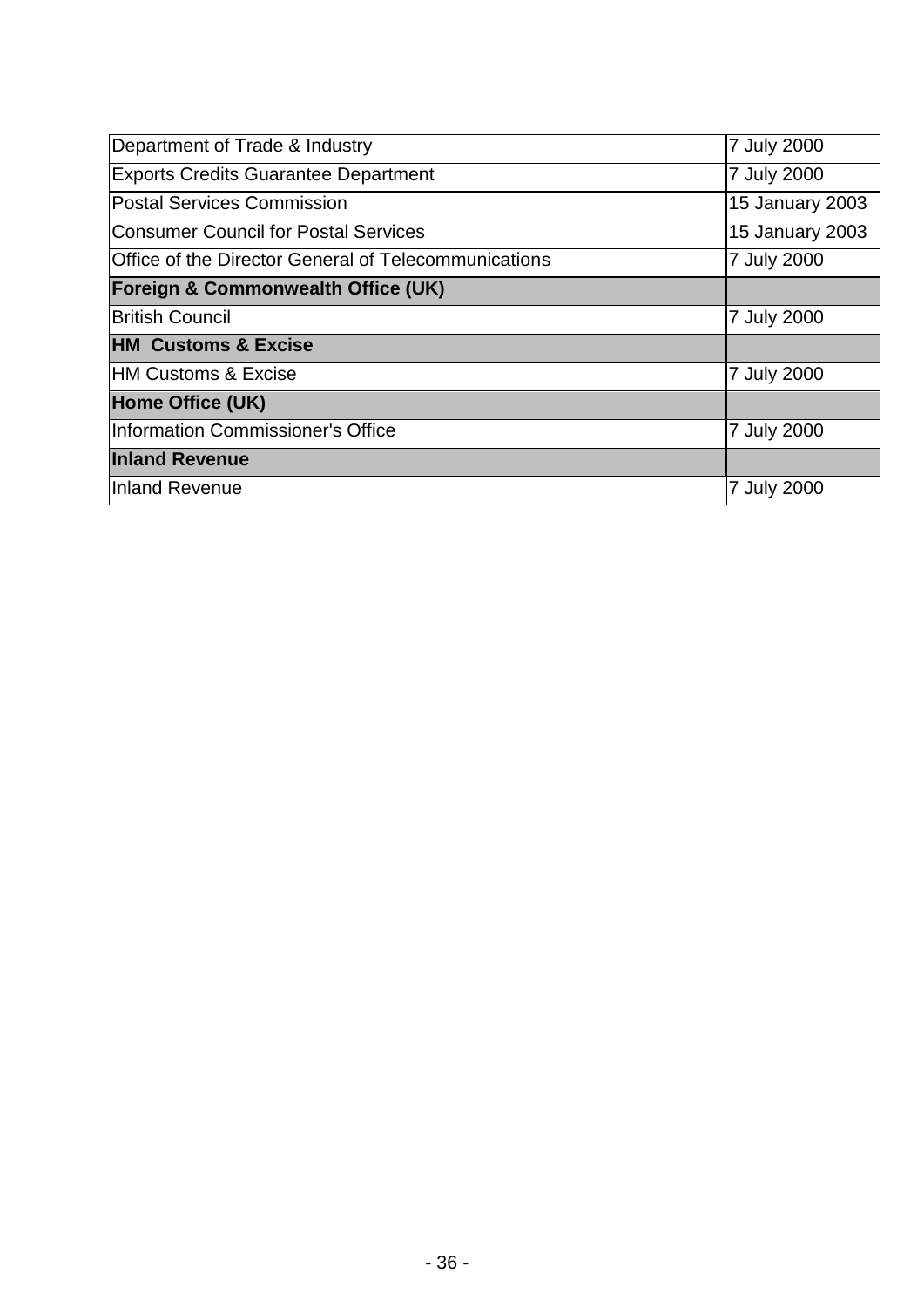#### **Appendix C : Progress Report Template - 1 January 2000 – 31 March 2001**

#### **EQUALITY COMMISSION FOR NORTHERN IRELAND**

#### **Guidance for Public Authorities**

#### **Progress Report structure on the implementation of the equality and good relations duties under S75 NI Act 1998**

The report will cover the period from 1 January 2000 to 31 March 2001 and should be submitted to the Commission by 31 July. It should include the five sections set out below encompassing important developments in the effective implementation of the Section 75 duties.

#### **Section 1: Preparation of the draft Equality Scheme**

- Outline measures taken to develop the authority's draft Equality Scheme including consultation.
- Detail steps taken to build equality and good relations objectives, performance indicators and targets into corporate and annual operating plans.
- Outline details of the authority's formal consideration of the draft Equality Scheme, and any revisions, before submission for final approval to the Commission.
- Highlight any other areas of the scheme implemented prior to approval of the scheme

#### **Section 2: Screening Report**

- Provide a Screening Report detailing
	- those policies that will be subject to Equality Impact Assessment
	- those policies not included with justification for their non inclusion.
	- a timetable for Equality Impact Assessment.
- Outline any concerns about, or opportunities to enhance, the process of policy screening.

#### **Section 3: Training Programme**

- Outline details of staff and Management Board/Committee training provision associated with the Section 75 duties and the preparation of the Equality Scheme.
- Provide a summary of any training evaluations.

#### **Section 4: Information Provision and Data Collection**

- Describe any systems that have been established to supplement available statistical and qualitative research.
- Outline what action has been taken to review current arrangements for the provision of information in accessible formats.
- Describe arrangements to develop monitoring systems regarding access to information and services to ensure equality of opportunity.

#### **Section 5: Additional Information**

- List any Equality Impact Assessments commenced or completed.
- List any proposals for legislation for which an assessment for the implications for the Section 75 duties was undertaken.
- Report information on any other matters considered relevant to the authority's implementation of the Section 75 duties.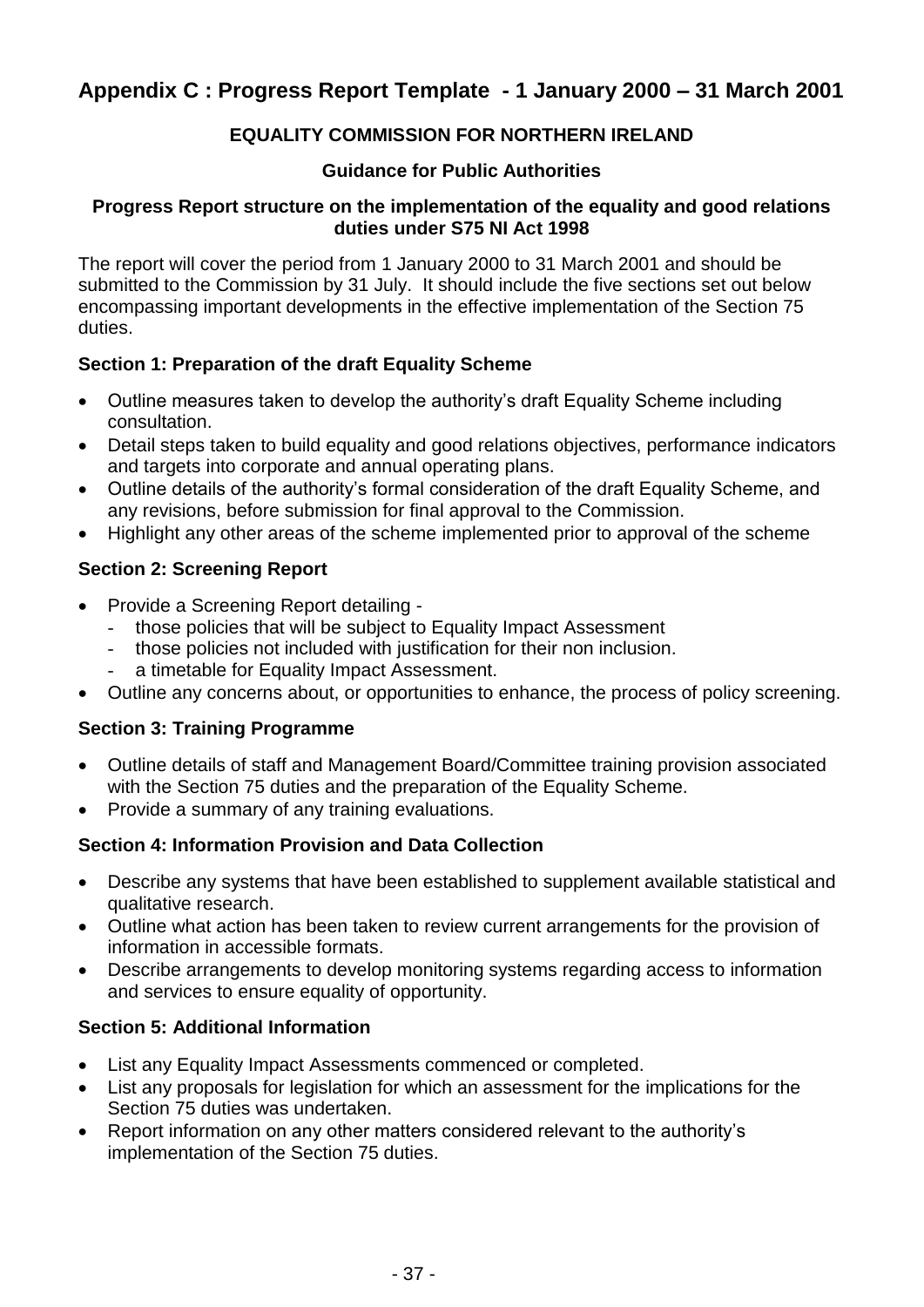#### **Appendix D : Progress Report Template – 1 April 2001 – 31 March 2002**

#### **EQUALITY COMMISSION FOR NORTHERN IRELAND**

#### **Public Authorities Progress Reports 2001 - 2002**

Guidance for Public Authorities on the Structure of reports on the implementation of the equality and good relations duties under S75 of the NI Act 1998

The report will cover the period from 1 April 2001 to 31 March 2002 and should be submitted to the Commission by 31 July 2002. It should include the seven sections set out below encompassing important developments in the effective implementation of the Section 75 duties. A series of prompts are included to allow organisations to assess the extent to which progress has been made. The prompts can be used to help review and identify targets for reporting progress.

#### **Section 1: Preparation of Equality Scheme**

**(Applies to organisations whose scheme was not approved by the Commission prior to 1 April 2001)**

- Outline measures taken during the year to develop the authority's draft Equality Scheme including consultation and details of the authority's formal consideration of the draft Equality Scheme, before submission for final approval to the Commission.
- Highlight any other areas of the scheme implemented prior to approval of the scheme

#### Prompt:

Have affected groups, staff, service users and groups representing the nine Section 75 categories been consulted about the organisation's draft scheme.

#### **Section 2: Strategic Implementation of the S75 Equality Duties**

- Outline evidence of progress made in developing equality and good relations objectives, performance indicators and targets in corporate and annual operating plans. This may include performance information and targets for 2001-2002.
- Provide details of steps to progress the Good Relations duty such as undertaking a good relations audit, developing a strategy or providing training.
- Outline steps to work with other public authorities and other partners in progressing the duties.
- Indicate if S75 is a standard agenda item for Board and/or Senior Management Team on a quarterly basis.
- Outline any factors that enhance or impede the process of Strategic Implementation.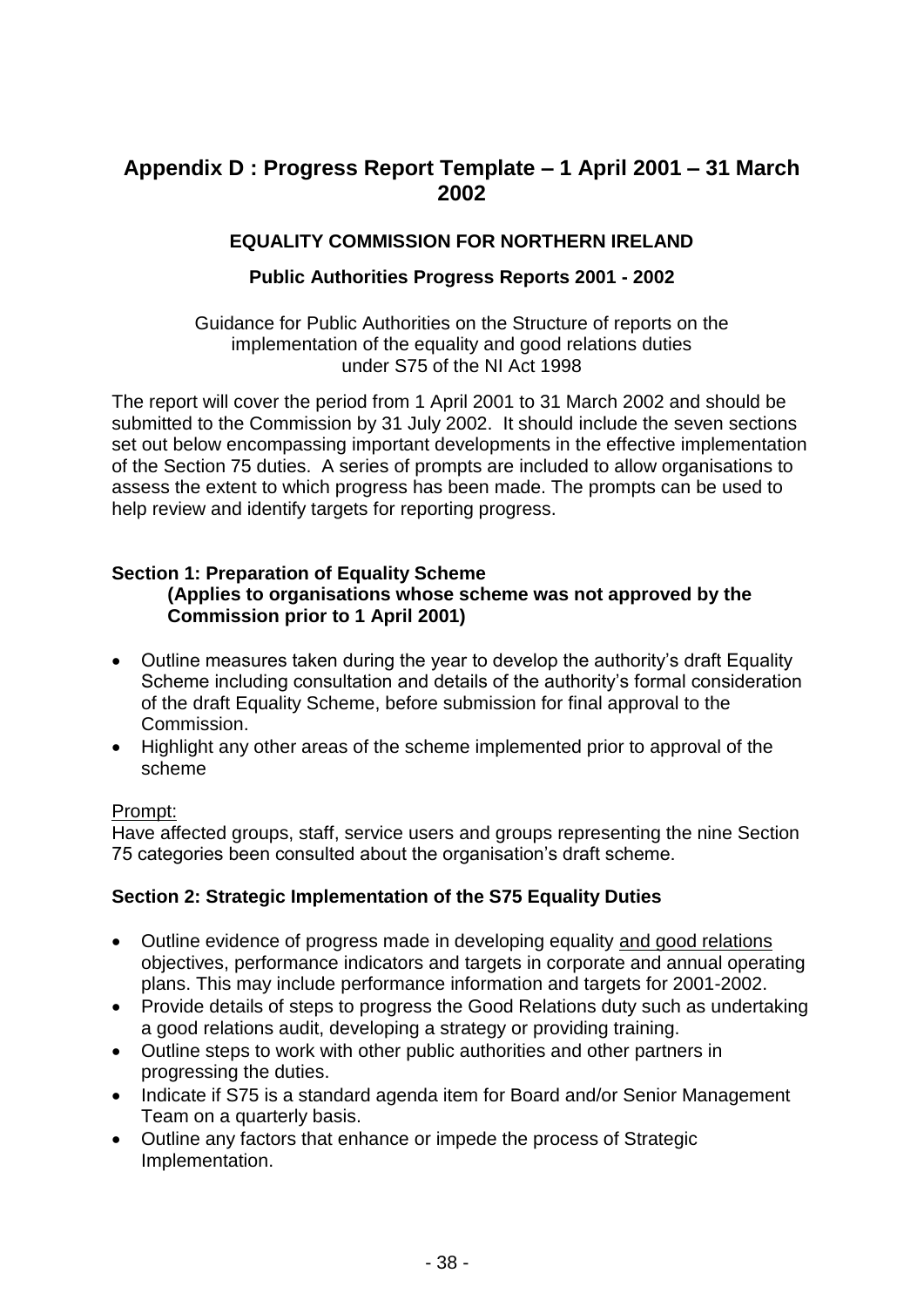#### Prompt:

Have the Board and Senior Officers reviewed the authority's progress report? Has responsibility for equality been agreed and clearly designated within all sections of the authority?

#### **Section 3: Screening & Equality Impact Assessment (EQIA) Timetable**

- If a Screening Report has not been submitted to the Commission the progress report must contain a report detailing
	- those policies that will be subject to Equality Impact Assessment
	- those policies not included with justification for their non inclusion.
	- a timetable for Equality Impact Assessment.
- If a Screening Report and EQIA Timetable has been submitted provide an update detailing -
	- those policies that were subject to Equality Impact Assessment during 2001- 2002 (An indicative matrix is included in Appendix 1)
	- those policies screened and not subject for assessment with justification for their non inclusion.
	- a specific timetable for Equality Impact Assessments in 2002.
- Outline any initiatives, such as good practice reviews, that have lead to changes in practice or policy.
- Outline any other factors that enhance or impede the process of policy screening.

#### Prompt:

Does the authority require each department/directorate to identify how its policies impact on equality of opportunity and can promote good relations? Have local, sectoral or regional networks with other authorities been developed and/or supported for example through participation?

#### **Section 4: Communication & Training Provision**

- Indicate if your organisation has developed a 5 year Training Plan (the Commission may wish to discuss details with individual bodies).
- Outline details of staff and Management Board/Committee training provision associated with the Section 75 duties and the preparation of the Equality Scheme.
- Provide details of internal and external communication of the authority's commitment to the statutory duties.
- Provide details of how affected groups have been involved in training.
- Provide a summary of any training evaluations.
- Outline any factors that enhance or impede the process of communication and training.

#### Prompt:

Are equality objectives built into the job descriptions and performance indicators of relevant staff, and are these reflected on in the appraisal process? Does the organisation report strategically on the training objectives contained within

equality schemes?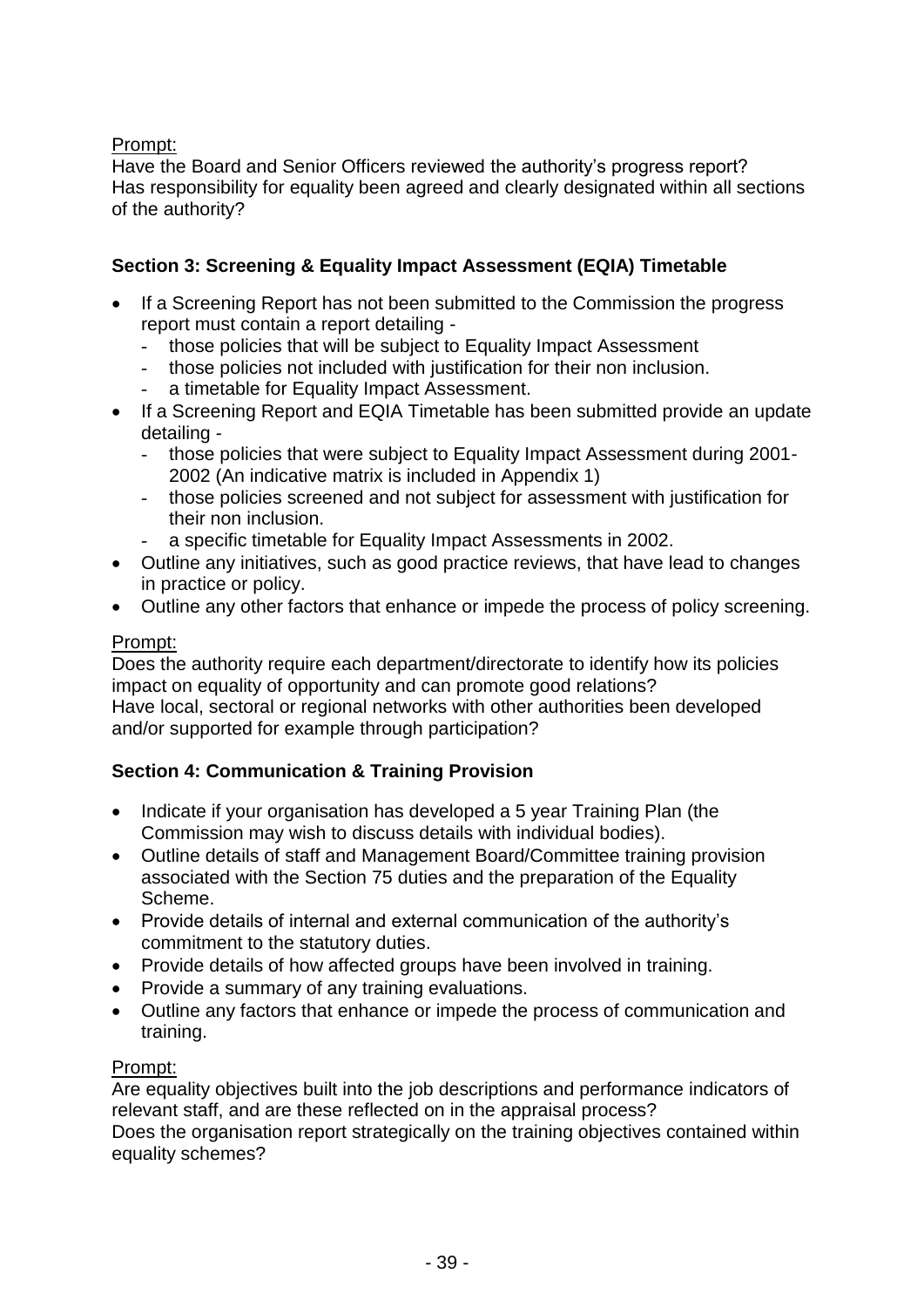Do the Board and/or Senior Officers promote the authority's equality objectives in public statements, interviews and external events such as conferences?

#### **Section 5: Information Provision, Data Collection & Analysis**

- Describe systems that have been established to supplement available statistical and qualitative research including consideration given to using internal organisational data and external networks.
- Outline what action has been taken to review and develop arrangements for the provision of information in accessible formats and ensure use of alternative formats.
- Detail steps taken to enhance existing community networks and/or establishing new equality forums to support implementation of the equality scheme
- Detail steps taken to make affected groups aware of information and services provided.
- Describe arrangements to develop monitoring systems regarding access to information and services to ensure equality of opportunity.
- Outline any factors that enhance or impede the process of information provision, data collection and analysis.

#### Prompt:

Are the results of awareness or satisfaction surveys used to inform the development and review of policies?

Is relevant external data (for example Census, workforce profiles, customer surveys, focus groups) used to inform policy development?

Have new information systems been linked to arrangements for screening policies? Does the authority monitor uptake of services as a standard procedure?

Have appropriate consultation mechanisms been developed and used to establish needs /satisfaction levels?

Are alternative formats provided where appropriate to enable people from across the nine Section 75 categories to have access to all services?

#### **Section 6: Complaints**

- Identify the number of S75 complaints received and resolved during the year.
- Identify the number of S75 complaints referred to the Commission.

#### Prompt:

Does the authority monitor S75 complaints in a standard procedure? Does the authority assess the extent to which complaints are handled and obtain feedback from complainants?

#### **Section 7: Timetable**

 Provide an update of the timetable of measures as contained within your Equality Scheme for 2001-2002.

#### Prompt:

Has the timetable been endorsed and subsequently reviewed on a regular (quarterly) basis by the Board and Senior Officers?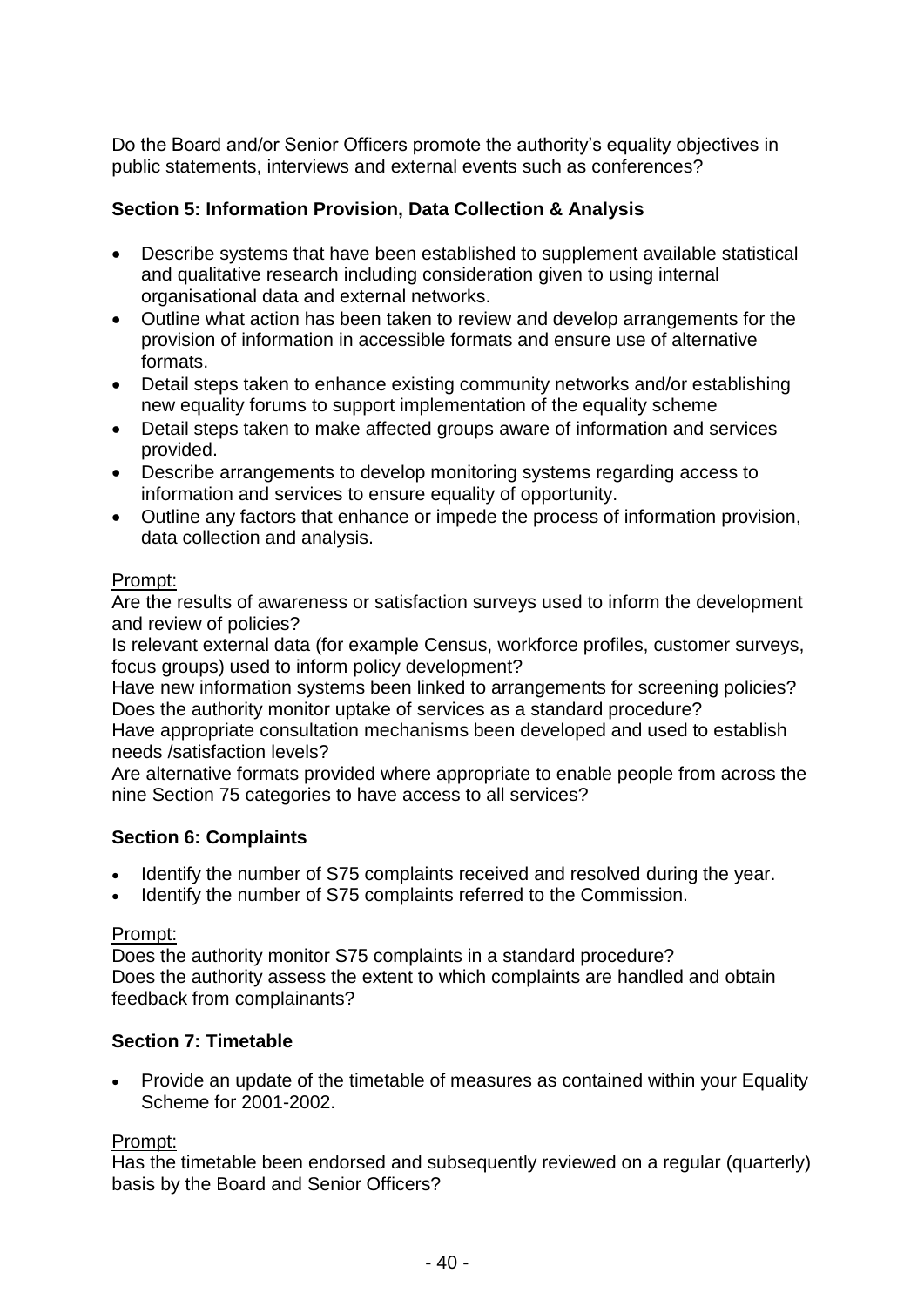Does the timetable require systematic activity within all sections of the authority? Has a clearly defined organisational structure with resources for implementation of the duties and assessment of policies been established?

#### **Section 8: Additional Information**

- If relevant list any proposals for legislation for which an assessment for the implications for the Section 75 duties was undertaken.
- Report information on any other matters considered relevant to the authority's implementation of the Section 75 duties.
- Outline any other factors that enhance or impede the process of implementing the S75 Statutory Duties.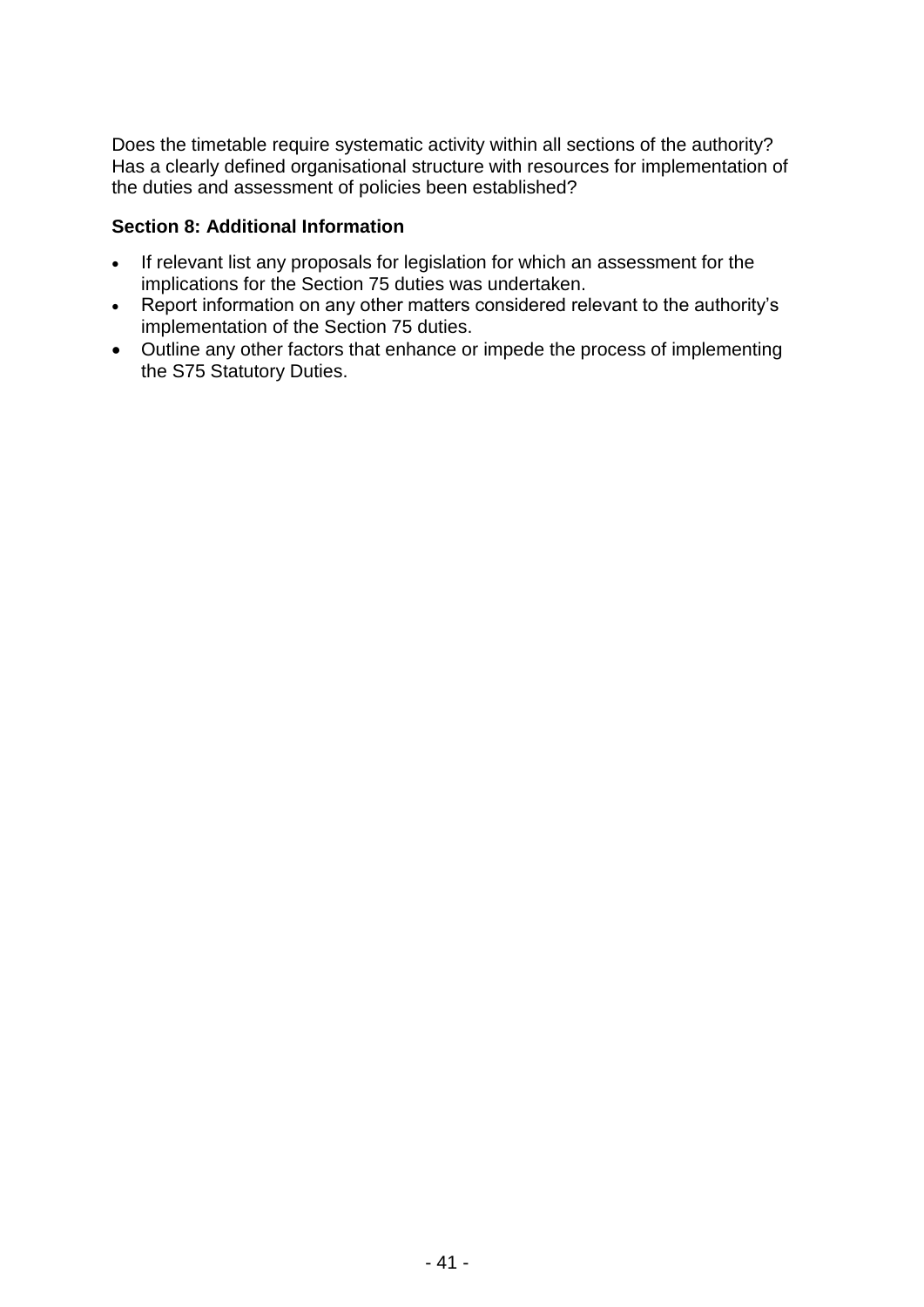## EQIA Timetable Reporting Matrix

| <b>Title of EQIA</b> | Stage (as per<br>Steps 1-7 of EQIA<br>Process) | <b>Partnerships with</b><br><b>Public Authorities</b> | Corporate<br><b>Monitoring</b><br><b>Arrangements</b> |
|----------------------|------------------------------------------------|-------------------------------------------------------|-------------------------------------------------------|
|                      |                                                |                                                       |                                                       |
| 2.                   |                                                |                                                       |                                                       |
| 3                    |                                                |                                                       |                                                       |
| 4.                   |                                                |                                                       |                                                       |
| 5.                   |                                                |                                                       |                                                       |

## For example

| <b>Title of EQIA</b>                   | Stage (as per<br>Steps 1-7 of EQIA<br>Process) | <b>Partnerships with</b><br><b>Public Authorities</b>                                | Corporate<br><b>Monitoring</b><br><b>Arrangements</b>                          |
|----------------------------------------|------------------------------------------------|--------------------------------------------------------------------------------------|--------------------------------------------------------------------------------|
| Policy on Provision<br>of Public Parks | Stage $6-$<br>Publication of<br><b>Results</b> | Any District<br>Council, Some<br><b>Health &amp; Social</b><br><b>Services Board</b> | Systematic<br>monitoring by<br>Parks Section for<br>review by 31 March<br>2003 |